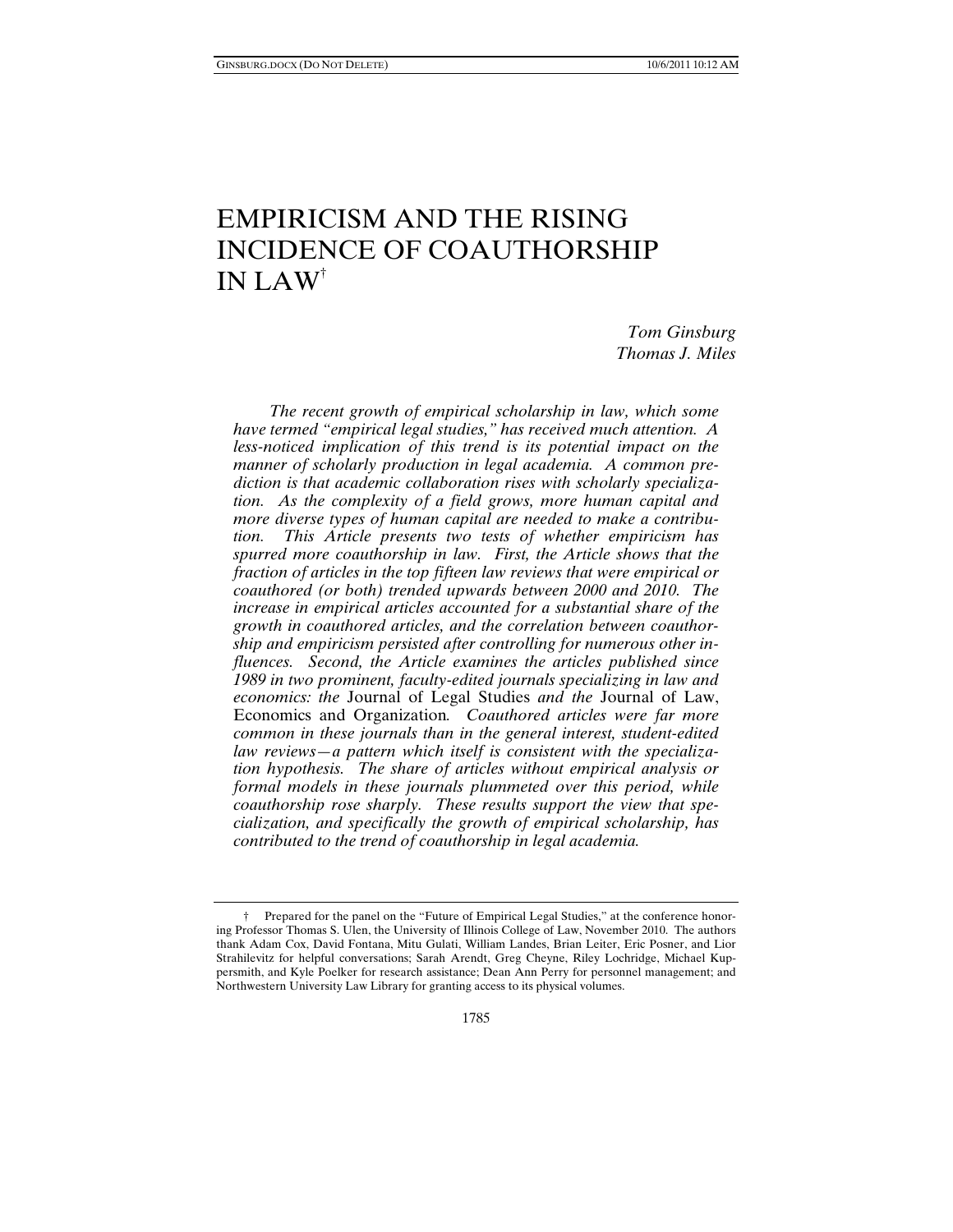#### I. INTRODUCTION

Peanut butter and jelly. Abbott and Costello. Hall and Oates. Cooter and Ulen. History is replete with great partnerships where the whole seems to exceed the sum of the parts. What is it that makes a great partnership in legal scholarship? This Article sets out to understand the determinants of coauthorship in law.

Legal scholarship, of course, is a subset of scholarship in general, and there is wide variation across disciplines and over time in scholarly collaboration. Historically, most scientific writing in all fields was sole authored until the mid-twentieth century.<sup>1</sup> Since then, many fields have witnessed an increase in the frequency of coauthorship. As coauthorship has burgeoned, so too has a literature on the causes, consequences, and ethics of coauthorship.<sup>2</sup> Much of this literature focuses on the discipline of economics, but attention has recently turned to the incidence of coauthorship in law.3 Casual empiricism, and earlier studies, suggest an apparent trend toward coauthorship in law, notwithstanding early advice to younger scholars *not* to coauthor.4 The causes and implications of the trend are not fully understood. In particular, the role of interdisciplinary scholarship, such as law and economics, and empirical work in driving the trend toward coauthorship has not been analyzed.

In this Article we set out to understand the determinants of coauthorship in legal scholarship and we give particular attention to the influence of interdisciplinary legal scholarship, including empirical legal studies. In Part II, we review the existing theories of academic collaboration, and we draw out the empirical implications for legal academics. A key prediction of this literature is that intellectual collaboration rises with scholarly specialization. As knowledge grows, a subject may become increasingly complex, and greater and more specific intellectual inputs may be necessary to make a contribution. The likelihood that a single person possesses all of the human capital necessary to produce a contribution falls and collaboration rises. In effect, collaboration

 <sup>1.</sup> Larry D. Claxton, *Scientific Authorship: Part 2*—*History, Recurring Issues, Practices, and Guidelines*, 589 MUTATION RES. 31, 33 (2005); Mott Greene, *The Demise of the Lone Author*, 450 NATURE 1165, 1165 (2007).

 <sup>2.</sup> *See, e.g.*, Jason W. Osborne & Abigail Holland, *What Is Authorship, and What Should It Be? A Survey of Prominent Guidelines for Determining Authorship in Scientific Publications*, 14 PRAC. ASSESSMENT, RES. & EVALUATION, no. 15, July 2009, at 1.

 <sup>3.</sup> *E.g.*, Paul H. Edelman & Tracey E. George, *Six Degrees of Cass Sunstein: Collaboration Networks in Legal Scholarship,* 11 GREEN BAG 2D, fall 2007, at 19 (hereinafter Edelmen & George, *Six Degrees*); Tracey E. George & Chris Guthrie, *Joining Forces: The Role of Collaboration in the Development of Legal Thought*, 52 J. LEGAL EDUC. 559 (2002); *see also* Paul H. Edelman & Tracey E. George, *Sunstein 1s and 2s*, *in* THE GREEN BAG ALMANAC & READER 473 (Ross E. Davies ed., 2008) (hereinafter Edelman & George, *Sunstein 1s and 2s*).

 <sup>4.</sup> Robert H. Abrams, *Sing Muse: Legal Scholarship for New Law Teachers*, 37 J. LEGAL EDUC. 1, 6 (1987) (arguing that young legal scholars should not coauthor because of concerns about shared credit and increased time required).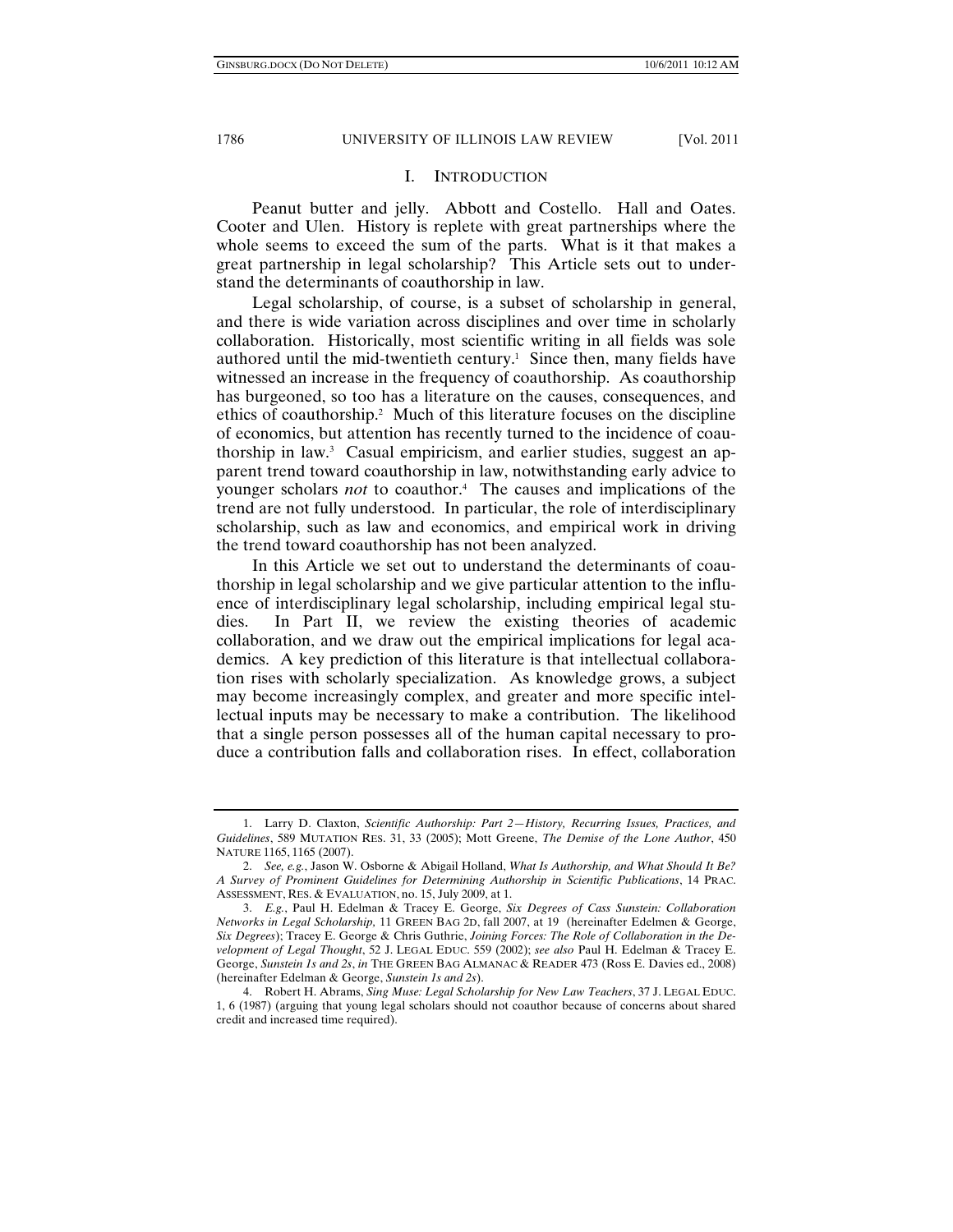represents a greater division of labor as the size of the scholarly "market" grows.

In legal scholarship, interdisciplinary work tends to be more specialized than general legal scholarship because it draws on a different academic literature and it often applies unfamiliar methodologies. Among interdisciplinary approaches in law, empiricism appears particularly specialized relative to more conventional legal scholarship. Quantitative analysis has historically not been part of legal curriculum, and even now, it is rare for a legal academic to have graduate training in these methods. A plausible prediction is that by virtue of its higher degree of specialization, interdisciplinary, and particularly empirical, work will more often be collaborative than general legal scholarship.

We test this prediction by examining patterns of coauthorship in two sets of legal academic publications. First, in Part IV, we examine all articles published in the "top fifteen" law reviews between 2000 and 2010. We find wide variation across these reviews in the incidence of coauthored and interdisciplinary articles. We confirm the patterns that other investigators have detected in subsamples of these reviews: the presence of upward trends in coauthorship and empiricism in legal academia.5 These parallel trends provide initial support for the specialization hypothesis. As a further test, we examine whether the correlation between coauthorship and empiricism persists after controlling for other influences, and we find that it does. The increase in empirical articles accounts for a substantial share of the growth in coauthored articles.

In Part V, we examine two prominent faculty-edited journals specializing in law and economics: the *Journal of Legal Studies* (*JLS*) and the *Journal of Law, Economics and Organization* (*JLEO*). We focus on these journals because they offer a long-time series, and they are bellwethers of mainstream law and economics scholarship. Coauthored articles are far more common in these journals than in the general interest, student-edited law reviews, a fact which itself is consistent with the specialization hypothesis. Strikingly, the data shows that the share of nontechnical articles in these journals has plummeted since 1989. With the expansion of empiricism and formal modeling in these journals, coauthorship has risen substantially. These results strongly support the view that specialization, and specifically the demand for empirical legal scholarship, has contributed to the coauthorship trend in law.

A second prediction of the literature on intellectual collaboration is that as the opportunity cost of a scholar's time rises, the implicit price of

 <sup>5.</sup> Edelman & George, *Six Degrees*, *supra* note 3, at 27–31 (coauthorship); Theodore Eisenberg, *The Origins, Nature, and Promise of Empirical Legal Studies and a Response to Concerns*, 2011 U. ILL. L. REV. 1713, 1713–14 (empiricism); George & Guthrie, *supra* note 3, at 561–63 (coauthorship); Michael Heise, *An Empirical Analysis of Empirical Legal Scholarship Production, 1990—2009*, 2011 U. ILL. L. REV. 1739, 1742; Shari Seidman Diamond & Pam Mueller, *Empirical Legal Scholarship in Law Reviews*, 6 ANN. REV. L. & SOC. SCI. 581, 582 (2010) (empiricism).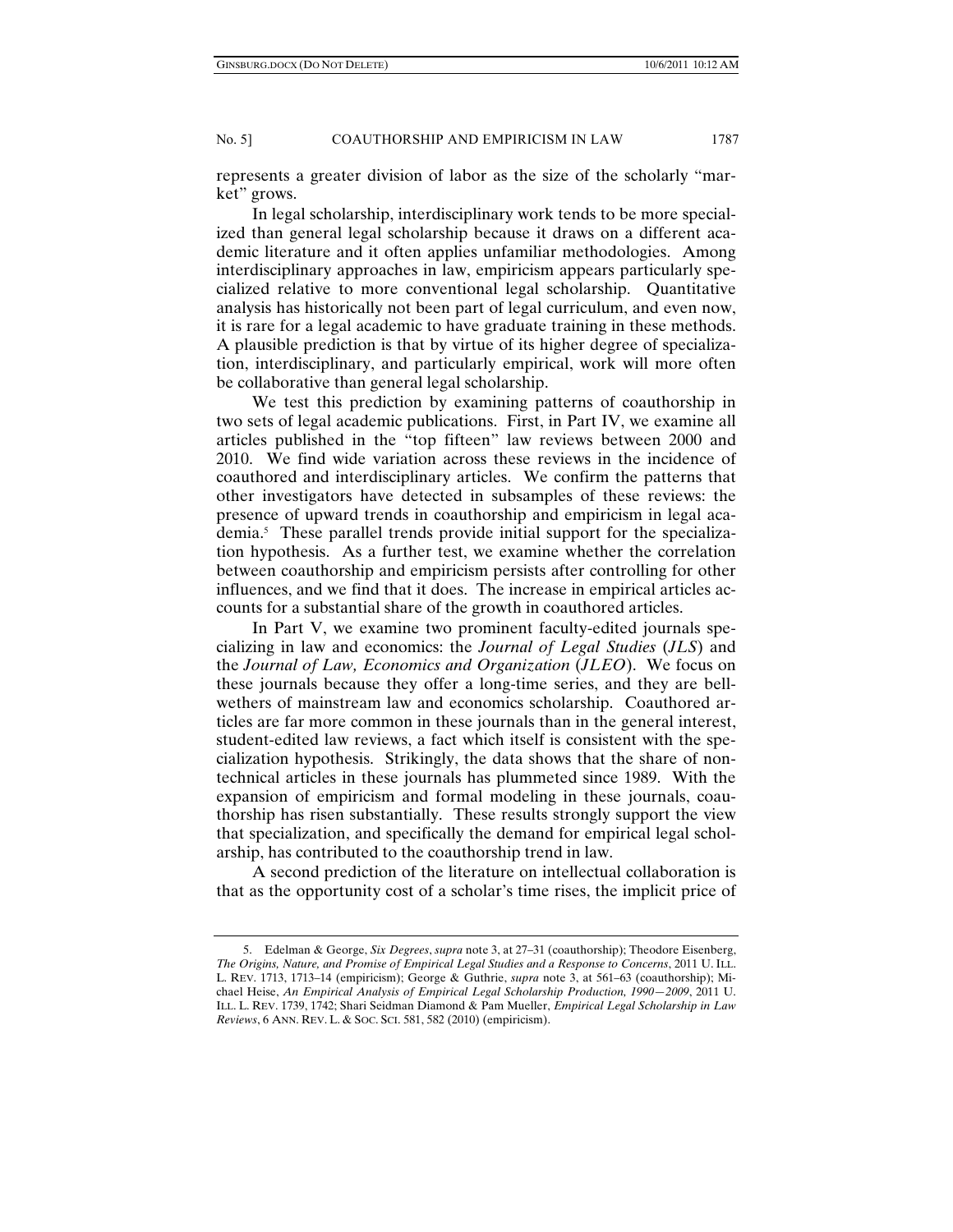collaborating with the scholar increases. For example, a colleague who previously may have been satisfied with an acknowledgment in the "dagger footnote" for his or her comments on a draft may instead demand coauthorship credit. We call this the compensation theory of coauthorship. The advent of empirical legal studies increased the value of empirical skills in legal academia and thereby improved the bargaining position of empiricists. Although we do not test the prediction that acknowledgement credits will be elevated into coauthorship, we test a related hypothesis about the compensation of collaborators. When the value of a coauthor's contribution increases, he or she might demand deviation from the norm of alphabetical ordering of authors. A more prominent placement of a scholar's name would signal the importance of his or her scholarly input. We examine deviations from the alphabetical ordering of names in coauthored papers. Among both the law reviews and the faculty-edited journals, we find some evidence that these deviations are more common for empirical papers than for other papers. The deviations from alphabetic ordering do not appear to reflect the influence of another discipline's norm of nonalphabetic ordering. The discipline of economics, the field which has been a wellspring of legal empiricism, follows the alphabetic norm, and there is no evidence of deviation from the norm for articles involving formal mathematical models.

The results suggest that legal scholarship in the past decade has undergone an unprecedented transformation marked by the rapid growth of interdisciplinary, especially empirical, work. This Article builds on the work of prior investigators in documenting this pattern. But what has heretofore gone relatively unnoticed is that this shift in legal output is also accompanied by a change in the means of scholarly production. A legal empiricist, in contrast to the more traditional faculty member who labors in isolation, is likely to produce scholarship through a partnership. In Part VI, this Article advances some conjectures on some broader consequences of this shift for legal academia.

## II. WHY COAUTHOR?

#### *A. Leading Theories and Additional Considerations*

The question of what drives scholarly collaboration is not new. The literature has identified four leading factors that influence the decision to coauthor. The first is the increased complexity of scientific fields with associated demands for specialization. This is partly driven by scientific progress, but also a result of the labor conditions for researchers. As higher education enrollments and budgets have expanded, so have professors. The need for research faculty to carve out a distinctive niche for their scholarly careers has led to more specialization, requiring collabora-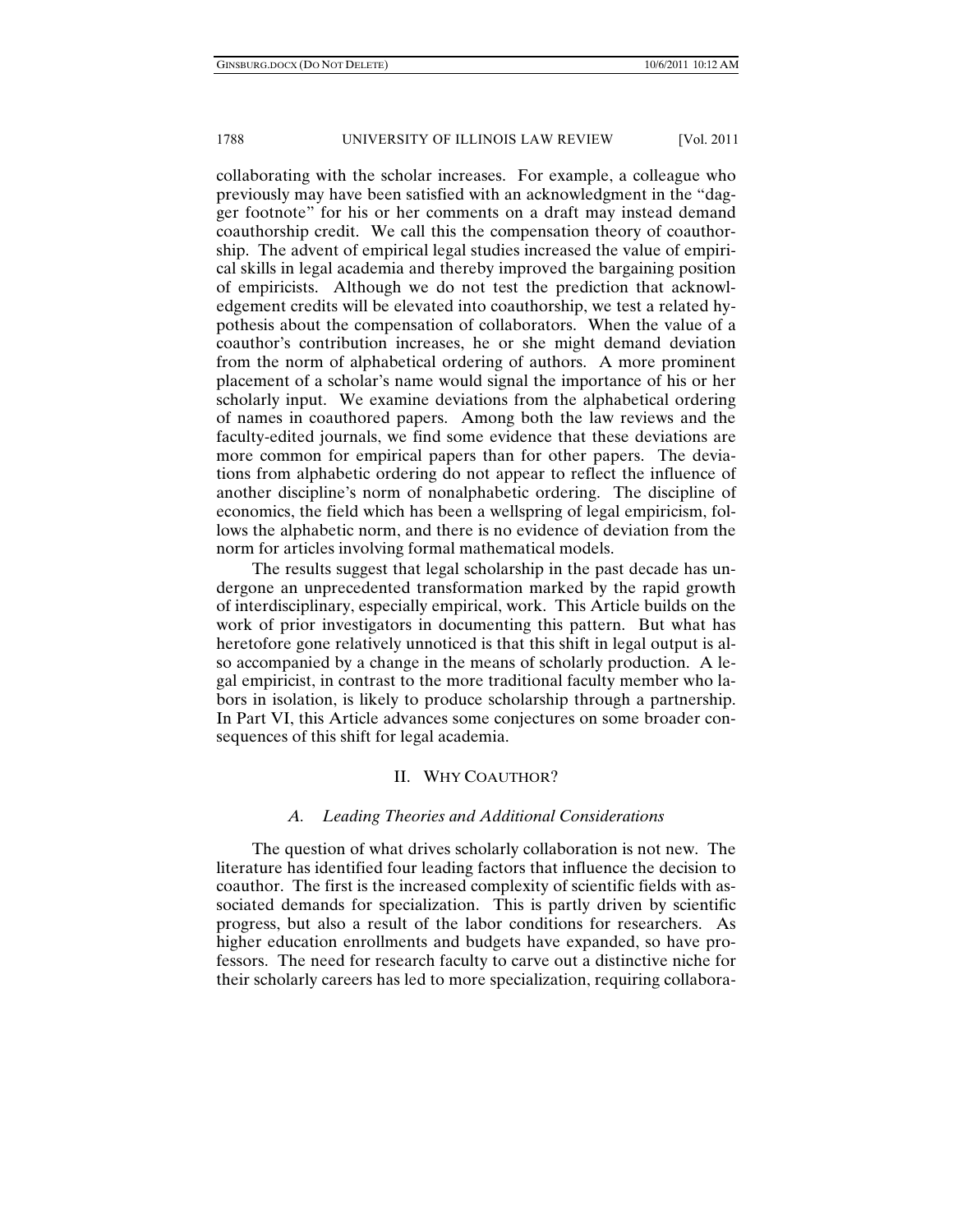tion to produce research of publishable quality.6 The distinctive skills of a collaborator may permit an academic to produce work that he or she would not be able to produce individually. Two authors with different specialties are likely to play a complementary role in a team production function. This perspective, which we call the *complementarity* theory of coauthorship, predicts a continuous, and possibly accelerating, trend toward collaboration.

A second theory treats coauthorship as a means of compensating colleagues for input. The opportunity cost of a scholar's time has increased, raising the market price of presubmission comments on manuscripts from colleagues. An often-cited possibility is that colleagues who would formerly be willing to provide uncompensated comments on manuscripts now must be offered coauthorship credit in return for their constructive comments.<sup>7</sup> An analogous prediction is that a colleague's input may be so valuable that he or she garners a lead authorship as a public acknowledgement of the importance of his or her contribution. We call this theory, developed in the study of coauthorship in the economics discipline, the *compensation* account of scholarly collaboration. It emphasizes the collective nature of scholarly production but does not imply any increase in quality relative to the former equilibrium of sole-authorship with uncompensated input from colleagues.<sup>8</sup> Rather, it is a prediction of how the rewards of intellectual teamwork will be distributed. When a certain input becomes more valuable, it will command a higher (implicit) price.

A third possibility is that quality may be enhanced through coauthored work. Collaboration may improve quality when there are increasing returns to specialization, as conjectured above under complementary theory. In addition to joint contributions to production brought by people with different scholarly profiles, coauthors might increase a reader's assessment of its reliability. If the conditions for the Condorcet jury theorem apply, more coauthors would indicate that more people thought the article was worth claiming (partial) credit for.<sup>9</sup> It also means, presumably, that multiple authors have carefully evaluated the data and argument. For a journal editor, this is a signal of quality—not one but two

 <sup>6.</sup> Andy H. Barnett, Richard W. Ault & David L. Kaserman, *The Rising Incidence of Co-Authorship in Economics: Further Evidence*, 70 REV. ECON. & STAT. 539 (1988); John M. McDowell & Michael Melvin, *The Determinants of Co-Authorship: An Analysis of the Economics Literature*, 65 REV. ECON. & STAT. 155 (1983); Stefan Wuchty, Benjamin F. Jones & Brian Uzzi, *The Increasing Dominance of Teams in the Production of Knowledge*, 316 SCIENCE 1036, 1038 (2007).

 <sup>7.</sup> Barnett, Ault & Kaserman, *supra* note 6; *see also* David N. Laband & Robert D. Tollison, *Intellectual Collaboration*, 108 J. POL. ECON. 632 (2000) (emphasizing multiple forms of collaboration besides coauthorship).

 <sup>8.</sup> Compensation theory can be seen as consistent with the complementarity theory, as it simply describes the division of credit between two producers of a collaborative product. Collaborative work of constant quality now merits coauthorship as a price for inducing the second producer to contribute, whereas it would not have in an earlier era.

 <sup>9.</sup> *See generally* Paul H. Edelman, *On Legal Interpretations of the Condorcet Jury Theorem*, 31 J. LEGAL STUD. 327 (2002).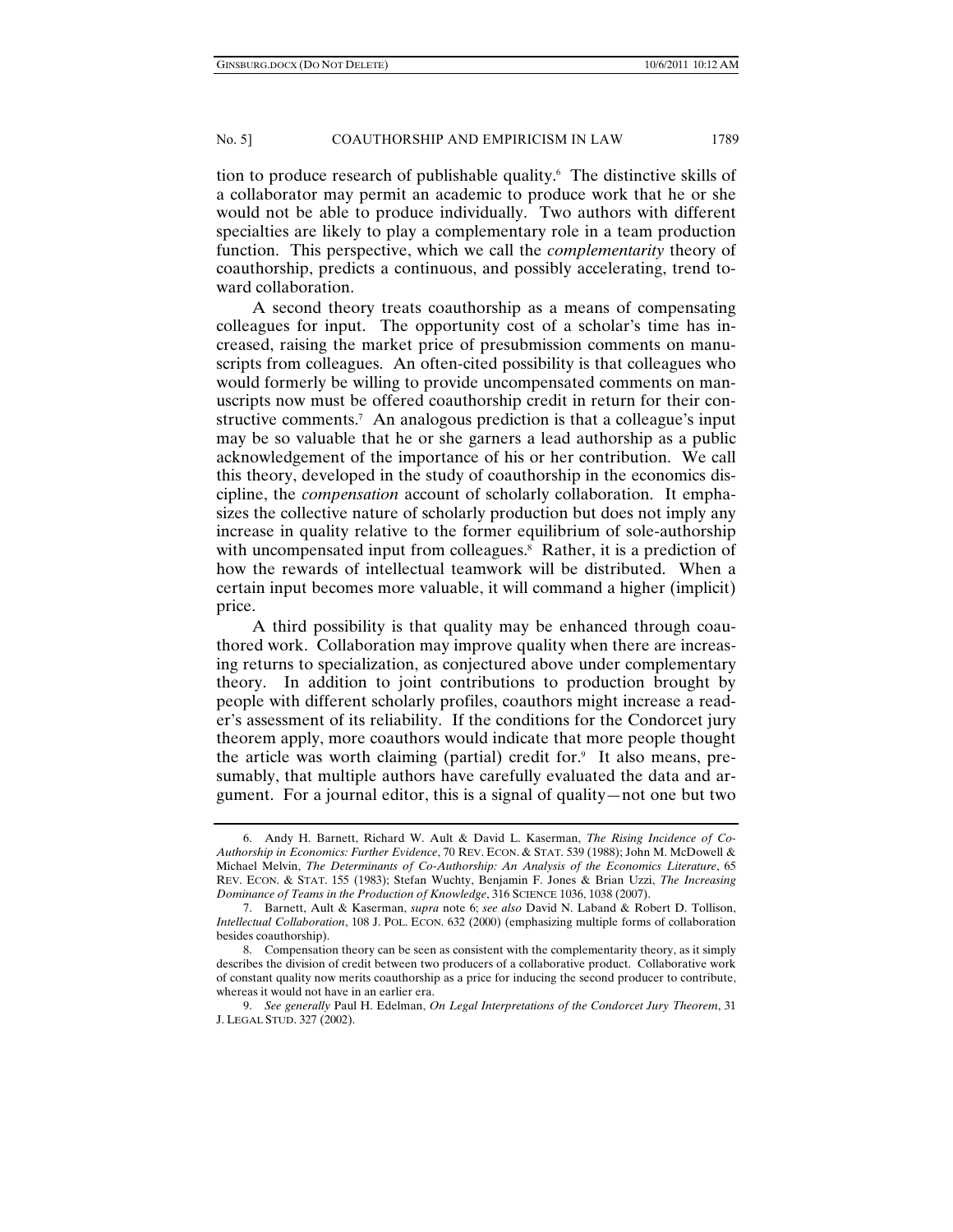or more authors are willing to stake their reputation on the accuracy and quality of the paper. This should lead to higher quality research, *ceteris paribus*. Indeed, there is some evidence from economics that coauthorship leads to output of better quality.10

A fourth prominent explanation for collaboration relates to the uncertainty of the editorial review process. Having two authors review a manuscript and provide input might make for a better article. But even if collaboration does not improve the quality of the scholarship, it facilitates market saturation by having two people working in closely aligned fields.11 Diversification reduces the risk of rejection from journals and is particularly attractive given relatively short tenure clocks and relatively long journal review periods. It also may increase the chances of a "home-run" article, if academic influence is distributed with a long right tail. If the number of articles exerting a large scholarly influence is small, the chance of writing a high-impact article may be increased by writing many articles. Coauthorship may allow a scholar to increase the number of articles he or she writes or cowrites. This *diversification* theory emphasizes strategic benefits in the decision to coauthor, even when collaboration implies no increase in quality relative to sole-authored work.

None of these theories from the literature has been definitively accepted and empirical tests are rare.12 These theories address the benefits of collaboration or the distribution of the benefits between coauthors. The costs of collaboration have received less attention, but they warrant mentioning. Perhaps the first of these is the cost of finding a scholarly match. The increase in the size of the academic profession in recent years means that there is a larger pool from which to find suitable coauthors<sup>13</sup> and the impact of this growth on the cost of collaborating is ambiguous. A larger pool may reduce the cost of collaborating because it raises the likelihood that there exists an academic with a particular specialty and hence, a better match. At the same time, the larger pool from which to choose a collaborator may raise the search cost of finding the well-suited academic partner.

Perhaps the most obvious cost of coauthorship is the time and energy expended managing the partnership, which we call *coordination* costs.

 <sup>10.</sup> *See* Garey C. Durden & Timothy J. Perri, *Coauthorship and Publication Efficiency*, 23 AM. ECON. J. 69 (1995) (finding that coauthorship enhances productivity in total and per capita article production); *see also* Raymond D. Sauer, *Estimates of the Returns to Quality and Coauthorship in Economic Academia*, 96 J. POL. ECON. 855 (1988) (finding that collaboration through formal coauthorship increases the quantity or quality or both of one's professional productivity, which has market value); Matthias Sutter & Martin Kocher, *Patterns of Co-Authorship Among Economics Departments in the USA*, 36 APPLIED ECON. 327 (2004) (finding that quality of coauthors' institutions, measured by rankings of institutions, has a significant impact on the number of coauthored papers in top economics journals).

 <sup>11.</sup> Barnett, Ault & Kaserman*, supra* note 6, at 540.

 <sup>12.</sup> *See* Durden & Perri, *supra* note 10.

 <sup>13.</sup> *See* John Hudson, *Trends in Multi-Authored Papers in Economics*, 10 J. ECON. PERSP., no.3, 1996, at 153.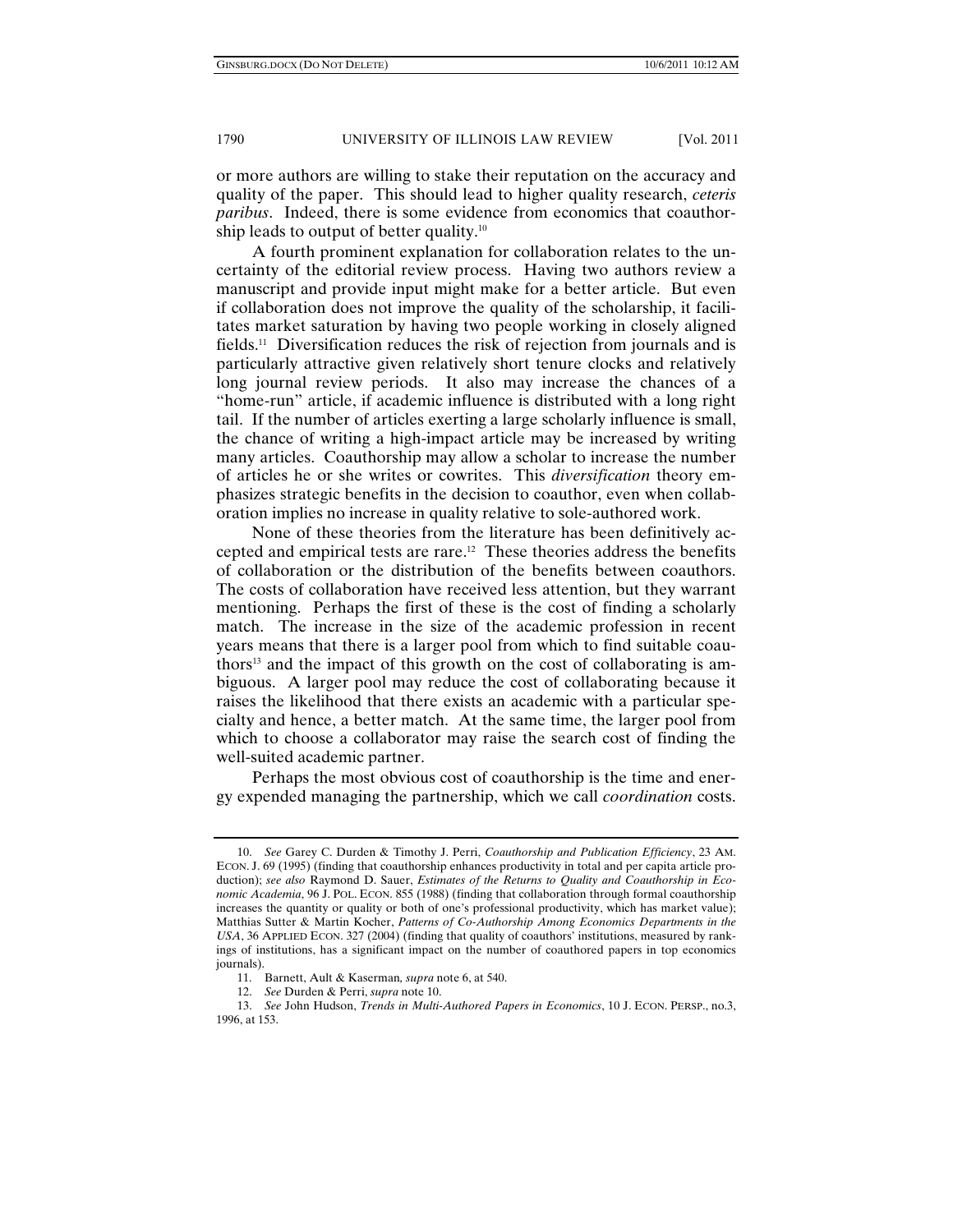These costs include direct expenditures such as telephone calls and traveling for meetings. They also include intellectual efforts such as reviewing and editing one another's work and integrating disparate parts of an article.14 Technological advances have surely lowered these costs. Word processing features such as "track changes" ease the process of writing. A consequence of email and the internet is that the geographic proximity of a collaborator is much less relevant than in the past.

Less directly observable are the costs of reaching an agreement on the substance of the article or the structure of its argument. Part of this cost is incurred up-front in the decision to form a scholarly partnership. The collaborators must have an initial agreement on the aims and scope of the research project and a plan for the division of labor. Negotiation over objectives and duties may be costly. As the collaboration progresses, unexpected obstacles may be encountered and unanticipated results emerge. Differences of opinion as to the direction of the research effort may develop, and it may be necessary for coauthors to engage in explicit renegotiation over which research claims will be advanced and how responsibilities will be divided. In the extreme, when collaborators cannot reach an agreement, it may imply the dissolution of the research partnership. It is not obvious whether technological changes raise or lower the likelihood of disagreements between a given set of authors. But it is possible that technology may facilitate the sorting of potential collaborators such that the members of resulting partnerships are better matched, thus reducing the likelihood of subsequent disagreements.

An additional cost of collaboration is the familiar agency problem. A collaboration is a partnership, and when a partner's contribution requires costly effort, the partner may contribute less than promised or expected. To curtail free riding off the efforts of others, members of the collaboration must monitor each other's contributions. Yet monitoring itself is costly, and in some instances, it may not be possible because of unobservability or unverifiability. Collaborators may be geographically distant, and even when physically proximate, it is unlikely they directly observe how much effort each is contributing. Even if labor hours were known, it may be hard for a collaborator to assess the effort entailed in a partner's contribution. Imagine a collaboration between a physicist and a poet. The physicist likely cannot judge whether the few lines of haiku contributed were tossed off quickly or the product of deep reflection and arduous burnishing. As interdisciplinary collaborations often join together scholars with divergent skill sets, the trend toward interdisciplinary scholarship in law may expand the incidence of agency problems in coauthorships in legal academia.

Another cost of collaboration is the diminution of credit. The inputs of author effort are not directly observed, and consequently, outsid-

 <sup>14.</sup> Abrams, *supra* note 4, at 6 ("Integrating two people's work into a single cohesive product consumes additional hours.").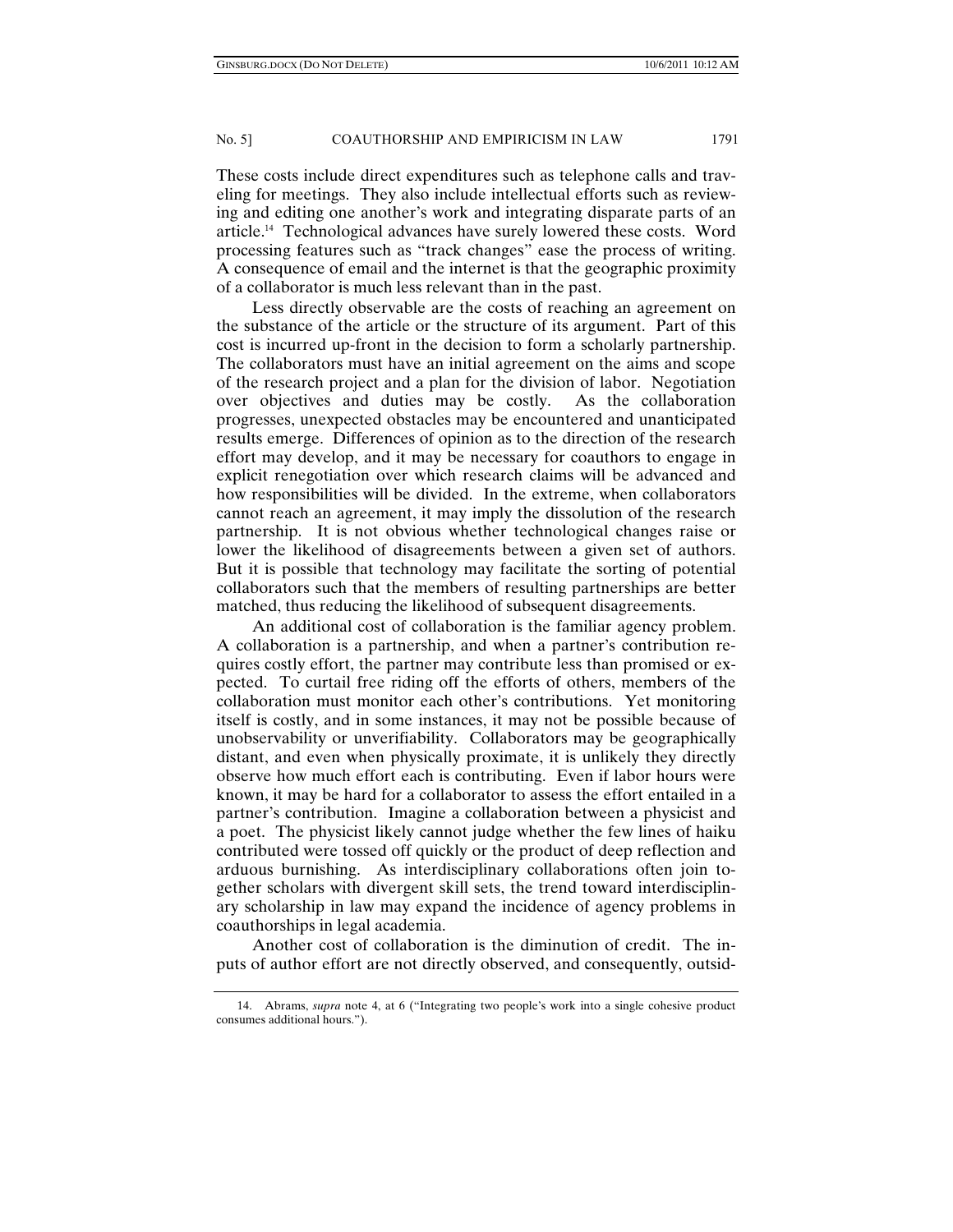ers cannot easily tell which author contributed the most to an article or a book. A common rule of thumb is to divide credit equally among coauthors. Thus, each author of a paper of quality *Q* will be assigned *Q/n* of credit, where *n* is the number of coauthors.<sup>15</sup> Although we do not observe directly the rewards to scholarship or the efforts of authors, this rule of thumb has immediate implications for the relationship between inputs and payoffs of collaboration. For example, in order to make it worthwhile for an author to invest the same amount of effort in an article with *n-1* coauthors as he or she would in a single authored article, the total payoffs to the coauthored article must equal or exceed, by a factor of *n*, the average payoff of the sole-authored paper. Alternatively, if the payoff to an author of joining a collaboration with *n-1* coauthors is less than *1/n*th of a solo-authored article, the author's contribution (in terms of effort or time) must be less than *1/n*th that of a solo-authored article. As effort and payoffs are not directly observable, we cannot tell which of these possibilities (coauthoring earns higher rewards) or (coauthoring requires less effort) occurs most often.

A caveat is that an unequal division of credit among coauthors may be unavoidable. A strong norm is to refer to collaborations of two authors by listing their names (e.g., Cooter and Ulen). But when the number of collaborators is greater than two, the tendency is to refer to the collaborators by the name of the first author with all other coauthors tucked into the catchall phrase "et al." (e.g., Black et al.).<sup>16</sup> In this appellation, only the lead author's name is mentioned, and he or she may receive a disproportionate amount of the publicity and reputational benefit of the collaboration. A very small number of collaborations have successfully acquired designations that reflect a relatively equal crediting of authors, such as abbreviations (e.g., LLSV) or Esperanto-like acronyms (e.g., "McNollgast").17 But these instances are rare. The relative penalty of having one's name disappear into an "et al." tag offers another reason

 <sup>15.</sup> James Lindgren & Daniel Seltzer, *The Most Prolific Law Professors and Faculties*, 71 CHI.- KENT L. REV 781, 793 (1996) (giving fractional credit to each coauthor).

 <sup>16.</sup> For example, when citing Bernard Black, Charles Silver, David A. Hyman & William M. Sage, *Stability, Not Crisis: Medical Malpractice Claim Outcomes in Texas, 1988–2002*, 2 J. EMPIRICAL LEGAL STUD. 207 (2005) and Kathryn Zeiler, Charles Silver, Bernard Black, David A. Hyman & William M. Sage, *Physicians' Insurance Limits and Malpractice Payments: Evidence from Texas Closed Claims, 1990–2003*, 36 J. LEGAL STUD., no. S2, 2007, at S9, the authors could be listed as "Black et al." and "Zeiler et al.," respectively.

 <sup>17.</sup> *See, e.g.*, Rafael La Porta, Florencio Lopez-de-Silanes & Andrei Shleifer, *Corporate Ownership Around the World*, 54 J. FIN. 471 (1999) (hereinafter *Corporate Ownership*); Rafael La Porta, Florencio Lopez-de-Silanes, Andrei Shleifer & Robert W. Vishny, *Law and Finance*, 106 J. POL. ECON. 1113 (1998) (hereinafter *Law and Finance*); Mathew D. McCubbins, Roger G. Noll & Barry R. Weingast, *Administrative Procedures As Instruments of Political Control*, 3 J.L. ECON. & ORG. 243 (1987); McNollgast, *The Political Origins of the Administrative Procedure Act*, 15 J.L. ECON. & ORG. 180 (1999).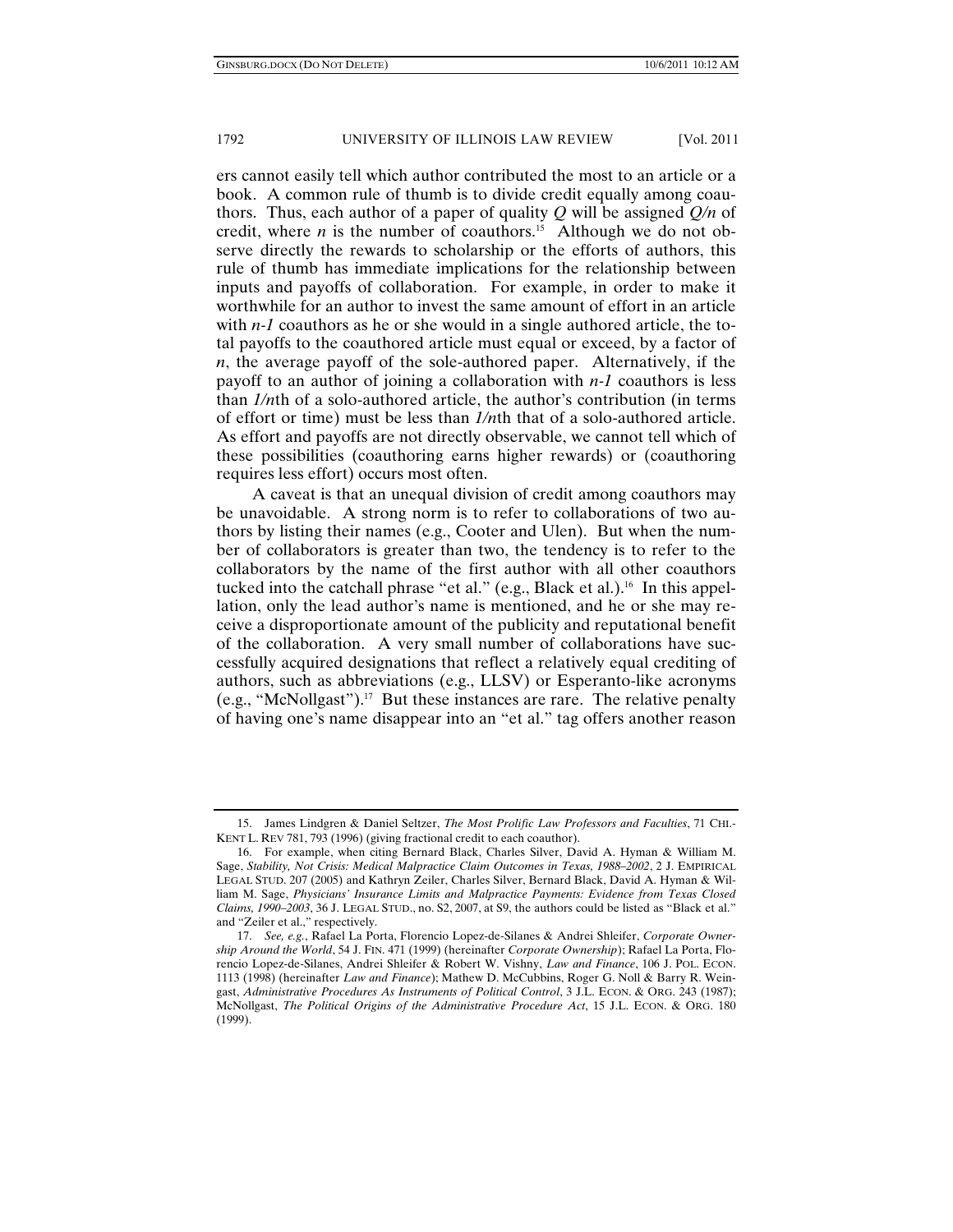why coauthorships in law are almost entirely pairings rather than larger combinations.18

Coordination costs and credit diminution create a potential adverse selection problem. It is unlikely that any partnership enjoys a perfectly equitable division of labor (and the coordination costs of ensuring that it does would be very high). A consequence is that *Q/n* of credit overcompensates some members of a collaboration for their contributions. The pool of potential coauthors may contain a higher number of slackers than the overall academic population. This could lead to less overall effort being put into coauthored papers. One solution is to coauthor repeatedly with the same partners, which makes it likely that any inequalities on a particular project will even out over time. Repeated interactions may enhance the ability of coauthors to monitor each other's effort. This solution also means that the partners can develop a joint reputation, raising the external assessment of *Q* relative to their sole-authored work. This would help overcome any moral hazard problems that arise after a partnership has begun.<sup>19</sup> A reason to doubt the severity of any adverse selection problem is that for every slacking academic who seeks a coauthorship, there must be a partner willing to furnish inputs for less than a proportionate share of the rewards. An academic anticipating that he or she would be shortchanged in this manner would decline to collaborate. A key prediction of the canonical adverse selection model is that the fear of disadvantageous trades would create a vicious cycle resulting in the unraveling of the "lemons market."20 Over time the number of willing, high-quality authors would decline. As we observe the incidence of collaboration rising rather than declining, we doubt that adverse selection problems in legal academia are severe. Moreover, many coauthored works are undoubtedly of very high quality, including some of the most respected and influential contributions in law and in law and economics.<sup>21</sup>

This discussion has alluded to the fact that most collaborations comprise two scholars but others involve more. We do not offer a sharp prediction on the optimal number of coauthors, but many of the considerations mentioned above are directly relevant. For example, coordination costs may increase dramatically, possibly even exponentially, as the number of coauthors rises. In a group of three, each coauthor must mon-

 <sup>18.</sup> This suggests that bluebook citing conventions might impact coauthorship practices. We do not test this proposition in this article. Further work might examine the covariance of disciplinary citation practices with coauthorship rates.

 <sup>19.</sup> We expect that the pattern of coauthor relationships over time bears further examination from this perspective. A long-term coauthoring relationship probably implies declining marginal coordination costs over time; on the other hand, there may be also be declining marginal returns to the relationship as complementarities get exploited.

 <sup>20.</sup> *See* George A. Akerlof, *The Market for "Lemons": Quality Uncertainty and the Market Mechanism*, 84 Q.J. ECON. 488 (1970).

 <sup>21.</sup> Prominent partnerships in law and economics include William Landes and Richard Posner, Frank Easterbrook and Daniel Fischel, Robert Cooter and Thomas Ulen, and Mitch Polinsky and Steven Shavell.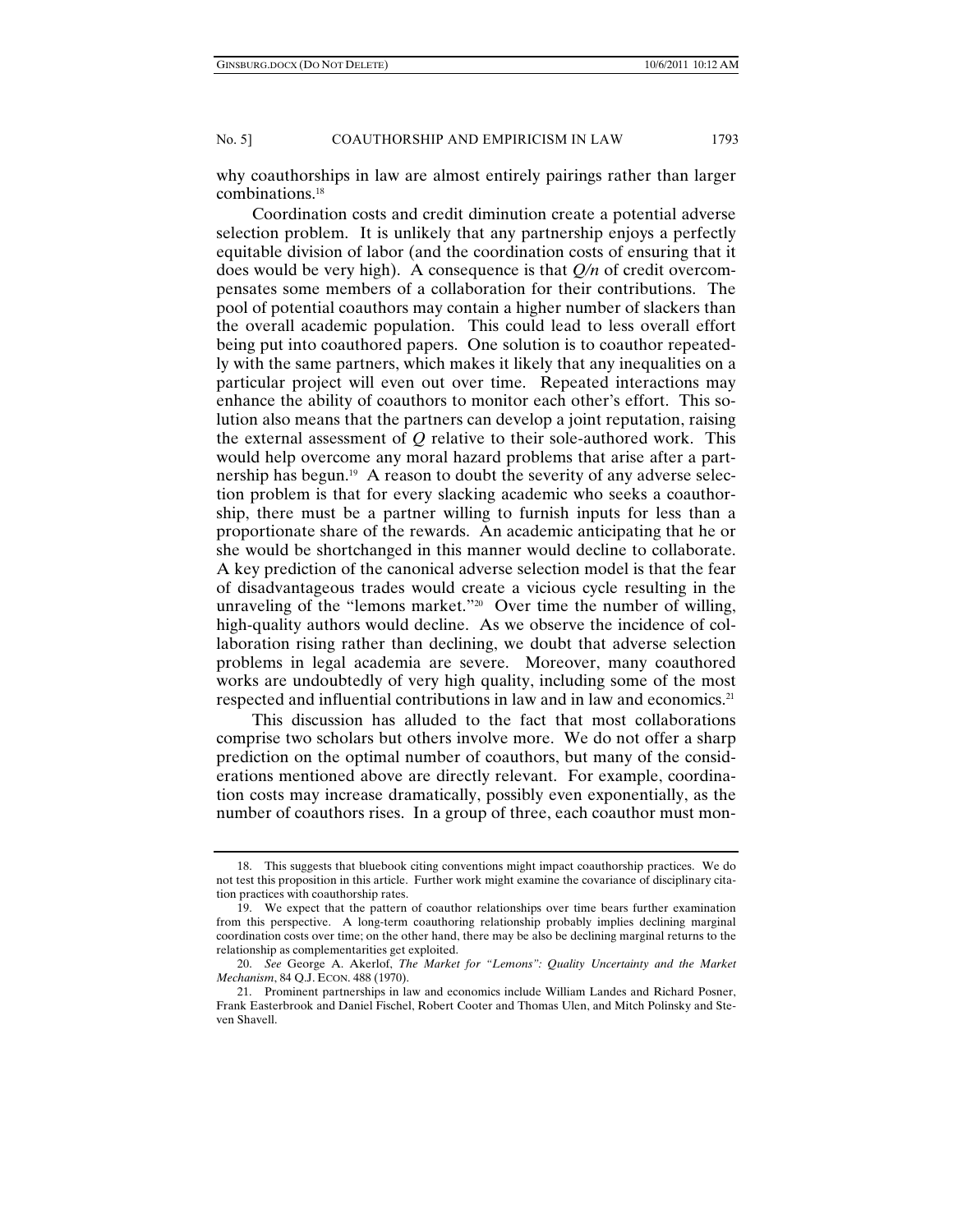itor two others; and if a potential slacker is identified, the two reliable coauthors must decide who will enforce the coauthorship norms. This may explain why the modal number of authors on a coauthored paper is two, yet disciplinary norms in this regard vary. In psychology, for example, a paper with multiple coauthors is the norm.<sup>22</sup>

We readily acknowledge that we do not have a generally accepted theory about what academics seek to maximize.<sup>23</sup> The complementarity theory described above implicitly assumes that scholars maximize quality of output. If producing better work requires coauthorship, then academics will coauthor. Diversification theory, on the other hand, assumes that academics maximize reputational payoff, which might be only loosely correlated with actual quality. Reputation might be enhanced by the sheer number of publications produced. In this case, coauthoring might expand the number of lines on a scholar's resume, and at the same time, it may make it difficult for external assessors of outputs, such as academic deans and departments, to evaluate the individual contribution. Suppose, alternatively, that academics seek to maximize leisure, which would motivate them to claim credit for as much work as they can produce for as little effort as possible. As noted above, collaboration allows free riding and the increase in coauthorship may reflect greater leisure consumption. The difficult task of identifying the preferences of academics lies beyond the scope of this paper, but we recognize that our results raise these questions.

## *B. Implications for Interdisciplinary Scholarship in Law*

What do these theories suggest about the role of interdisciplinarity and specialization as drivers of coauthorship in legal scholarship? Consider first the complementarity theory that suggests, in part, the increase in specialized technical skills required in a particular area is likely to increase the demand for coauthorship. By bringing together knowledge from different fields, interdisciplinary work requires a diverse set of skills. It is costly for a single individual to acquire all the necessary skills, and collaboration may be more convenient among two or more individuals when each of them furnishes a different skill. Some disciplines have seen significant increases in technical specialization associated with the rise of modern computing and statistics programs. Other disciplines have not. It is perhaps unsurprising that Guthrie and George show that coau-

 <sup>22.</sup> *E.g.*, Heather J. Smith, Tom R. Tyler, Yuen J. Huo, Daniel J. Ortiz & E. Allan Lind, *The*  Self-Relevant Implications of the Group-Value Model: Group Membership, Self-Worth, and Treatment *Quality*, 34 J. EXPERIMENTAL SOC. PSYCH. 470 (1998); Tom R. Tyler, Lawrence Sherman, Heather Strang, Geoffrey C. Barnes & Daniel Woods, *Reintegrative Shaming, Procedural Justice, and Recidivism: The Engagement of Offenders' Psychological Mechanisms in the Canberra RISE Drinking-and-Driving Experiment*, 41 L. & SOC'Y REV. 553 (2007); *see also* George & Guthrie, *supra* note 3, at 567 ("[R]oughly a quarter of social science collaborations involved three or more authors . . . .").

 <sup>23.</sup> *See* Richard A. Posner, *What Do Judges and Justices Maximize? (The Same Thing Everybody Else Does)*, 3 SUP. CT. ECON. REV. 1 (1993).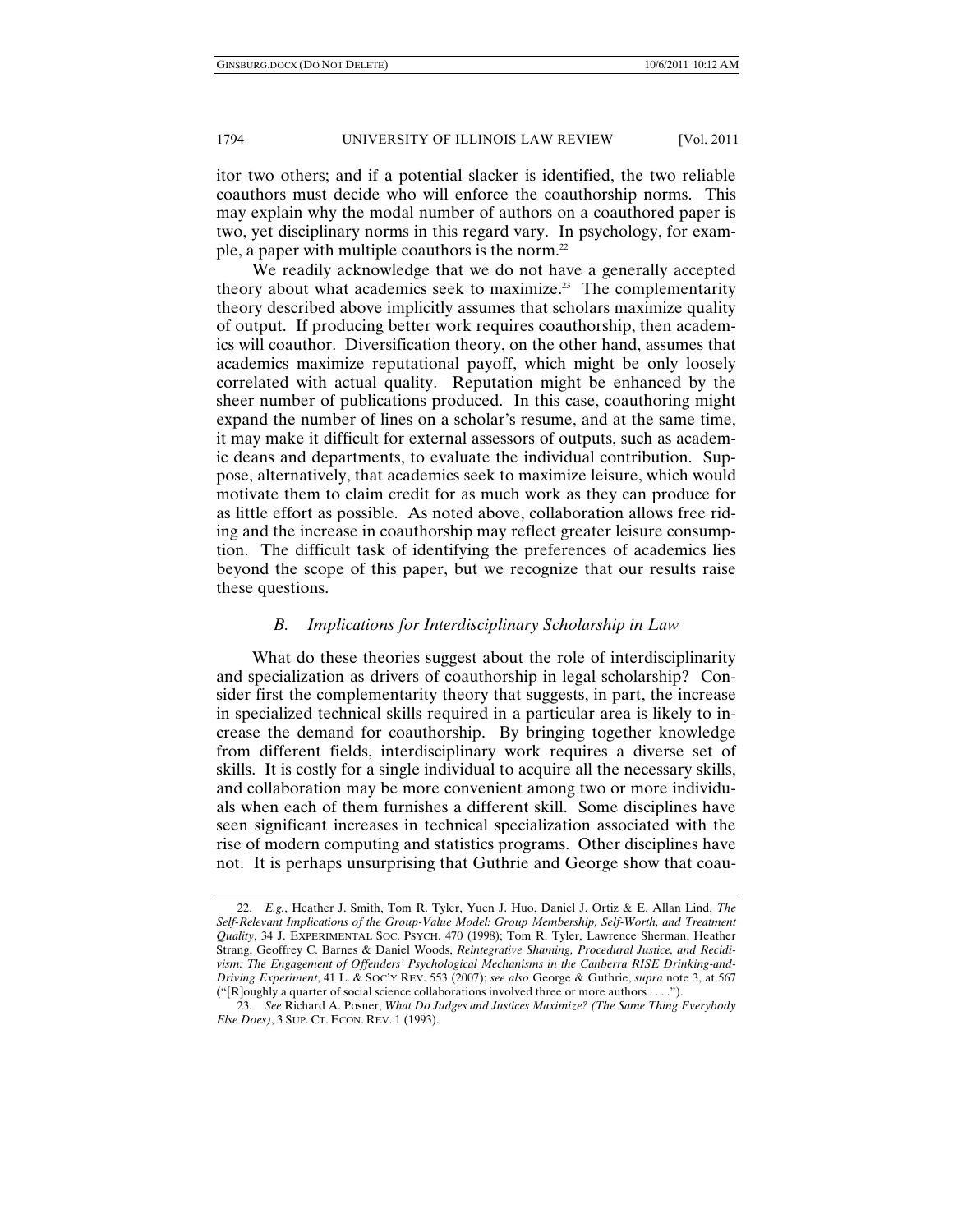thorship rates in elite law reviews are higher than those in humanities journals in philosophy, English, and history, but are lower than those in psychology, economics, sociology, or political science.24 The latter disciplines rely heavily on statistics, while the tools of philosophy, English, and history have not changed in any fundamental way. Thus, technological change contributes to the increased gains from cooperation in certain disciplines and not others.

Law falls somewhere in the middle of this disciplinary spectrum. Historically, law was closer to the humanities end of the technological spectrum than the social science end. For example, George and Guthrie report that from 1970–1999, coauthored work comprised fifteen percent of law review articles.25 This contrasts with more than sixty percent of social science articles in leading journals.<sup>26</sup>

But legal academia is changing. First, there has been a trend toward socio-legal and interdisciplinary scholarship. More and more entry-level candidates have PhDs in social sciences like economics or political science. These scholars are trained in technical methods, and may bring with them norms of coauthorship from other disciplines. Furthermore, there are natural gains from collaboration because the new PhDs have skills that older legal scholars lacked, while older scholars have more experience and knowledge of law. Although it is beyond the scope of this paper, we suspect that the increase in coauthorship in law is partly due to a wider diversity of academic training and consequently skill sets on law faculties.

As interdisciplinary fields (such as law and economics) mature, a contribution that makes an advance over existing knowledge requires an ever greater degree of technical proficiency. This intensifies the incentives for coauthorship because when a scholar lacks knowledge of a relevant field, an offer of coauthorship credit may be necessary to induce a colleague to provide input on a research project. Authors possessing especially valuable skill sets may even demand that their names appear first in the sequence of authors, deviating from the norm of alphabetic ordering. More technical sophistication raises the value of collaboration and hence the "price" of careful, time-consuming comments to a colleague that may rise to coauthorship credit. On the whole, compensation theory may explain any contribution of interdisciplinary and empirical work to the increase in coauthorship.

The quality theory, on the other hand, does not appear to offer as strong an incentive for coauthorship in empirical work as does skill complementarity. If technical complexity *alone* is the driver of coauthorship, we ought to observe an increase in coauthorship in some areas of law and

 <sup>24.</sup> George & Guthrie, *supra* note 3, at 564–68.

 <sup>25.</sup> *See id.* at 562.

 <sup>26.</sup> *Id.* at 566. Durden and Perri report an estimate that by 1985, fifty-two percent of published articles in economics were coauthored. Durden & Perri, *supra* note 10, at 69.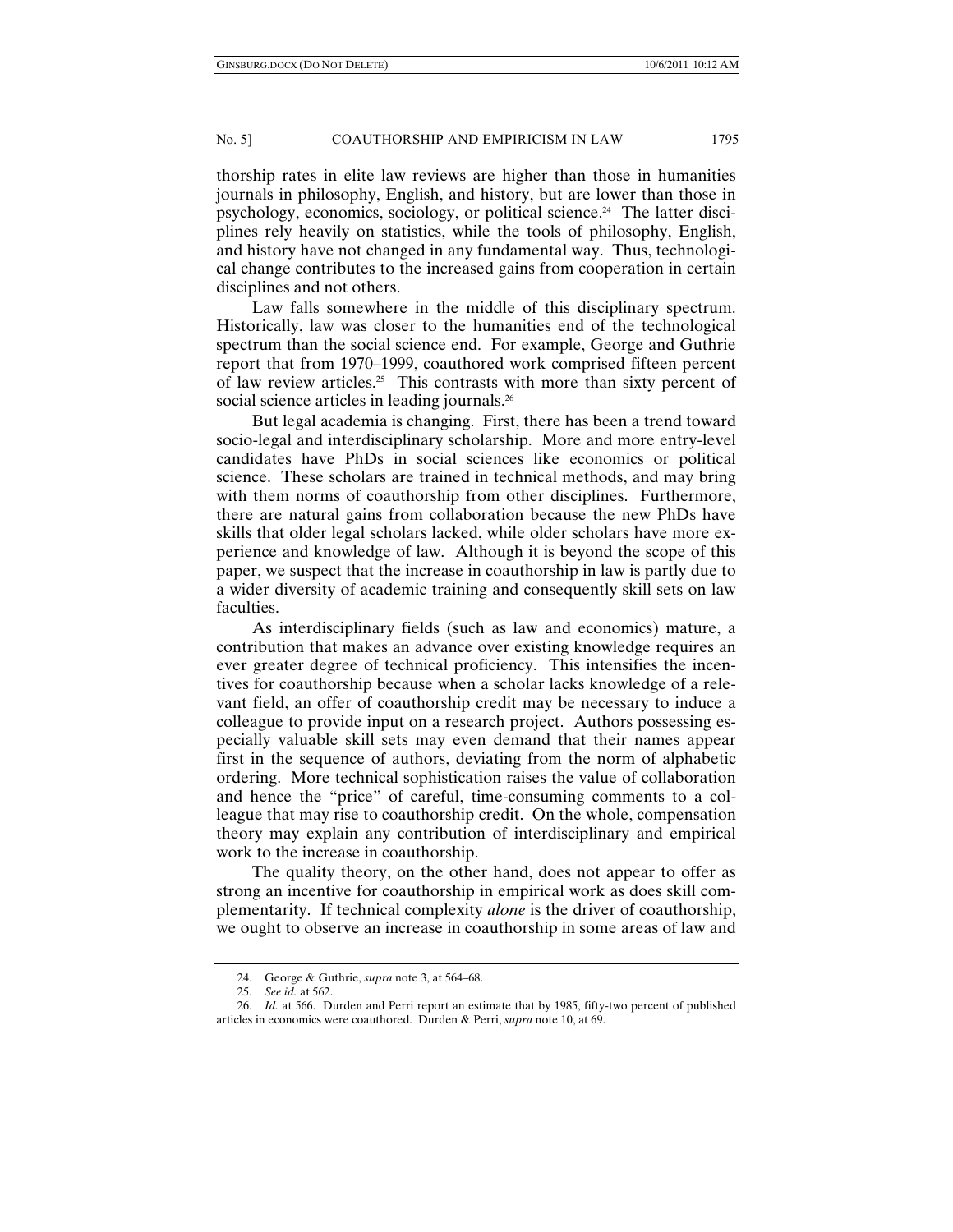not others. After all, there is considerable variation in the degree of complexity across subjects in law. Tax law, for example, is often considered highly complex. If technical complexity alone was driving coauthorship, rates of coauthorship in complex legal fields such as tax should rise. In contrast, if increasing returns from cross-disciplinary work are driving the coauthorship phenomenon, increases in coauthorship should be concentrated in empirical and interdisciplinary work.

Similarly, diversification theory does not seem to have special salience for interdisciplinary work. Collaboration may allow an academic to manage more effectively the risks of scholarship by trimming the downside risks and expanding upside gains. A collaborator may act as a de facto reviewer or editor and thus reduce the risks of rejection from journals. But, this rationale seemingly applies to all forms of legal scholarship and is not limited to, or uniquely applicable to, empirical or interdisciplinary work.

Collaboration provides the opportunity to free ride off the efforts of others. This opportunity may be greater in interdisciplinary work as monitoring is less effective when a scholar lacks proficiency in a collaborator's field. As the respective skills of collaborators become more specialized, each is less equipped to assess the (labor or effort) cost of the other's contribution, and the inability to monitor may provide greater opportunities for shirking. But we have no reason to think that the pool of scholars producing interdisciplinary and empirical work is more likely to be motivated by consumption of leisure than are other legal scholars. To the extent that authors of interdisciplinary and empirical work may include people who have spent years getting a PhD, sometimes in addition to a JD degree, one might presume the opposite—these coauthors have sent a costly signal of willingness to work hard and invest in novel skills.

To summarize, all of the various theories of coauthorship that we outlined above appear relevant to coauthorships in law. Yet, complementarity theory predicts a particularly strong relationship between collaboration and the growth of empirical and interdisciplinary scholarship. We might also expect compensation theory to have some explanatory power, and a prediction is that among coauthored articles, empirical pieces will be more likely to deviate from the alphabetic ordering of authors. In contrast, the quality, diversification, or leisure consumption theories may be relevant, but they do not offer an account as to why interdisciplinary scholarship, especially empirical work, would be accompanied by greater incidence of coauthorships.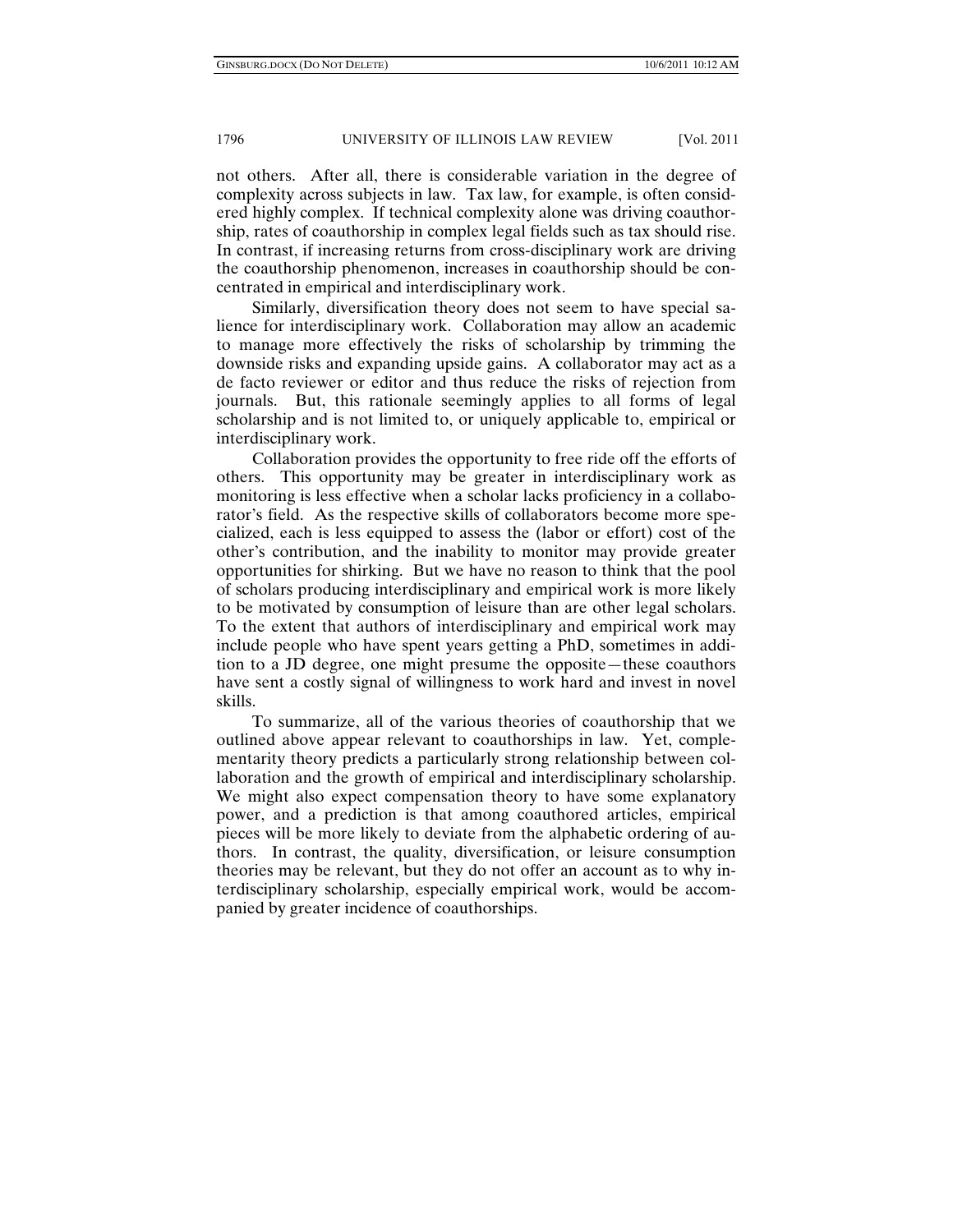## III. DATA AND EMPIRICAL APPROACH

We examine two sets of data located through the ISI-Web of Science™. First, are all articles published in the top fifteen law reviews during 2000–2010.<sup>27</sup> Second, are all articles published in two facultyedited interdisciplinary journals, *JLS* and *JLEO*, during the period 1989– 2010.28 Our predictions that interdisciplinarity, particularly empiricism, may influence coauthorship necessitated examination of both data sources. We chose to examine both student- and faculty-edited journals in order to have confidence that we were capturing trends in interdisciplinary scholarship rather than epiphenomena of particular journal markets.

We examined the top fifteen law reviews rather than limiting our attention to a few top law reviews in order to assess coauthorship practices in a large swath of legal academia.29 We chose *JLS* and *JLEO* because they are influential interdisciplinary journals with long histories. Their age provides the opportunity to look at patterns in scholarship over a relatively long time horizon—two decades.<sup>30</sup> An additional consideration was the position these journals occupy at the intersection of law and social science, particularly economics. Another highly regarded interdisciplinary journal with a long history, the *Journal of Law & Economics*, tilts more clearly in the direction of economics than law, and for decades it has regularly published sophisticated empirical work.<sup>31</sup> In contrast, we believe *JLS* and *JLEO* are bellwethers of trends in interdisciplinary legal scholarship, particularly law and economics. Our sample includes 7540 items published in law reviews, including 2785 major articles, and 1030 articles in the two peer-reviewed journals.

We define coauthorship in the same manner as Edelman and George.<sup>32</sup> Their criteria is that a coauthor is any individual listed in the "by" line along with at least one other person. This excludes contributors identified as "with" as well as editors or those in a footnote. Articles can, of course, have multiple coauthors. This definition is intuitive and is consistent with the economics literature on coauthorship. From the ISI-Web of Science™, we generated citation reports for each article in our

 <sup>27.</sup> Definitions of "top" are inherently arbitrary. We define the top fifteen law reviews as comprising *Harvard Law Review*, *Yale Law Journal*, *Stanford Law Review*, *University of Chicago Law Review*, *Columbia Law Review*, *New York University Law Review*, *Michigan Law Review*, *University of Pennsylvania Law Review*, *Virginia Law Review*, *Cornell Law Review*, *California Law Review*, *Duke Law Journal*, *Northwestern University Law Review*, *Texas Law Review*, and *Georgetown Law Journal*.

 <sup>28.</sup> For another study of empirical work in the *JLS*, see William M. Landes, *The Empirical Side of Law & Economics*, 70 U. CHI. L. REV. 167 (2003).

 <sup>29.</sup> *Contra* Ian Ayres & Frederick E. Vars, *Determinants of Citations to Articles in Elite Law Reviews*, 29 J. LEGAL STUD. 427 (2000) (looking at articles only from *Harvard Law Review*, *Stanford Law Review*, and *Yale Law Journal*).

 <sup>30.</sup> For this reason, we chose not to examine *American Law & Economics Review* (*ALER*) and the *Journal of Empirical Legal Studies* (*JELS*), which are influential but of more recent provenance.

 <sup>31.</sup> Landes, *supra* note 28, at 171–72.

 <sup>32.</sup> George & Guthrie, *supra* note 3, at 561.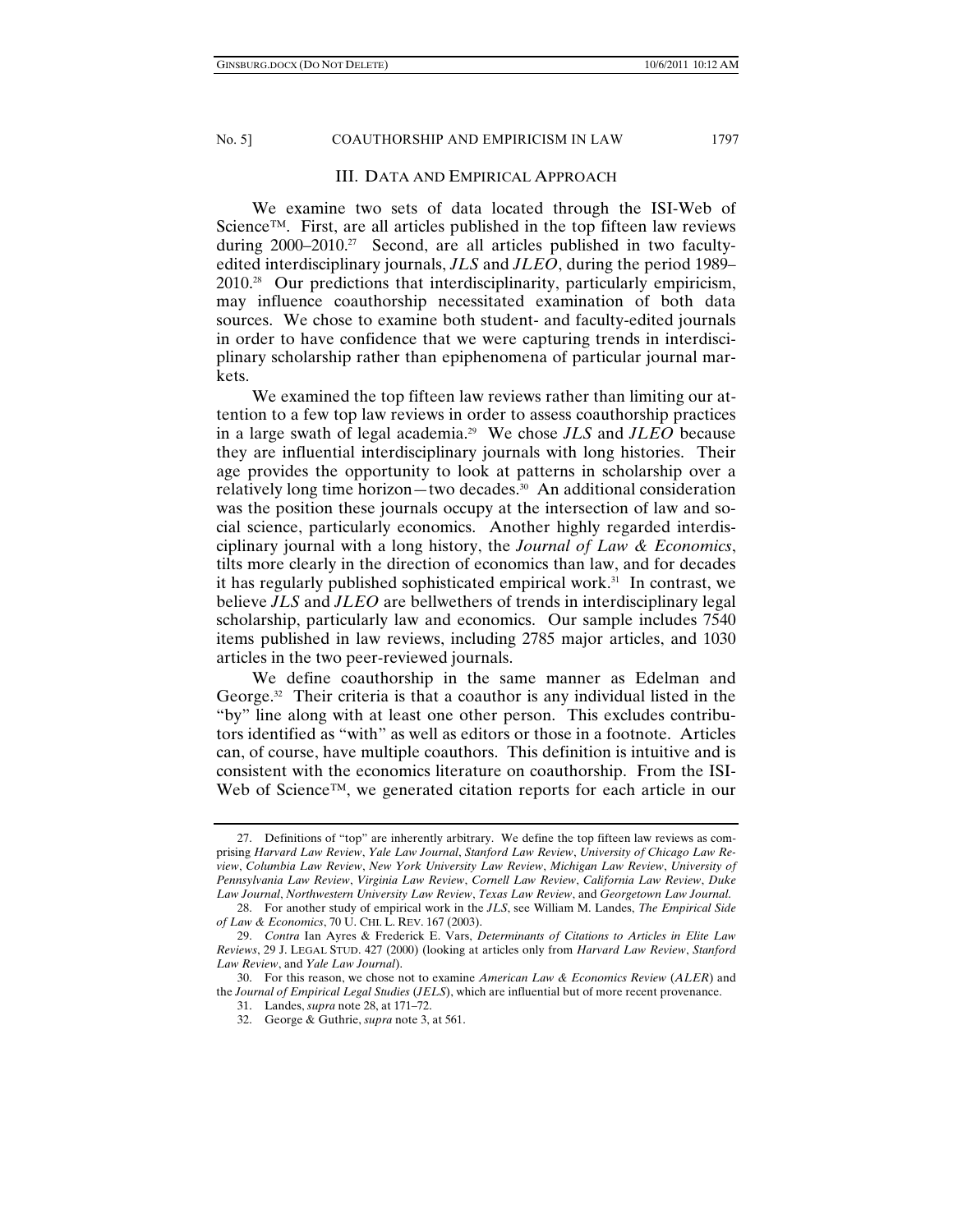data. A limitation of this source is that its coverage of citations in social science journals is more extensive than its coverage of citations in law reviews.33 For this reason, the results may be biased in the direction of favoring articles of interest to social scientists. If so, articles of greater interest to social scientists, such as those containing formal models and empirical analyses, might have higher-than-average citation rates. But, as we shall show in Part V, this is not the case, and this pattern suggests that any bias arising from the use of this citation data base rather than a legal data base appears modest.

We coded each article for its legal subject and methodology based on a brief inspection of the physical volume. Our subject categories were: corporate/securities law, criminal law, international/comparative law, private/commercial law, and other public law. For the faculty-edited journals, we expanded this to include another category, which we called "other," to encompass articles that addressed economic behavior generally and not specific to any area of law. With regard to methodology, we were particularly interested in the presence of the two technical methods most common to law and economics: empirical methods and formal mathematical models. We counted an article as empirical if it presented a novel analysis of data. We excluded from this category articles that merely reproduced tables or figures which had previously been published elsewhere, such as in a government report. We coded an article as containing a formal mathematical model if it had at least one numbered equation. To provide a contrast with other types of interdisciplinary scholarship, we attempted to code articles that were methodologically humanities oriented, such as law and literature, philosophy, and legal history. These techniques are less evident upon inspection, and therefore, we strongly suspect that we undercounted, perhaps severely, the presence of humanities-oriented interdisciplinary work.

We examine these data in summary statistics, and then we turn to multiple regression analysis to control for numerous possible influences on coauthorship. Specifically, we estimate the probability that an article is coauthored in an equation of the form:

 $Pr(Y_{it}) = \sum_{j}^{method} \alpha_{ij} + \sum_{k}^{subject} \delta_{ik} + \sum_{l}^{type} \gamma_{il} + \sum_{m}^{position} \rho_{im} + \alpha^{T} t_{i} + \varepsilon_{it},$ where  $Y_{ii}$  is an indicator variable that takes the value one when article *i* published in year *t* is coauthored and zero otherwise. We focus on collaboration as a binary choice because we observe relatively little variation in the size of coauthorship teams. The vector  $X_i$  contains continuous characteristics of the article, including its (*log*) page length and the average number of citations per year it has received since publication. For the faculty-edited journals, we collected a richer set of article characteristics, including the number of figures, whether it includes an appendix, the number of tables in an empirical article, and a count of the num-

 <sup>33.</sup> Citations by courts are not recorded.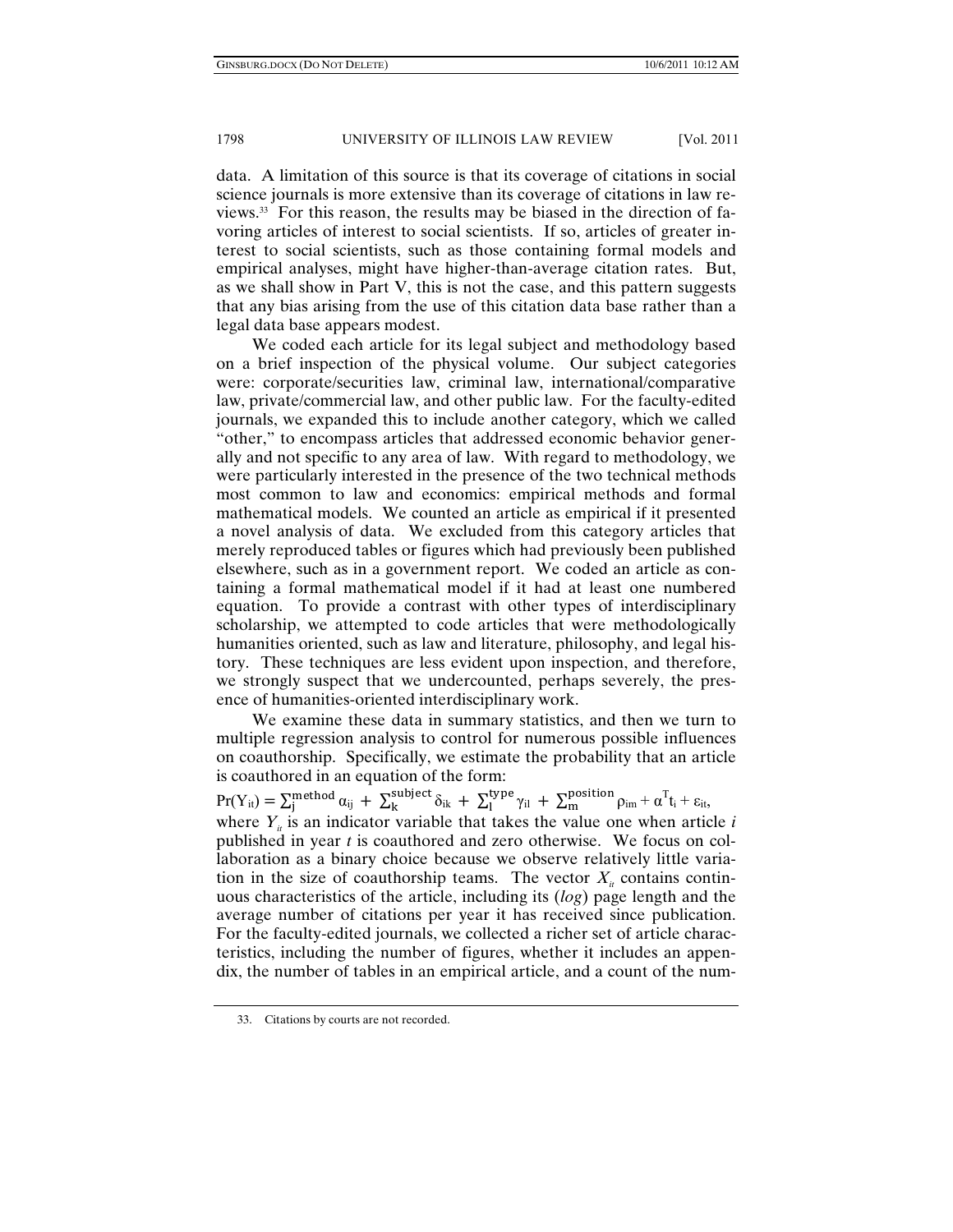bered equations in an article with a formal model. As we show below, the faculty-edited journals featured more technical articles, and we gathered these variables to capture more of the variation in technological sophistication of those articles.<sup>34</sup> The term  $\alpha^T t_i$  is a coefficient on a time trend, *t*, and because fluctuations in the propensity to coauthor may not vary linearly with time, this term is replaced in some specifications with fixed effects for the year of publication. The remaining explanatory variables are indicator variables. The  $\alpha_{ij}$  terms are a series of binary variables for law review article *i*'s methodology: whether it is empirical, contains a formal model, or appears to be humanities oriented. An article employing conventional legal analysis is the omitted category of methodology. The terms  $\delta_{ik}$  are binary variables for the subject matter of the article: criminal law, international/comparative law, private/commercial law, other public law, and for faculty-edited journals, the category of "other." Articles in corporate/securities law are the omitted category for subject. The terms  $\gamma_{ij}$  measure the type of law review article: student note or comment, book review, tribute or memorial, and symposium article. The final set of indicator variables, *ρim*, measures the "running order" of the article in each volume and issue. They consist of binary variables for whether the article appeared first in a volume or first in an issue. Lastly,  $\varepsilon_{it}$  is an error term.

We estimate a similar equation in examining the alphabetical ordering of authors with collaborative articles. There, the sample is restricted to coauthored articles, and the dependent variable is the probability that coauthored article has an ordering of last names that deviates from the alphabetical ordering. The same set of control variables is included in those equations.

 <sup>34.</sup> We believe that the count of equations for articles with formal models is a noisy measure of a model's sophistication. Articles are not consistent in their numbering conventions. Some articles number only a subset of the equations they include, and this tendency appears particularly pronounced for game theoretic articles.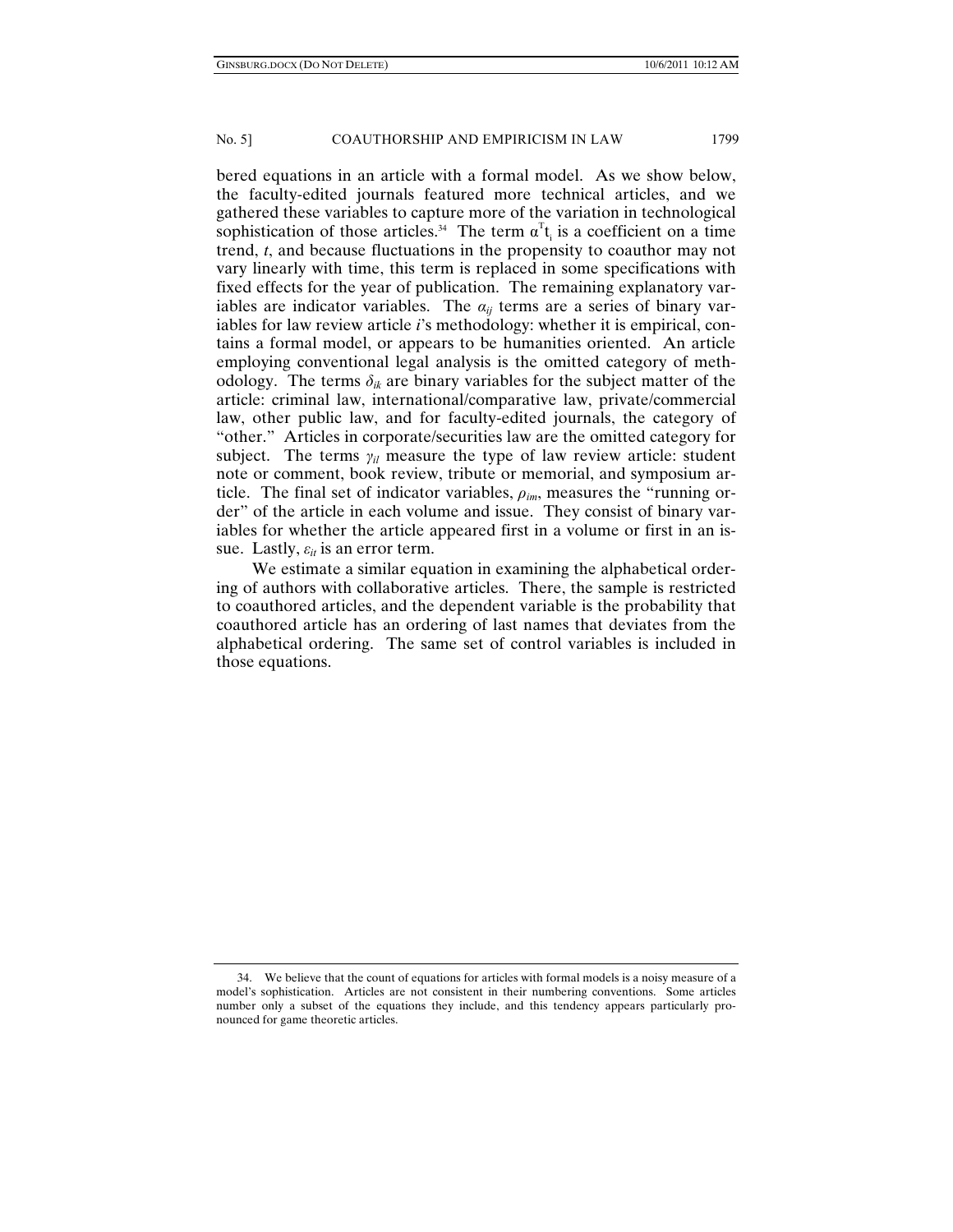## IV. LAW REVIEWS

*A. Summary Data* 

## TABLE 1: SUMMARY STATISTICS ON ARTICLES IN TOP FIFTEEN LAW REVIEWS, 2000–2010

|                                | All Articles<br>(1) | Major Articles Only<br>(2) |
|--------------------------------|---------------------|----------------------------|
| Coauthored                     | .121                | .201                       |
|                                | (.326)              | (.401)                     |
| Empirical                      | .053<br>(.225)      | .094<br>(.292)             |
| Formal Theory                  | .021<br>(.144)      | .035<br>(.185)             |
| Humanities                     | .033<br>(.180)      | .053<br>(.223)             |
| (Log) Page Length              | 3.453<br>(.837)     | 3.938<br>(.624)            |
| First in Volume                | .021<br>(.144)      | .043<br>(.203)             |
| First in Issue                 | .084<br>(.278)      | .173<br>(.378)             |
| Tribute                        | .034<br>(.182)      | $-$                        |
| Symposium                      | .286<br>(.452)      | --                         |
| <b>Book Review</b>             | .090<br>(.287)      | $-$                        |
| <b>Student Note or Comment</b> | .290<br>(.454)      | $-$                        |
| Corporate/Securities Law       | .051<br>(.220)      | .060<br>(.237)             |

 *continued on next page*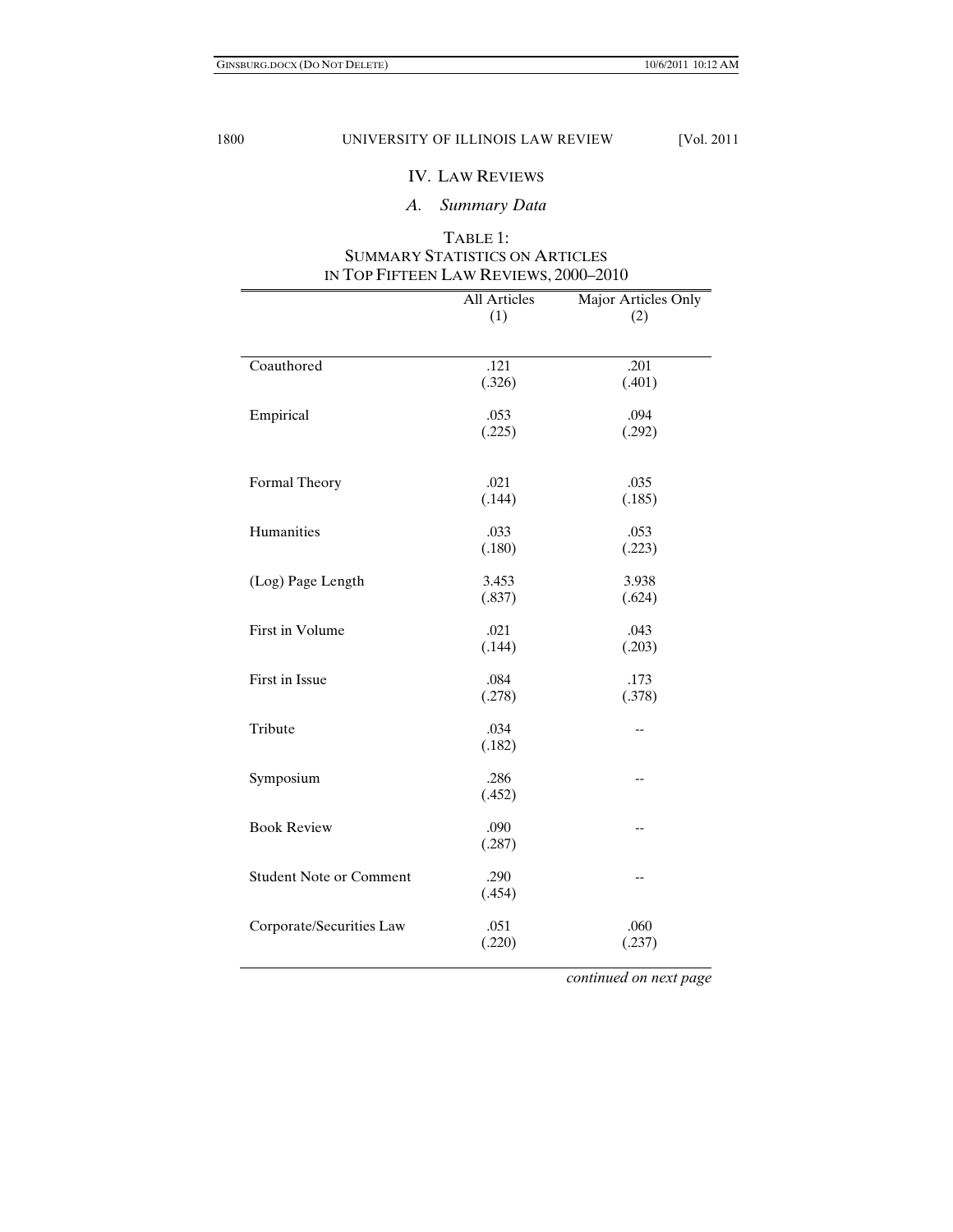| $TABLE 1-Continued$                |                   |                  |  |  |
|------------------------------------|-------------------|------------------|--|--|
| Criminal Law                       | .102<br>(.303)    | .093<br>(.290)   |  |  |
| International / Comparative<br>Law | .059<br>(.236)    | .061<br>(.239)   |  |  |
| Private / Commercial Law           | .195<br>(.391)    | .230<br>(.421)   |  |  |
| Public Law                         | .592<br>(.481)    | .556<br>(.497)   |  |  |
| Time Trend                         | 5.692<br>(3.085)  | 5.846<br>(3.104) |  |  |
| Citations per Year                 | 1.061<br>(1.1697) | 1.931<br>(2.197) |  |  |
| N                                  | 7540              | 2785             |  |  |

Note: The columns report means and in parentheses standard deviations. "Major articles" excludes student notes and comments, book reviews, tributes and memorials, and symposium articles.

Table 1 reports summary statistics on the law reviews. It presents two cuts of the data: column (1) includes all the articles published and column (2) includes only "major articles." Excluded from the category of major articles are book reviews, student notes and comments, tributes and memorials, and symposium pieces. As column (1) shows, these other types of publications compose seventy-three percent of the items published in the law reviews. There are strong reasons to treat these other types of publications differently. First, authors of major articles tend to be faculty while students usually write notes and comments. The primary purpose of notes and comments is arguably pedagogical rather than scholarly. Book reviews are arguably different as well. Although they can approximate a full article in length and scope, their purpose is to review an existing work rather than to make a stand-alone contribution. Tributes and memorials also serve a different purpose. They often lack scholarly content, and even when they include such content, it is often a summation of the honoree's prior work rather than a novel, independent contribution. They sometimes contain personal reminiscences, and they tend to be brief. Articles appearing in symposiums are a harder call, but here we treat them as separate from major articles. Symposium publications usually result from invitations rather than the submission process governing regular issues, and they tend to be shorter than major articles. It is also doubtful whether a symposium contribution carries the same heft in a junior scholar's tenure evaluation as a major article does. We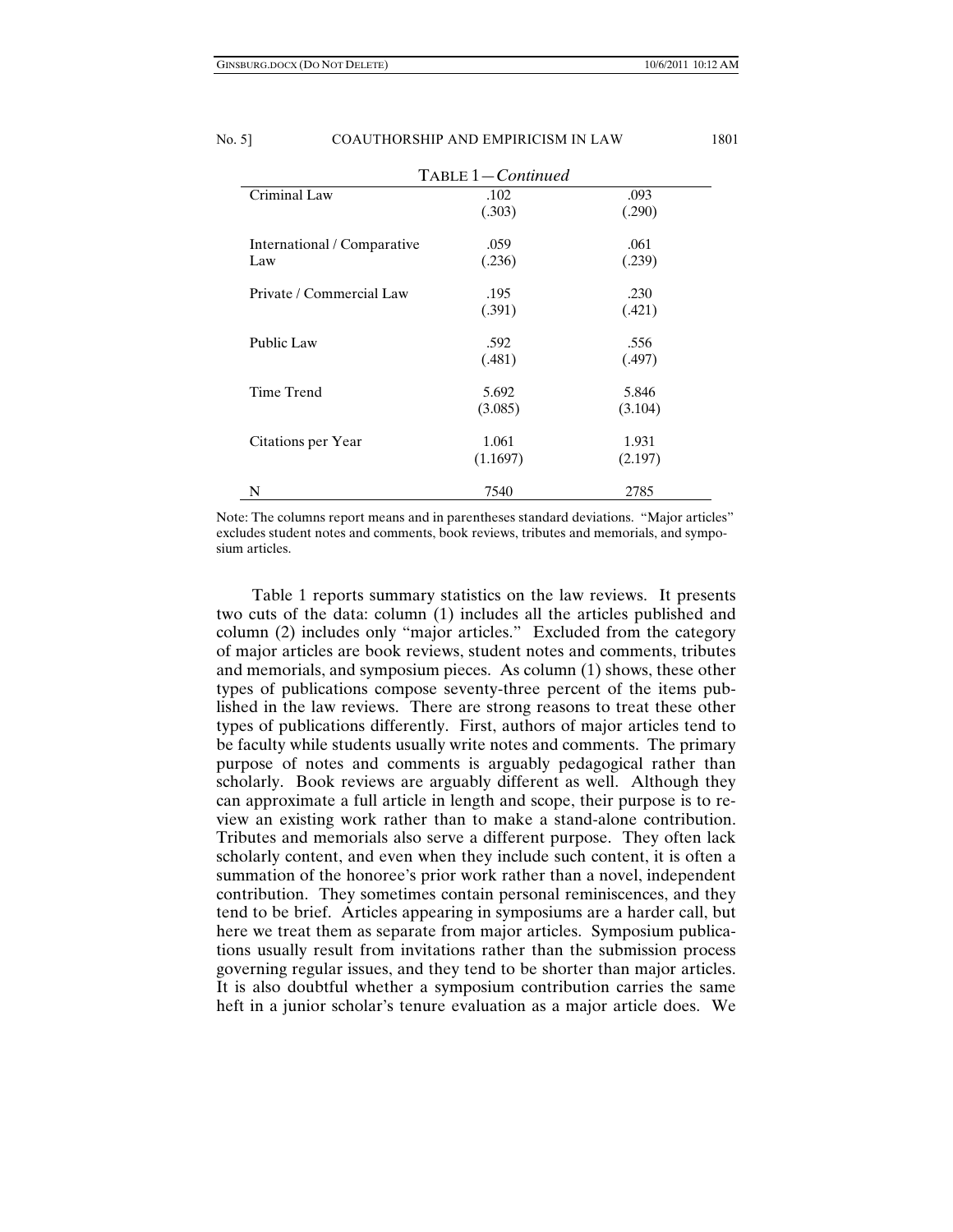tend to think it does not, and for that reason, we treat law review symposiums as different from major articles.

Table 1 shows that major articles differ from the other categories of publication across several dimensions. The incidence of coauthorship nearly doubles when the data are limited to major articles. This pattern is consistent with the fact that student notes and comments are nearly always single authored. Table 1 shows that among major articles, nearly twenty percent were coauthored during the decade. This aggregate figure masks considerable temporal movements in coauthorship during the decade.35 Figure 1 shows the fraction of major articles in law reviews that were coauthored by year. The time series do not show a monotonic increase, but an upward trend in coauthorship can be detected. In 2000, fifteen percent of major articles were coauthored, and by 2010, this figure was twenty-three percent.

FIGURE 1: TRENDS IN EMPIRICISM AND COAUTHORSHIP AT MAJOR LAW REVIEWS, 2000–2010



Although not reported here, the growth in coauthorship has not been accompanied by an increase in the number of authors on each coauthored article. Of the coauthored articles, eighty-six percent had two authors, nearly eleven percent had three authors, and about three percent had three or more authors. While there is some year-to-year fluctuation in the size of coauthorships, there is no pronounced upward trend favoring larger collaborations. In other words, the growth in coauthorships in these law reviews is an expansion along the extensive rather than inten-

 <sup>35.</sup> The rate represents a fifteen percent increase for law reviews from the findings of George and Guthrie. *See* George & Guthrie, *supra* note 3, at 562.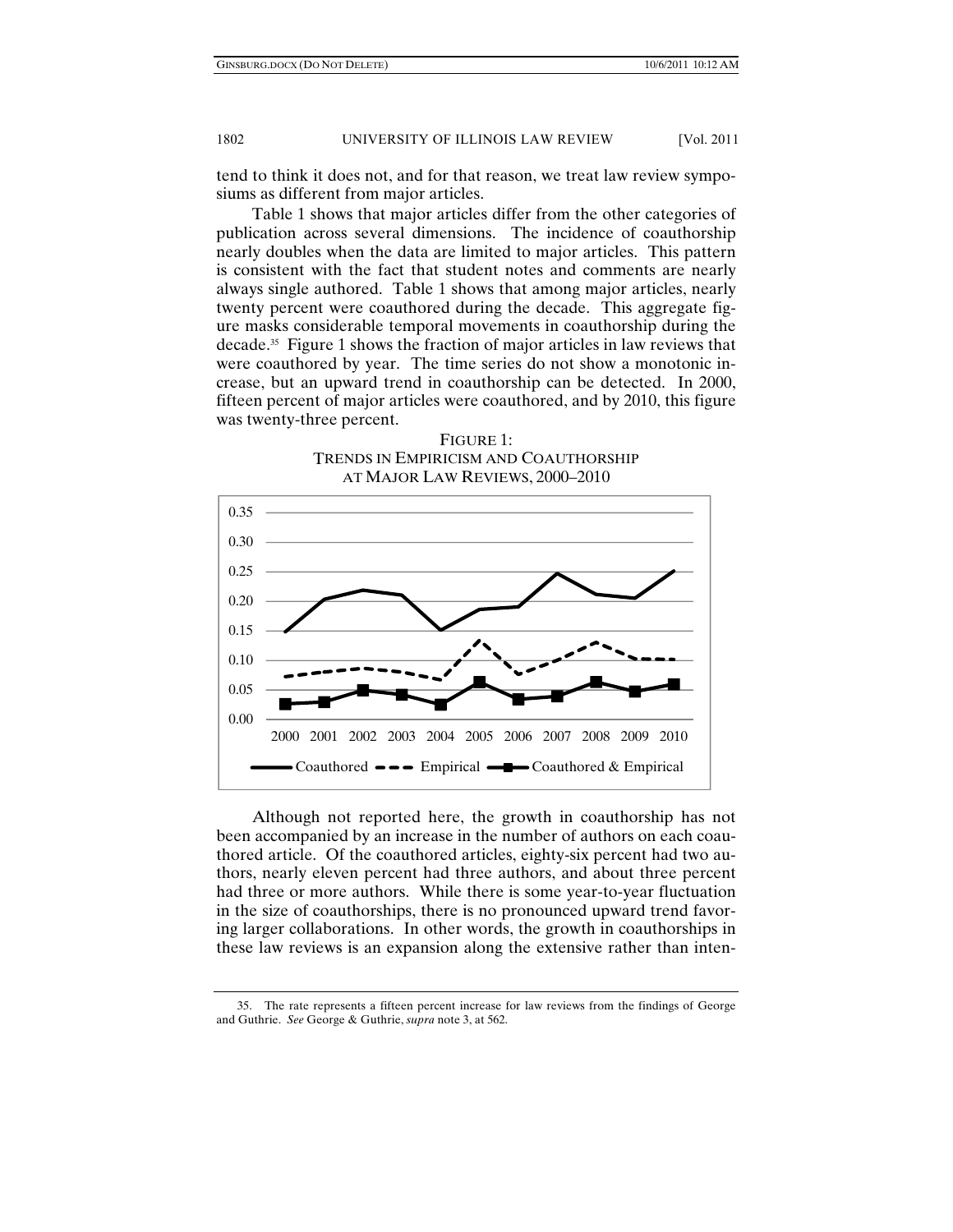sive margin. The modal number of collaborators is two, a pattern that contrasts sharply with the norms in the physical sciences, where it is common to list all members of a laboratory's research team as authors.

Major articles and other categories of publication also differ in the frequency with which they employ interdisciplinary methodologies. Major law review articles boast rates of empirical, formal theory, where humanities approaches are roughly double the rates for all items published in law reviews. This is perhaps unsurprising because the different types of items published in law reviews tend to follow varying conventions. A purpose of a student note or comment is to demonstrate command of law, and law students, whose immediate academic aim is to master the law, are less likely to possess the training necessary to produce interdisciplinary work. Book reviews and tributes tend to follow the essay form and survey existing work rather than introduce novel analysis. Symposium pieces are also less likely to be interdisciplinary, perhaps because the restriction of topic or the fixed time frames of symposiums restrict opportunities to employ other methodologies.

While interdisciplinary work in law reviews appears almost exclusively in the form of major articles, it remains a relatively small share of this category of publication. Our measures of interdisciplinarity suggest that articles using such methodologies constitute only a small fraction— 18.2 percent—of the major articles in law reviews. At first blush, these estimates seem in tension with the widespread belief, which we share, that interdisciplinary scholarship has enjoyed substantial growth in recent decades.<sup>36</sup> On closer inspection, the tension is not as great as it appears. Figure 1 shows a slight upward trend in the incidence of empirical articles in law reviews. There is some variability over the decade, but the rate of empirical articles rises from slightly more than five percent in 2000 to about ten percent in 2010. Still, the low incidence of empiricism even at the end of the decade may surprise critics who believe that legal empirical studies is overdone. $37$  An important caveat is our classification scheme does not encompass nontechnical interdisciplinary work. As described above, we suspect our coding of humanities-oriented scholarship undercounts some, perhaps much, of that scholarship. In addition, our coding scheme simply does not incorporate nontechnical law and economics. For example, an article applying economic analysis without a formal mathematical model is not counted in our measures of interdisciplinary methodologies. Our measures are confined to instances of for-

 <sup>36.</sup> *See* George L. Priest, *The Growth of Interdisciplinary Research and the Industrial Structure of the Production of Legal Ideas: A Reply to Judge Edwards*, 91 MICH. L. REV. 1929 (1993); Robert B. Thompson, *Corporate Law Criteria: Law's Relation to Private Ordering*, 2 BERKELEY BUS. L.J. 95, 97 (2005) ("The most dramatic change in law teaching over the last generation has been the growth of interdisciplinary scholarship.").

 <sup>37.</sup> Brian Leiter, *On So-Called "Empirical Legal Studies" and Its Problems*, BRIAN LEITER'S L. SCH. REP. (July 06, 2010, 6:41 AM), http://leiterlawschool.typepad.com/leiter/2010/07/on-socalledempirical-legal-studies.html.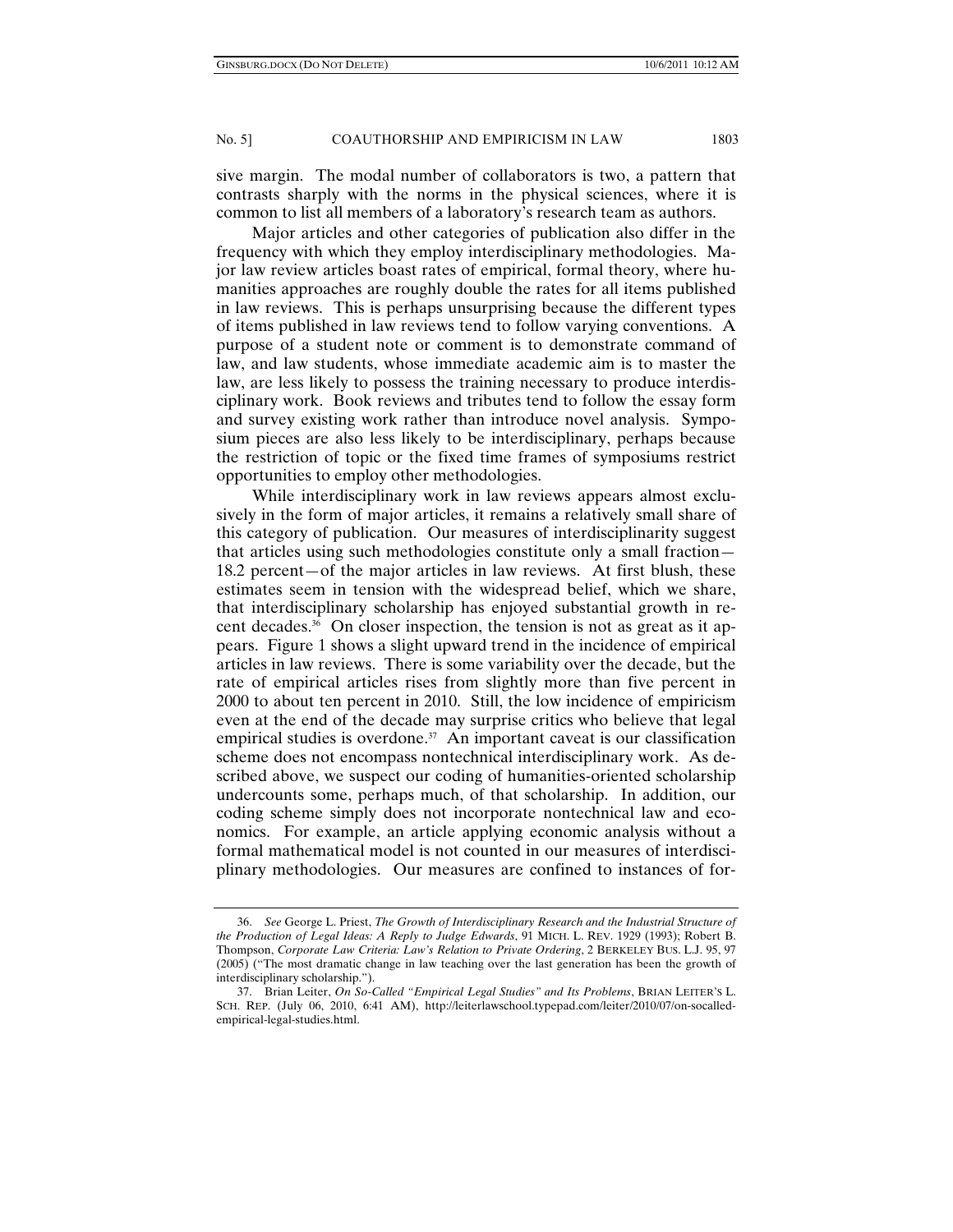mal modeling or empiricism. According to these metrics, law review articles infrequently apply more technical interdisciplinary methods.

Table 1 shows other differences in the types of law review publications. Major articles tend to be longer than student notes, book reviews, and tributes. Page lengths are expressed in natural logarithms in order to place less weight on a few extremely long articles. In log terms, major articles are slightly longer. In actual pages, the average major article is sixty pages, and the average length of the other categories of publication is only forty-one pages. This difference is consistent with the common observation that tributes, book reviews, and student pieces tend to be shorter than major articles. Although not shown in Table 1, coauthorship implies no difference in the average page length of major articles, but the median length of coauthored articles is two pages shorter.

Another difference between major articles and other pieces is that major articles are much more likely to appear first in the "running order" of printed issues. When a law review dedicates an entire issue to a symposium, a symposium piece necessarily occupies the lead position. Tributes and memorials often appear at the beginning of law review issues. The data shows that, consistent with conventional understanding, student notes and book reviews virtually never lead an issue. In these data, student notes never appear first in the issues.

Major articles are also far more likely to be cited. Column (2) of Table 1 shows that the typical major article is cited on average nearly two times per year. In contrast, other forms of law review publication receive only fractional citations per year. The typical tribute is cited on average .04 times per year, the typical student note is cited .20 times per year, and the typical book review .46 times per year. Even articles appearing in symposiums are cited only once per year on average, which is nearly half of the citations of the "regular" or typical major law review article.

In addition to these differences, there are several dimensions across which major articles and the other categories of publication are similar. Given the manner in which the data was assembled, it is unsurprising that the average age of articles is the same across the two samples. Perhaps most interestingly, Table 1 shows that their distribution across legal subjects is almost identical. An important caveat is that our topical coding was relatively crude. More than half the articles ended up in the "public law" category. Nevertheless, the inclusion of student notes, book reviews, symposiums, and tributes does not alter the distribution of law review publications by topic. Other than public law, which we suspect is something of a catchall category, private and commercial law was the most popular topic, accounting for roughly twenty percent of the items published. Criminal law represented another ten percent. Despite their popularity during the past decade, corporate and international law account for a little more than ten percent of the published items.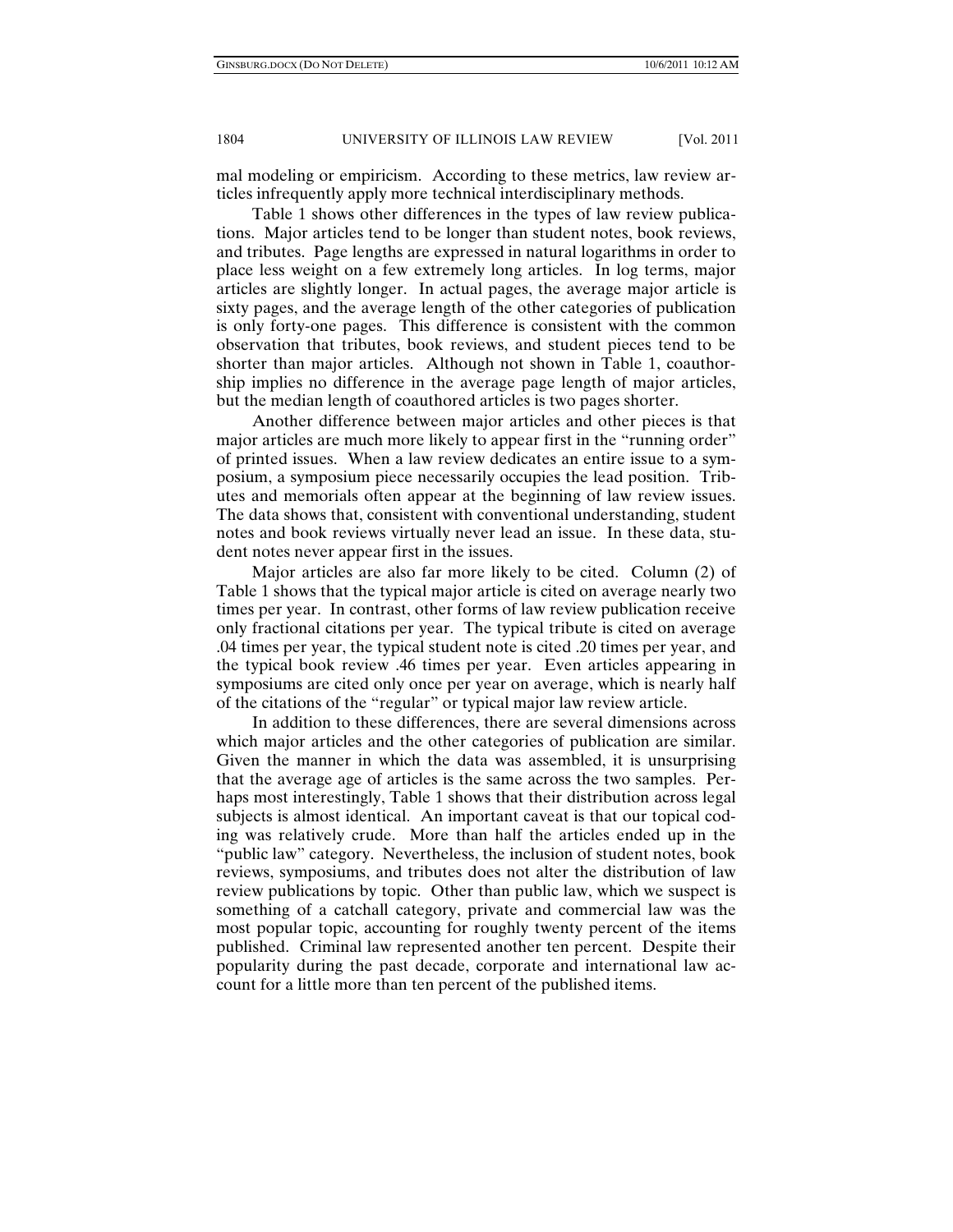

## FIGURE 2: VARIATION ACROSS MAJOR LAW REVIEWS IN COAUTHORSHIP AND EMPIRICISM, 2000–2010

We also observed substantial variation across law reviews in the rates at which they publish coauthored and empirical work. Figure 2 shows that the fraction of major articles that were coauthored and empirical by law review. University of Chicago (Chicago) led the way on both fronts. The share of its major articles that were coauthored (thirty-three percent) was more than twice that of New York University (NYU) (thirteen percent). In fact, Chicago exceeded by nearly ten percentage points the next top venue for coauthorships (University of Pennsylvania (Penn)). With regard to empiricism, the differences were also substantial. The widest gap was between Chicago, with seventeen percent of major articles empirical, and Georgetown, with around two percent of articles empirical.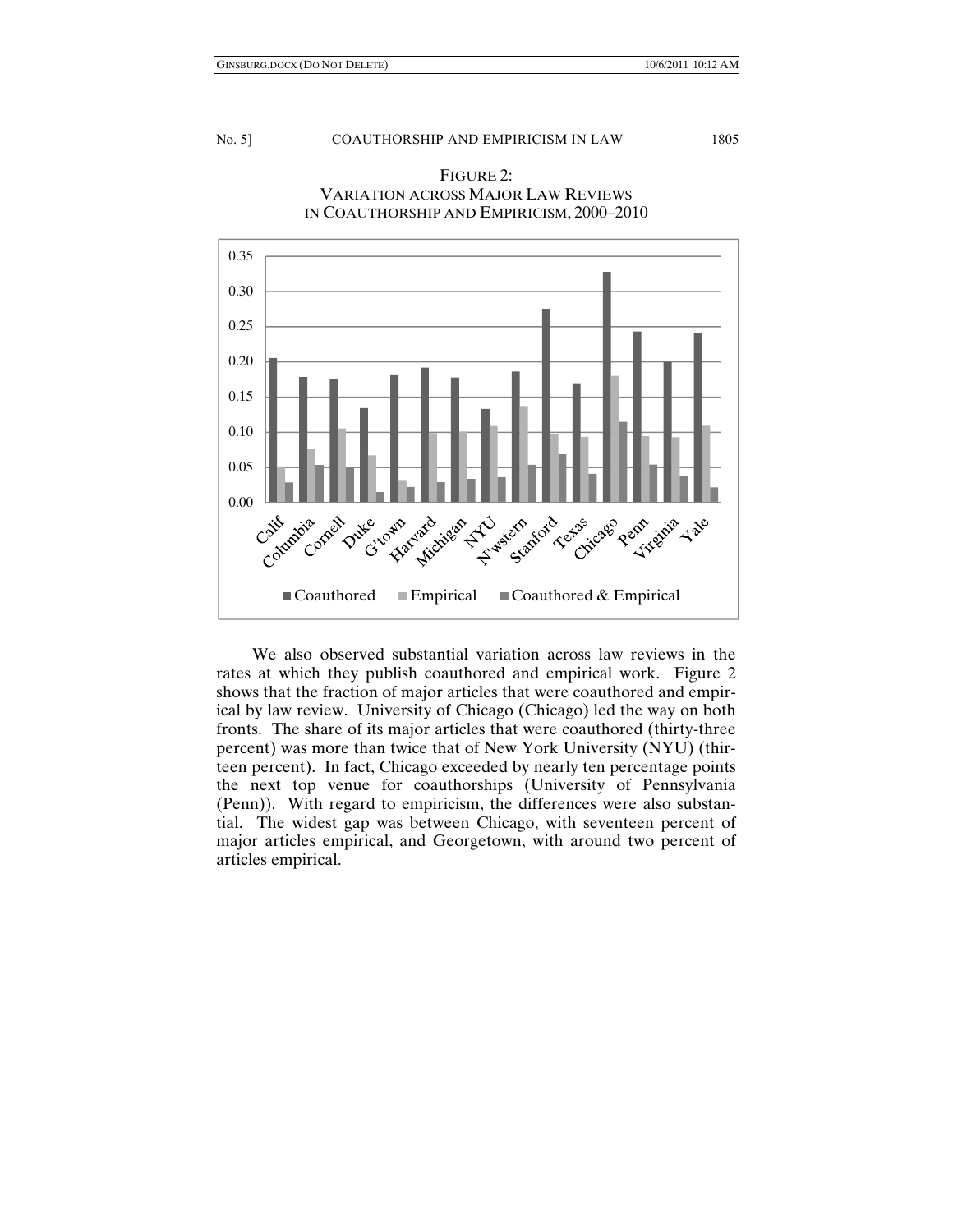

A. FRACTION OF MAJOR ARTICLES



## B. FRACTION OF MAJOR COAUTHORED ARTICLES



An initial inspection of the law review data provides some support for the prediction of a correlation between collaboration and interdisciplinarity. Figure 3 shows the relationship between coauthorship and the use of interdisciplinary methodologies. Panel A repeats in visual form the information about major articles in column (2) of Table 1, and Panel B shows the distribution of methodology in major articles that are coauthored. The pie charts reveal that the median coauthored article em-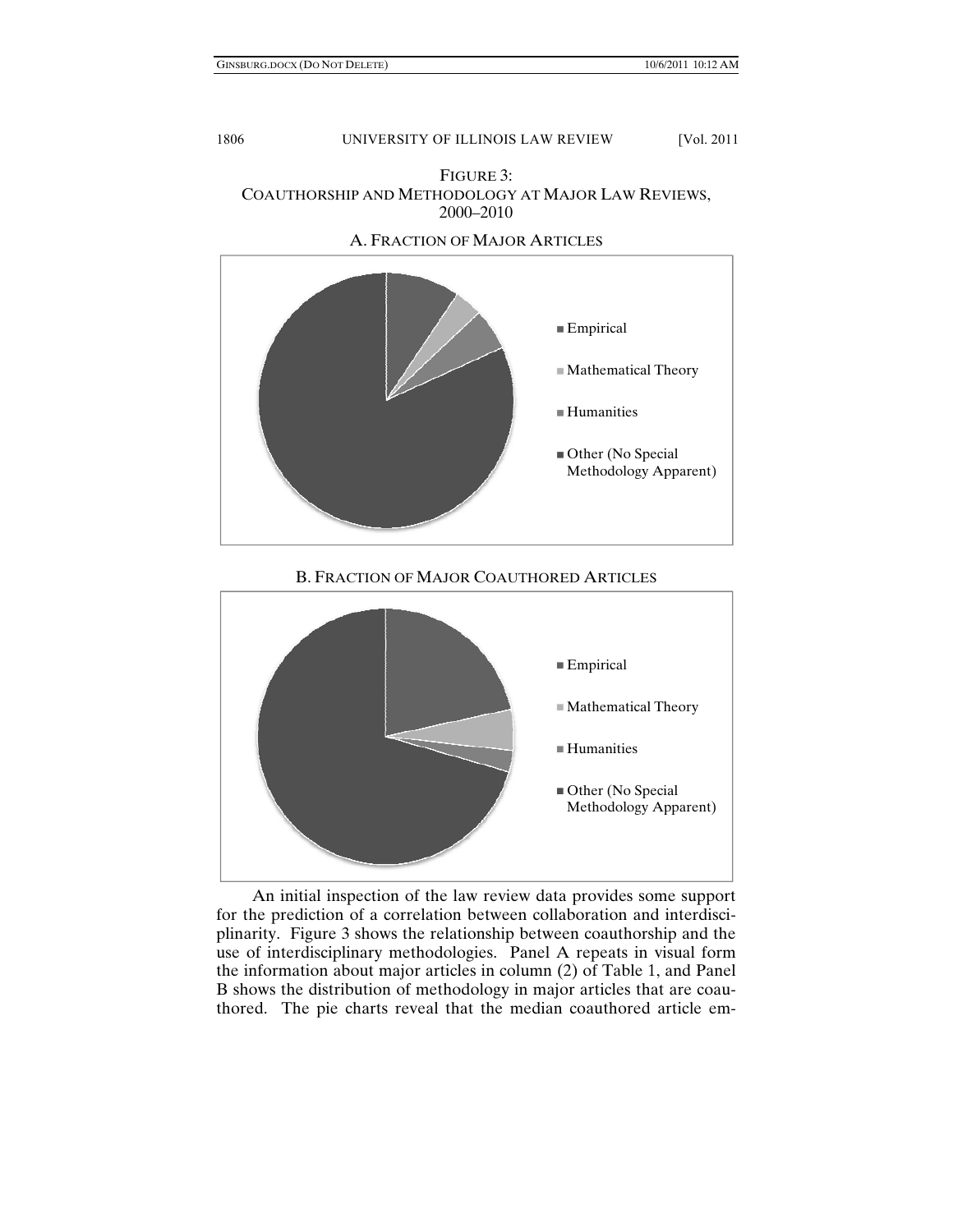ploys no special methodology, but it is much more likely to be empirical than a sole-authored article. The rate of empiricism among coauthored articles is 21.6% in contrast to 9.4% among all major articles. The fraction of formal models also rises slightly—5.2% from 3.5%. It suggests that articles presenting formal models are more likely to be coauthored than the traditional law review article but less likely to be coauthored than an empirical article. In contrast, the presence of humanities methodologies is lower among coauthored articles (2.6% versus 5.2% in the full sample). This pattern is consistent with the low rate of coauthorship in the humanities.<sup>38</sup>

#### *B. Determinants of Coauthorship*

The summary statistics show an upward trend in coauthorship, and to a lesser degree, empiricism in major law reviews. They also reveal that empirical articles are far more likely to be coauthored. To assess whether these relationships persist after controlling for other influences, we turn to regression analysis. As described above, we estimate a series of probit models in which the dependent variable is whether the article is coauthored or not. The independent variables include the methodological approach, the log of the length of the article, average number of cites per year since publication, and several measures of the qualities of the article including the subject, article type, and placement in the journal. The results are laid out in Table 2. The table reports marginal effects, rather than coefficients, in order to ease interpretation of the estimates. The first two columns analyze the complete sample of all articles published. The last two columns only analyze major articles. To account for the observed time trend we described in Part IV.A, we estimate two models for each sample: one including a time trend and the other including fixed effects for the number of years since publication. All equations also include fixed effects for each law review.<sup>39</sup>

 <sup>38.</sup> *See supra* Part II.B.

 <sup>39.</sup> Although not reported in the tables, the coefficients for the law reviews are jointly significant with p-values less than .05 in all equations in Tables 2 and 4.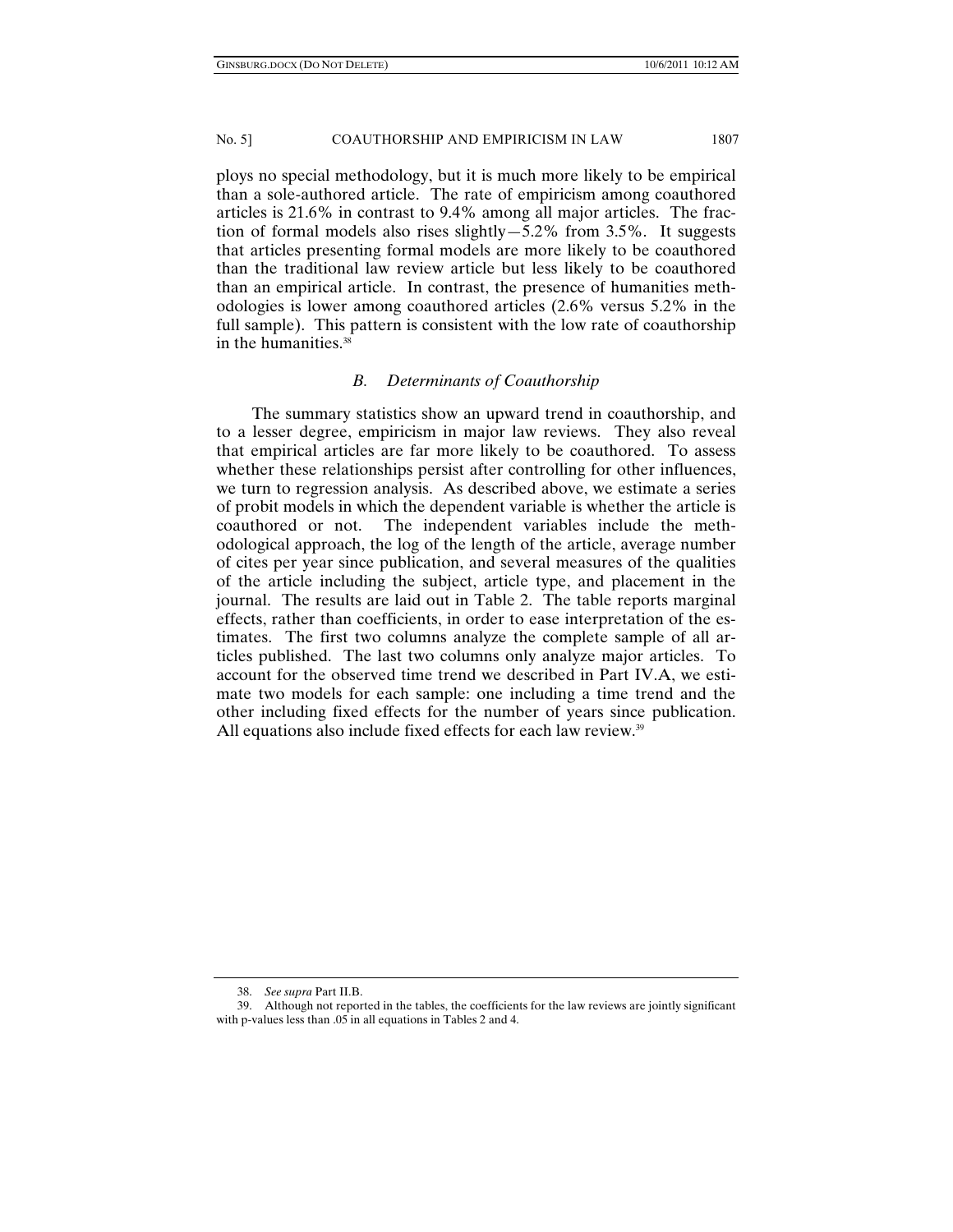| THAT CELD IN TOT THE TELL EATH INEVIEWS |            |           |           |                          |
|-----------------------------------------|------------|-----------|-----------|--------------------------|
|                                         | (1)        | (2)       | (3)       | (4)                      |
| Empirical                               | $.163**$   | $.164***$ | $255**$   | $.256**$                 |
|                                         | (.022)     | (.022)    | (.033)    | (.033)                   |
|                                         |            |           |           |                          |
| Formal Theory                           | $.030*$    | $.029*$   | .067      | .066                     |
|                                         | (.019)     | (.018)    | (.047)    | (.047)                   |
| Humanities                              | $-.024**$  | $-.023**$ | $-.046$   | $-.044$                  |
|                                         | (.010)     | (.010)    | (.034)    | (.034)                   |
|                                         |            |           |           |                          |
| (Log) Page Length                       | $.009**$   | $.009**$  | $-.016$   | $-0.016$                 |
|                                         | (.004)     | (.004)    | (.013)    | (.013)                   |
|                                         |            |           |           |                          |
| <b>Average Citations</b>                | $.011**$   | $.011**$  | $.021**$  | $.022**$                 |
| Per Year                                | (.002)     | (.002)    | (.004)    | (.004)                   |
| First in Volume                         | $.035**$   | $.035**$  | .039      | .041                     |
|                                         | (.019)     | (.019)    | (.039)    | (.039)                   |
|                                         |            |           |           |                          |
| First in Issue                          | .001       | .001      | $-.003$   | $-.005$                  |
|                                         | (.008)     | (.008)    | (.021)    | (.021)                   |
| Tribute                                 | $-.043**$  | $-.043**$ | $-$       |                          |
|                                         | (.008)     | (.008)    |           | --                       |
|                                         |            |           |           |                          |
| Symposium                               | .007       | .007      | --        | $\overline{\phantom{a}}$ |
|                                         | (.006)     | (.006)    |           |                          |
|                                         |            |           |           |                          |
| <b>Book Review</b>                      | $-.018**$  | $-.018**$ | --        | $\overline{\phantom{a}}$ |
|                                         | (.007)     | (.007)    |           |                          |
| Student Note or                         | $-132**$   | $-132**$  | --        | $-$                      |
| Comment                                 | (.006)     | (.006)    |           |                          |
|                                         |            |           |           |                          |
| Criminal Law                            | $-0.036**$ | $-.036**$ | $-.107**$ | $-.104**$                |
|                                         | (.008)     | (.008)    | (.025)    | (.026)                   |
|                                         |            |           |           |                          |

## TABLE 2: PROBIT REGRESSIONS ON NUMBER OF MULTIPLE-AUTHORED ARTICLES IN TOP FIFTEEN LAW REVIEWS

*continued on next page*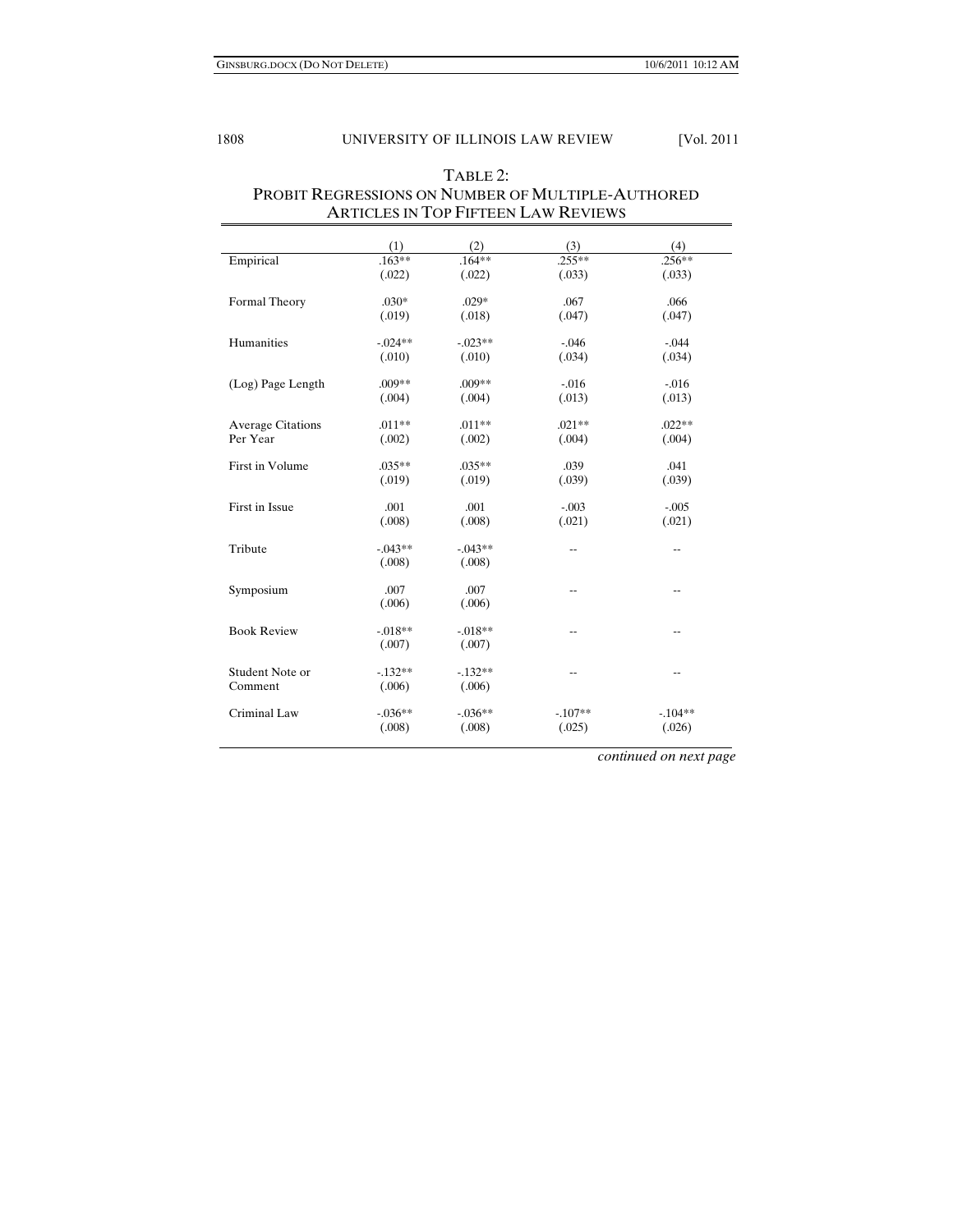| TABLE 2-Continued             |           |           |            |            |
|-------------------------------|-----------|-----------|------------|------------|
| International/                | $-.040**$ | $-.039**$ | $-.099***$ | $-.096***$ |
| Comparative Law               | (.007)    | (.007)    | (.028)     | (.029)     |
| Private/                      | $-.024**$ | $-.022**$ | $-.043$    | $-.042$    |
| Commercial Law                | (.008)    | (.009)    | (.030)     | (.030)     |
| Public Law                    | $-.045**$ | $-.043**$ | $-.119**$  | $-118**$   |
|                               | (.011)    | (.011)    | (.032)     | (.032)     |
| Time Trend                    | $.005**$  |           | $.021**$   |            |
|                               | (.001)    |           | (.004)     |            |
| <b>Publication Year Fixed</b> |           | Yes       |            | Yes        |
| Effects?                      |           |           |            |            |
| Major Articles Only?          |           |           | Yes        | Yes        |

Note: The columns report marginal effects and standard errors in parentheses. Regressions also include fixed effects for law reviews. The omitted category of topic is corporate and securities law. Standard errors are clustered on articles. The symbol \* denotes statistical significance at the ten percent level, and \*\* denotes statistical significance at the five percent level.

N 7540 7540 2785 2785

The results are largely consistent with our predictions and the patterns seen in the summary statistics. The estimates show a strong correlation between coauthorship and the presence of empirical analysis in an article. In the full sample, when an article is empirical, the likelihood it is coauthored is higher by sixteen percentage points, and for major law review articles, the likelihood is twenty-six percentage points higher. The estimates for other forms of interdisciplinary work are weaker. In the full sample, articles with formal models have a higher probability of coauthorship by three percentage points, and for humanities-oriented articles, the probability is lower by about two percentage points. When the sample is limited to major articles, these differences become slightly larger in magnitude, but they remain much smaller than the effect of empiricism. At most, the presence of a formal model implies a difference in the likelihood of coauthorship of seven percentage points, and humanities implies a difference of less than five percentage points. Because the estimates for formal theory and humanities are less precise in the smaller sample, they lose statistical significance. The results are consistent with the idea that empirical analysis of law provides strong opportunities for collaboration, stronger than other forms of interdisciplinary work such as formal modeling or humanities.

The probit regressions in Table 2 also include several explanatory variables that might be considered rough proxies for an article's quality—its placement in the running order of an issue and the number of citations it subsequently receives. It is difficult to obtain reliable measures of an article's quality because evaluations of scholarly merit are often subjective. Therefore, the measures we employ come largely from academic lore. It is sometimes said that prestige attaches to an article's ap-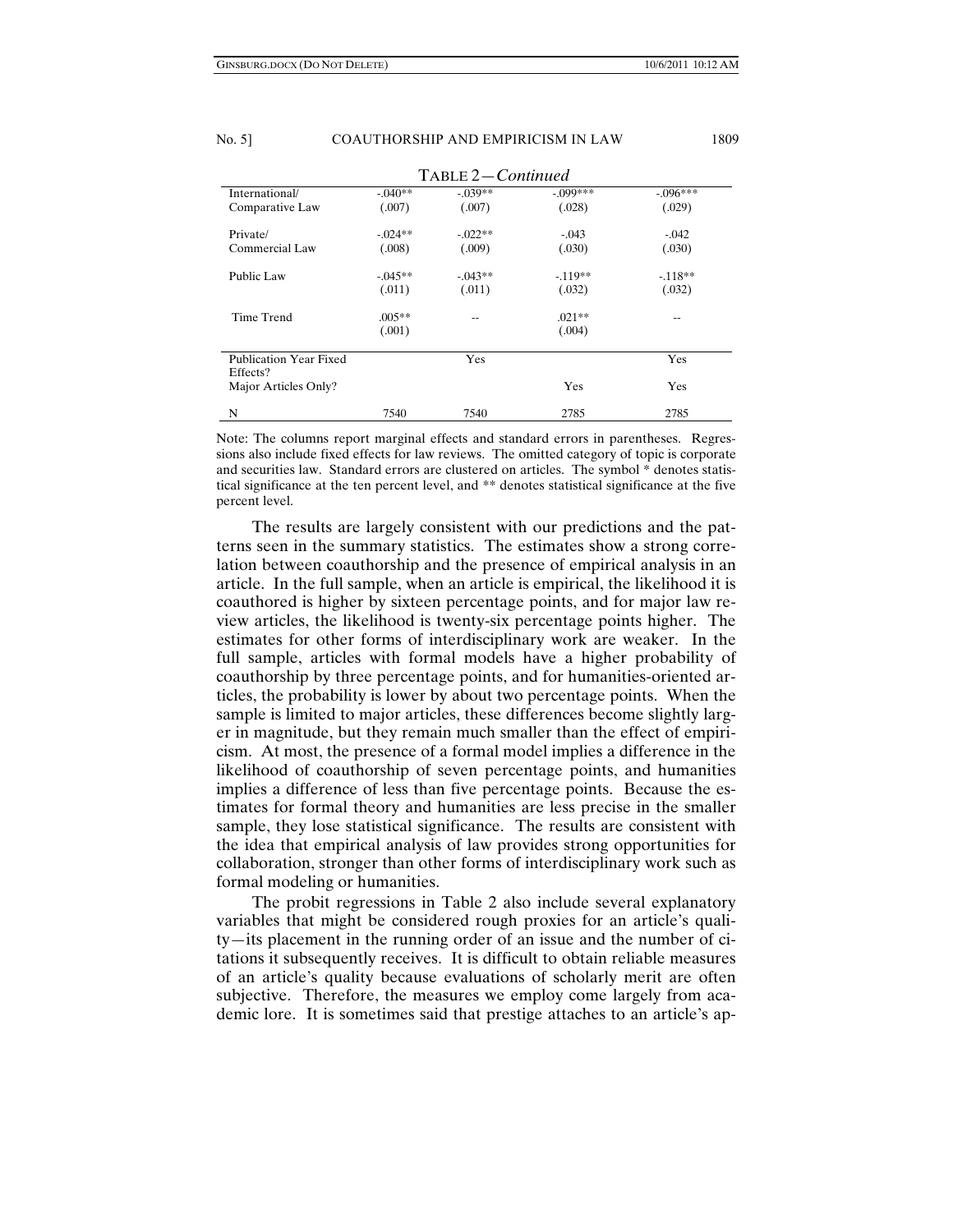pearing first in a volume. The estimates in Table 2 imply that articles leading off a volume are about four percentage points more likely to be coauthored, but the effect is statistically insignificant when the sample is limited to major articles. Articles that appear first in other issues of a volume are no more or less likely to be coauthored.

A second measure of quality is the number of citations an article subsequently receives. This measure is inadequate for many reasons. A citation may be given in order to criticize rather than praise an article. A superfluous citation may be given to a friend, or a deserving citation may be denied to an adversary. One may give citations to one's own prior work to boost its prominence. Despite these and other distortionary practices, a literature analyzing citations and interpreting them as an article's quality or influence has developed.40 We follow that literature in controlling for citations, and Table 2 shows that the average number of citations an article receives per year correlates positively with coauthorship. The estimated effect, however, is small. Taking the largest estimate in Table 2, a doubling of the average number of annual citations for a major article from 1.9 to 3.8 would imply only an 8.4 percentage point increase in the likelihood of coauthorship. On the whole, these measures suggest that empiricism has a stronger bearing on coauthorship than quality.

The subject matter of coauthored work also correlates closely with the incidence of coauthorship. The omitted category is corporate/ securities law, and the negative estimates on the indicator variables for other subjects imply that articles on these topics are less likely to be coauthored than corporate and securities articles. The magnitudes of these correlations are relatively modest. The largest—a decline of about twelve percentage points for the average public law article—is smaller than the effect of empiricism. When the sample is restricted to major articles, the estimate for private law loses statistical significance. We suspect that corporate/securities law is not uniquely complex or technical, compared with our other subject categories. Rather, empiricism correlates with subject areas. Only corporate and private law articles were more likely to be coauthored than singly authored. Other subject categories were less likely to be coauthored.

The positive estimate for the time trend in columns (1) and (3) suggests that the likelihood of articles in top law reviews being coauthored is rising, even after controlling for other characteristics of the article. The estimate from the subsample of major articles in column (3) implies that the probability a major article is coauthored rises by ten percentage points every five years, which is a sharper upward movement than was evident in Figure 1. Movements over time in likelihood of collaboration may be nonlinear, and for that reason, the equations in columns (2) and

 <sup>40.</sup> *See, e.g.*, Ayres & Vars, *supra* note 29; Theodore Eisenberg & Martin T. Wells, *Ranking and Explaining the Scholarly Impact of Law Schools*, 27 J. LEGAL STUD. 373 (1998).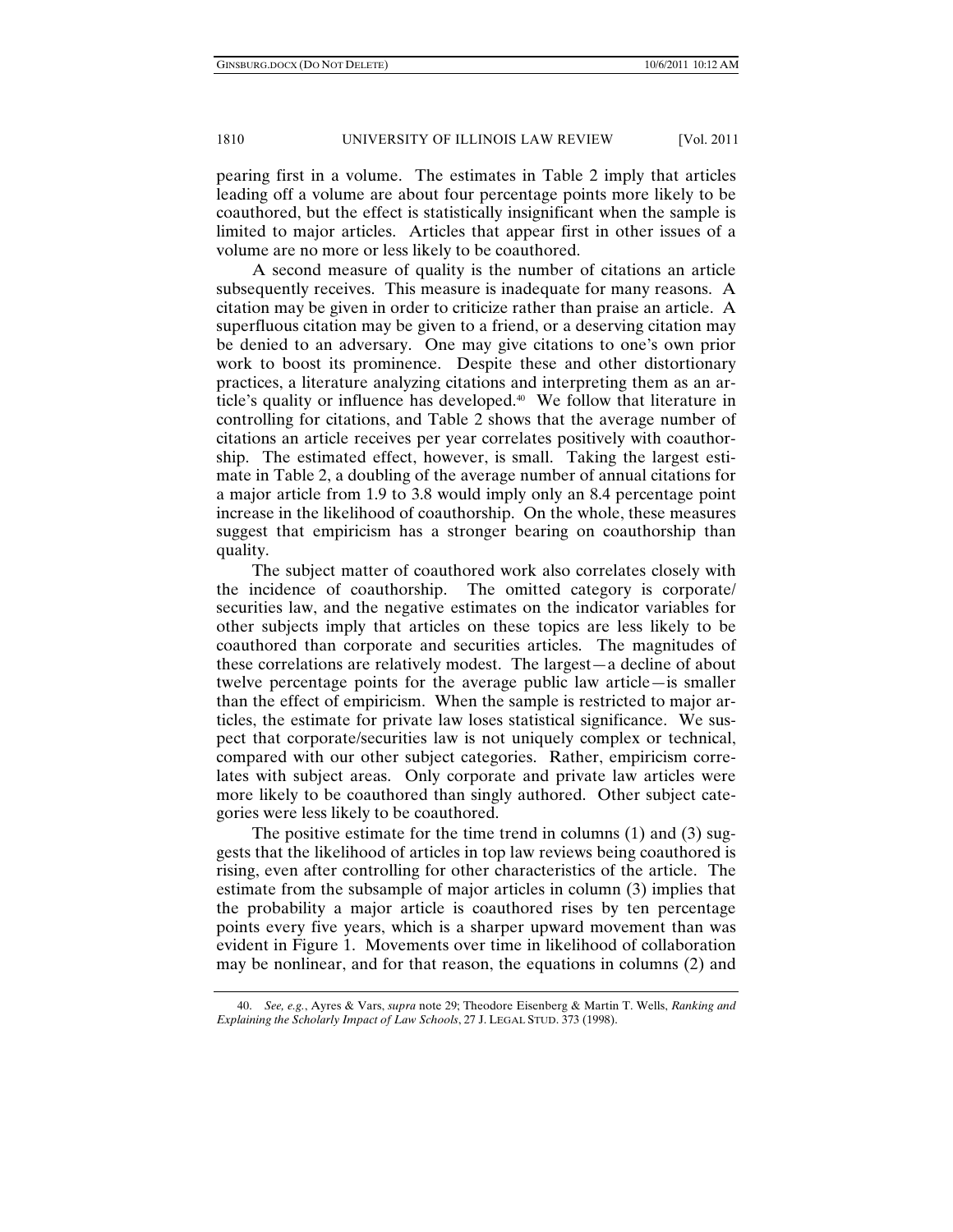(4) replace the time trend with the more flexible fixed effects for years of publication. The coefficients on the fixed effects for publication years were jointly significant (with p-values less than .05), and this replacement has virtually no effect on the other estimates for other variables.

## TABLE 3: PROBIT REGRESSIONS ON NONALPHABETICAL ORDERING OF COAUTHORS IN ARTICLES IN TOP FIFTEEN LAW REVIEWS

|                          | (1)      | (2)      | (3)                      | (4)            |
|--------------------------|----------|----------|--------------------------|----------------|
| Empirical                | .028     | .028     | $.082**$                 | $.081**$       |
|                          | (.035)   | (.035)   | (.043)                   | (.043)         |
|                          |          |          |                          |                |
| Formal Theory            | $-.065$  | $-.062$  | $-.007$                  | $-.008$        |
|                          | (.055)   | (.055)   | (.073)                   | (.073)         |
|                          |          |          |                          |                |
| Humanities               | $-.067$  | $-.089$  | .045                     | .028           |
|                          | (.074)   | (.065)   | (.109)                   | (.103)         |
|                          |          |          |                          |                |
| (Log) Page Length        | .002     | $-.005$  | .018                     | .014           |
|                          | (.020)   | (.020)   | (.028)                   | (.027)         |
|                          |          |          |                          |                |
| <b>Average Citations</b> | $-.007$  | $-.007$  | $-.003$                  | $-.042$        |
| Per Year                 | (.007)   | (.007)   | (.007)                   | (.054)         |
|                          |          |          |                          |                |
| First in Volume          | .063     | .051     | $-.040$                  | $-.042$        |
|                          | (.079)   | (.079)   | (.056)                   | (.054)         |
|                          |          |          |                          |                |
| First in Issue           | $-.052$  | $-.050$  | $-.020$                  | $-.023$        |
|                          | (.031)   | (.037)   | (.039)                   | (.038)         |
|                          |          |          |                          |                |
| Tribute                  | $.318*$  | .259     | $\overline{\phantom{a}}$ | --             |
|                          | (.206)   | (.215)   |                          |                |
|                          |          |          |                          |                |
| Symposium                | .046     | .040     | $\overline{a}$           | $\overline{a}$ |
|                          | (.032)   | (.032)   |                          |                |
|                          |          |          |                          |                |
| <b>Book Review</b>       | $-.024$  | $-0.023$ | $\overline{a}$           | $-$            |
|                          | (.056)   | (.055)   |                          |                |
|                          |          |          |                          |                |
| Student Note or          | .148     | .087     | --                       | --             |
| Comment                  | (.206)   | (.196)   |                          |                |
|                          |          |          |                          |                |
| Time Trend               | $-.008*$ | --       | $-.006$                  | --             |
|                          | (.005)   |          | (.005)                   |                |
|                          |          |          |                          |                |
| <b>Publication Year</b>  |          | Yes      |                          | Yes            |
| Fixed Effects?           |          |          |                          |                |
|                          |          |          |                          |                |
| Major Articles           |          |          | Yes                      | Yes            |
| Only?                    |          |          |                          |                |
|                          |          |          |                          |                |
| $\mathbf N$              | 913      | 913      | 560                      | 560            |

Note: The columns report marginal effects and standard errors in parentheses. Regressions also include fixed effects for law reviews and for subject matter of the articles. Standard errors are clustered on articles. The symbol \* denotes statistical significance at the ten percent level, and \*\* denotes statistical significance at the five percent level.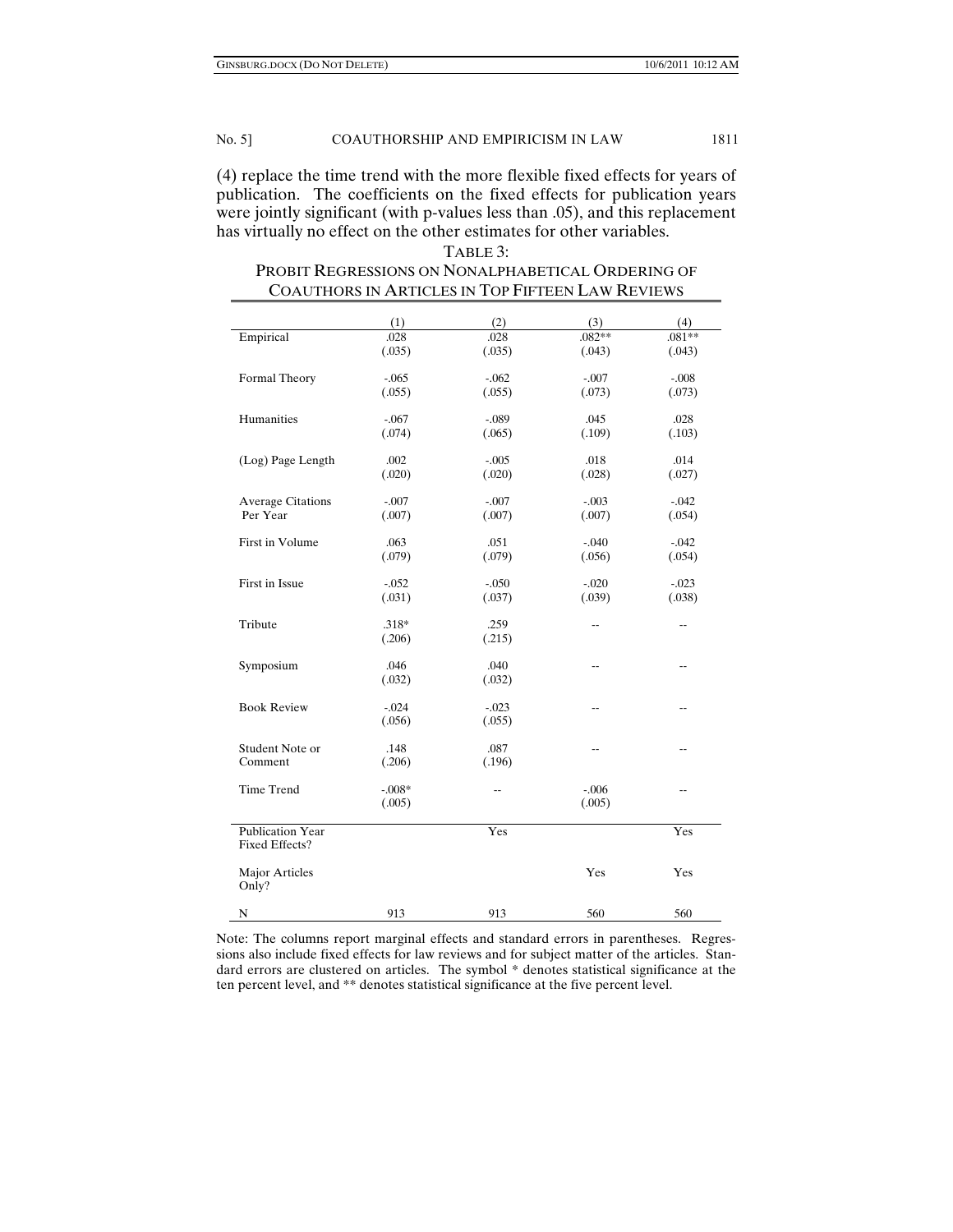Table 3 reports the results from a test of the compensation theory, or the idea that empirical articles are more likely to involve deviations from the norm that author names are alphabetically ordered. The table shows probit regressions on the probability that the sequence of authors' names deviates from alphabetical ordering among coauthored articles. Most of the estimates from the full data set are close to zero and statistically insignificant. Two exceptions are large point estimates for tributes and student notes. Perhaps not much credence should be given to them because they are based on a very small number of observations—only eight tributes and only seven student notes in sample were coauthored.

The restriction of the sample to major law review articles does not change most of the estimates. Although a few flip sign, they remain modest in size and statistically insignificant. The exception here is the estimate on empiricism. For major law review articles, empiricism is the *only* covariate that is statistically significant predictor of reversal of author order. Moreover, its estimated effect, eight percentage points, is enormous relative to the baseline rate of nonalphabetic orderings for major, coauthored articles: sixteen percent. The estimate implies that the rate of deviating from an alphabetic ordering is roughly fifty percent higher for empirical coauthored articles as for other types of coauthorships. Interestingly, this pattern does not appear attributable to the importation of different crediting practices from other disciplines. PhD economists are responsible for much of the recent empirical legal studies, and alphabetic ordering has long been the norm in economics. Moreover, the estimates for formal theory and humanities do not predict sizable or statistically significant differences in name sequencing. The relationship between empiricism and deviations from alphabetical name order does not appear to reflect the migration of different credit conventions from other disciplines. While further investigation is necessary, the results for nonalphabetic ordering are consistent with a high demand for empirical skill commanding a high compensation, though there may be other explanations for the pattern.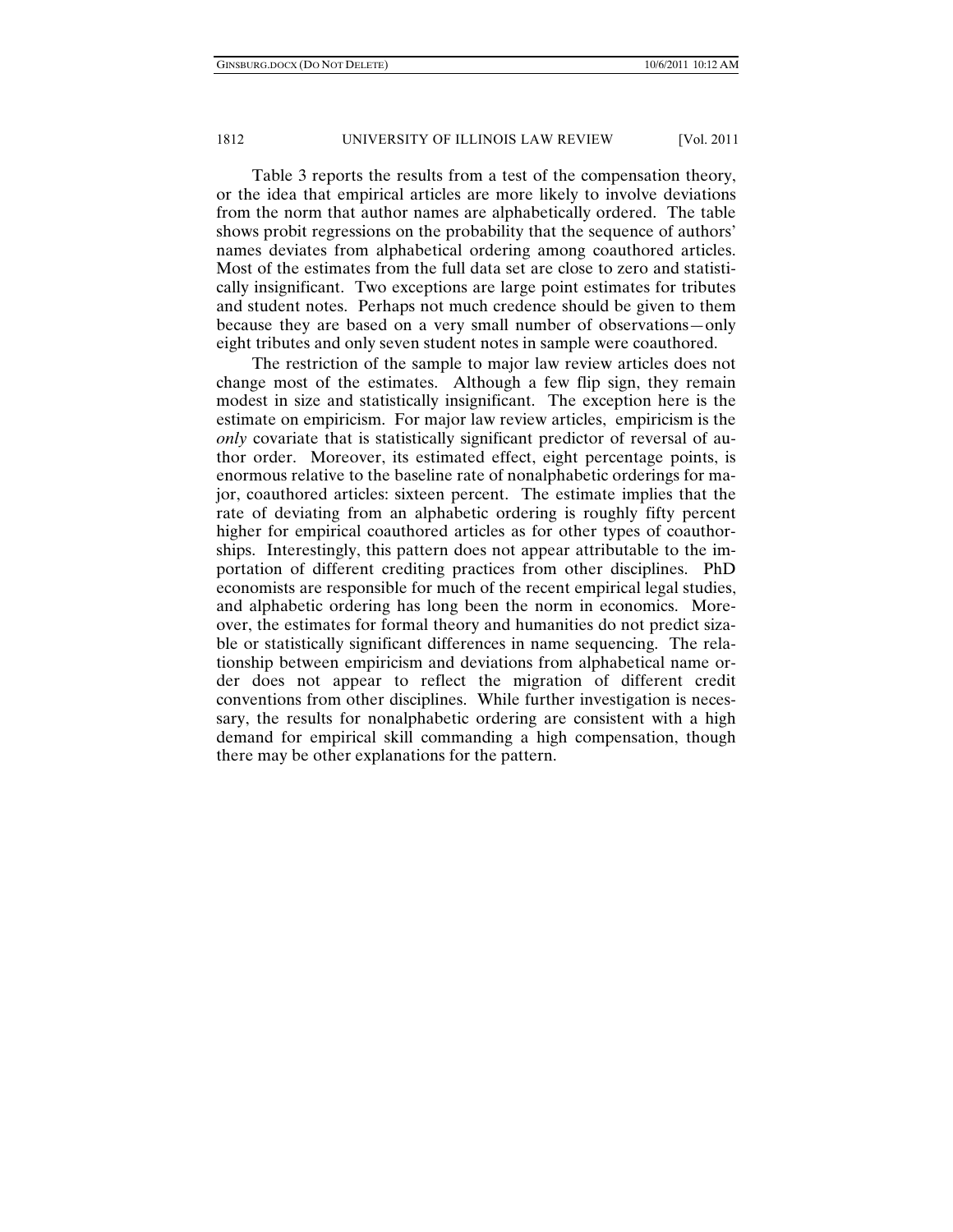## V. PEER-REVIEWED LEGAL JOURNALS

## *A. Summary Data*

In this Section, we compare the qualities of articles published in the *JLS* and *JLEO* with major articles published in law reviews. The analysis includes all articles published in the *JLS* and *JLEO*. Unlike law reviews, these faculty-edited journals do not publish student notes, book reviews, or tributes, but they occasionally publish symposiums. To make our results as comparable as possible to the results for law reviews, we present estimates for these journals both with and without symposiums. Symposium pieces compose about twenty percent of the articles published in these journals over these years. As the results demonstrate, the inclusion of symposium articles has little effect on the observed patterns.

TABLE 4:

### SUMMARY STATISTICS ON ARTICLES IN *JLS* AND *JLEO*, 1989–2010

|                          | <b>All Articles</b> | Major Articles Only |
|--------------------------|---------------------|---------------------|
|                          | (1)                 | (2)                 |
| Coauthored               | .464                | .496                |
|                          | (.499)              | (.500)              |
|                          |                     |                     |
| Empirical                | .286                | .313                |
|                          | (.452)              | (.464)              |
|                          |                     |                     |
| Formal Theory            | .398                | .466                |
|                          | (.490)              | (.499)              |
|                          |                     |                     |
| Both Formal Theory and   | .074                | .085                |
| Empirics                 | (.261)              | (.278)              |
|                          |                     |                     |
| (Log) Page Length        | 3.153               | 3.216               |
|                          | (.500)              | (.396)              |
|                          |                     |                     |
| <b>Average Citations</b> | 1.381               | 1.301               |
| Per Year                 | (2.447)             | (1.737)             |
|                          |                     |                     |
| First in Volume          | .047                | .051                |
|                          | (.213)              | (.212)              |
| First in Issue           | .052                | .051                |
|                          |                     |                     |
|                          | (.223)              | (.212)              |
| Symposium                | .199                | --                  |
|                          | (.400)              |                     |
|                          |                     |                     |
| Number of Figures        | 1.608               | 1.662               |
|                          | (2.618)             | (2.420)             |
|                          |                     |                     |
| Appendices               | .372                | .428                |
|                          | (.484)              | (.495)              |
|                          |                     |                     |
| Corporate/Securities Law | .080                | .097                |
|                          | (.272)              | (.296)              |
|                          |                     |                     |

 *continued on next page*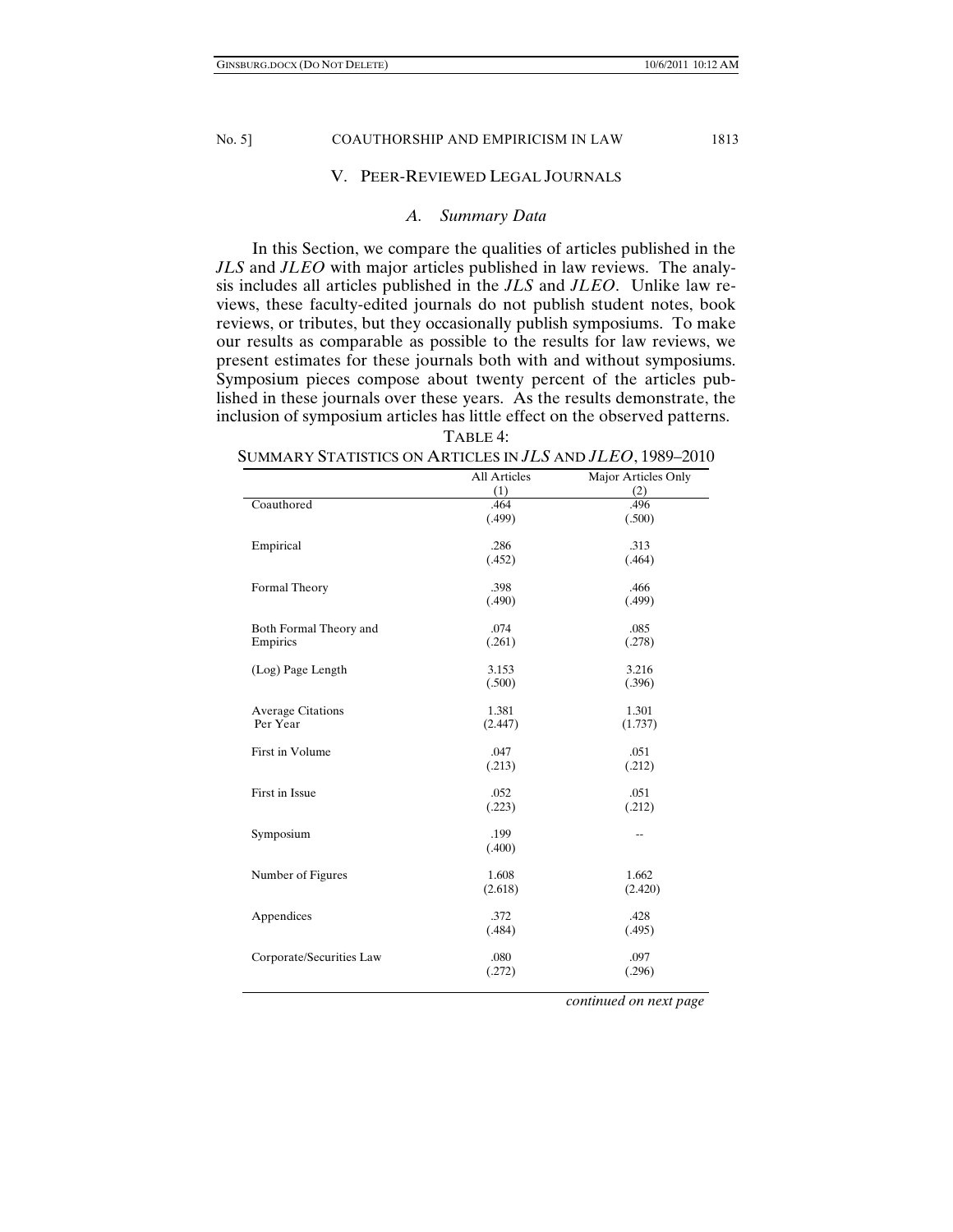| Table 4-Continued |         |         |  |  |
|-------------------|---------|---------|--|--|
| Criminal Law      | .053    | .065    |  |  |
|                   | (.225)  | (.247)  |  |  |
| International/    | .043    | .030    |  |  |
| Comparative Law   | (.202)  | (.171)  |  |  |
| Private/          | .320    | .345    |  |  |
| Commercial Law    | (.467)  | (.171)  |  |  |
|                   |         |         |  |  |
| Public Law        | .299    | .300    |  |  |
|                   | (.458)  | (.458)  |  |  |
| Other Topic       | .205    | .163    |  |  |
|                   | (.404)  | (.370)  |  |  |
| Time Trend        | 11.064  | 11.321  |  |  |
|                   | (6.161) | (6.262) |  |  |
| N                 | 1030    | 827     |  |  |

Note: The columns report means and in parentheses standard deviations. "Major Articles" excludes symposium articles.

Table 4 presents summary statistics for this sample. There are several contrasts with the law review sample that are immediately apparent: these journals feature more collaborative work, more interdisciplinary work, and more technical sophistication. Coauthored articles comprise nearly half of the articles published in these journals during these two decades. This is more than double the rate of coauthorship for major articles in the top law reviews during the past decade.

With respect to technical methodologies, empirical articles account for roughly thirty percent of the articles in these journals over this period, which is about three times the rate in law reviews during the past decade. More strikingly, articles involving formal models account for forty percent or more of the articles in the faculty-edited journals, which is an order of magnitude higher than in law reviews. Perhaps unsurprisingly for two journals focused on law and economics, humanitiesoriented articles were too rare to record as a separate category. Instead, we noted when an article contained both a formal model and empirical analysis. These articles, which are in a sense doubly interdisciplinary, represent less than ten percent of the published pieces in these journals.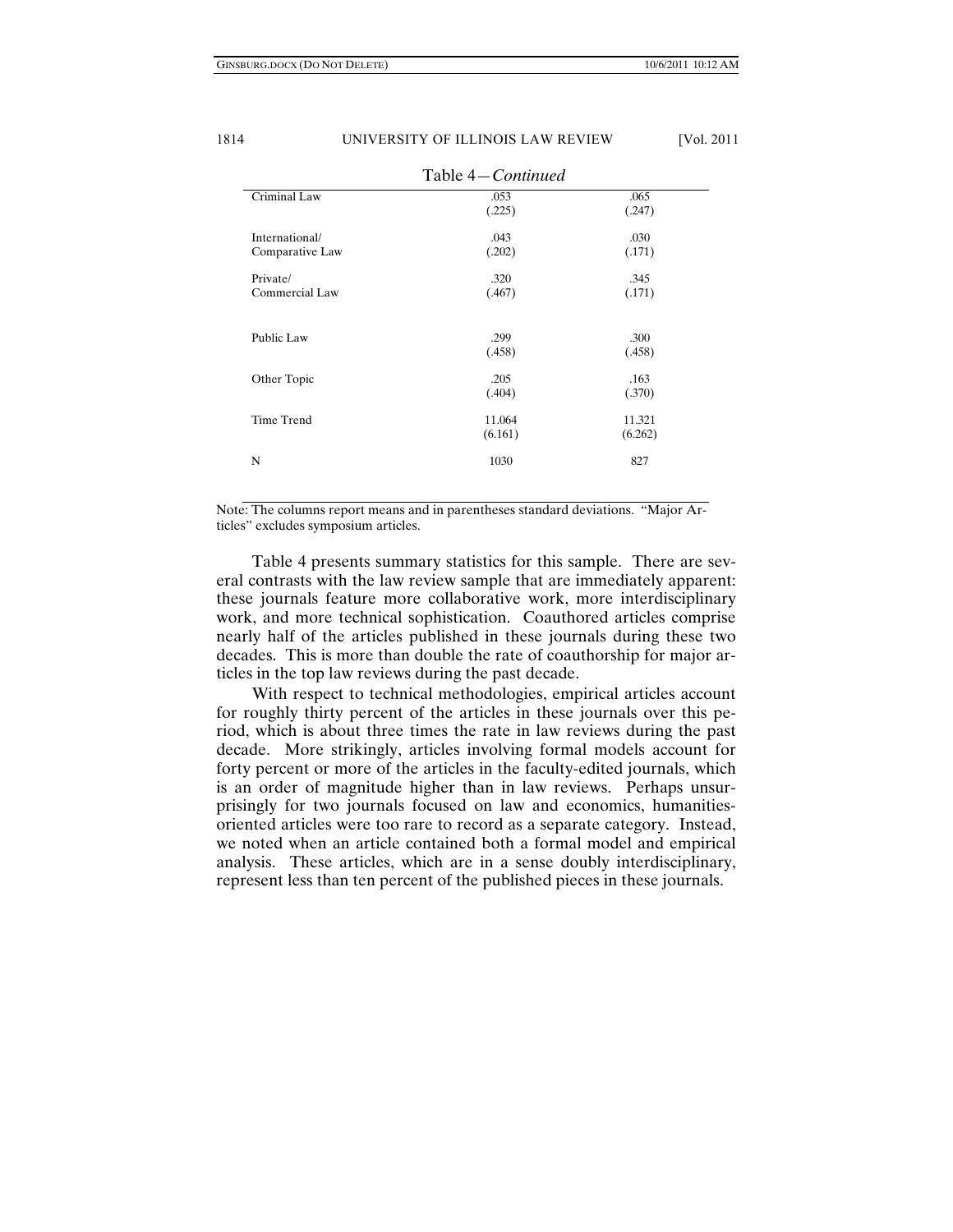

FIGURE 4: TRENDS IN METHODOLOGY AT *JLEO* AND *JLS*, 1989–2010

Figure 4 shows the fluctuations over time in the mix of theory and empirics in the peer-reviewed journals. In most years, theory was more common than empirics, but both are well represented. The amount of empirics in the journals has varied from year to year. For all of the attention that "empirical legal studies" has received, the figure does not show a dramatic surge in the presence of empirical work in these journals. Rather, empirical analyses have been a mainstay of these journals. Articles containing both a formal model and empirical analysis were only a small share of the publications throughout this period.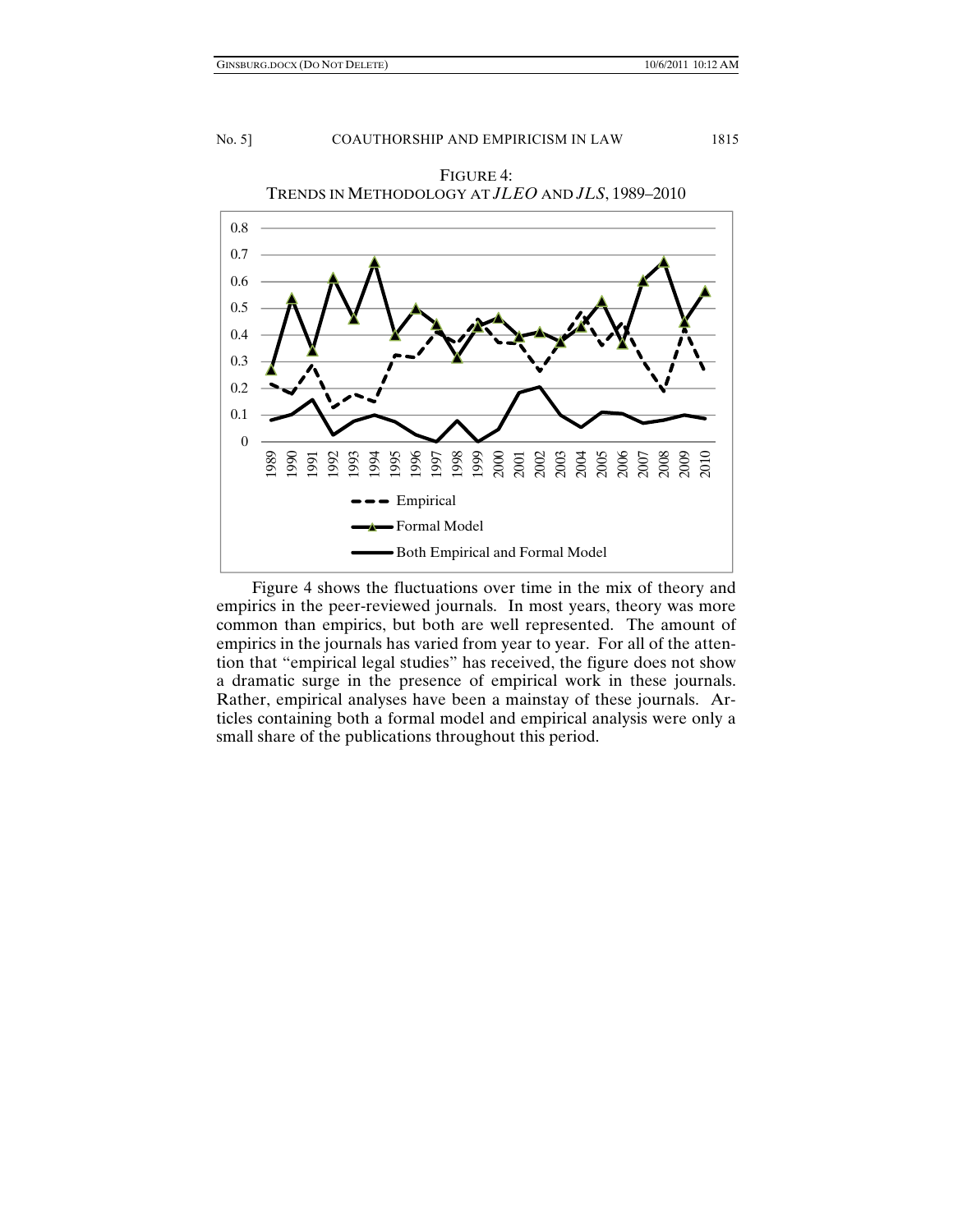

FIGURE 5: TRENDS IN METHODOLOGY AND COAUTHORSHIP AT *JLS* AND *JLEO*, 1989–2010

Figure 5 examines the relationship between technicality and coauthorship over time. It shows the movements in "nontechnical" articles, which we define as articles that contain neither empirical work nor a formal model. Over this period, these journals shifted sharply away from nontechnical articles: the share declined from forty percent of articles at the end of the 1980s to less than ten percent by  $2005<sup>41</sup>$  In the last five years, nontechnical articles have remained below ten percent of these journals' published output. We believe this dramatic decline reflects the "maturation" of law and economics. Early applications of economics to law could make substantial progress by employing economic ideas at a broad, conceptual level without technical nuance. As early contributions were scrutinized or challenged, it became necessary to specify the precise conditions under which particular results would be obtained, and more formal modeling was necessary. Similarly, economic analysis of law generated a welter of predictions about the consequences of laws and statistical testing of empirical predictions is necessarily technical. Another factor is that, during the past twenty years, economics itself became more technical in its models and empirics, and these methods migrated into

 <sup>41.</sup> Figure 5 does not separately break out the trends for each journal. Yet, the data available on *JLS* extends back to the 1970s, and in that data, it is apparent that the fall in nontechnical articles in that journal is even more pronounced over the longer time period. In the 1980s, more than half of the journal's articles were nontechnical under our definition, and that share falls with a few brief interruptions until the end of our observation period in 2010.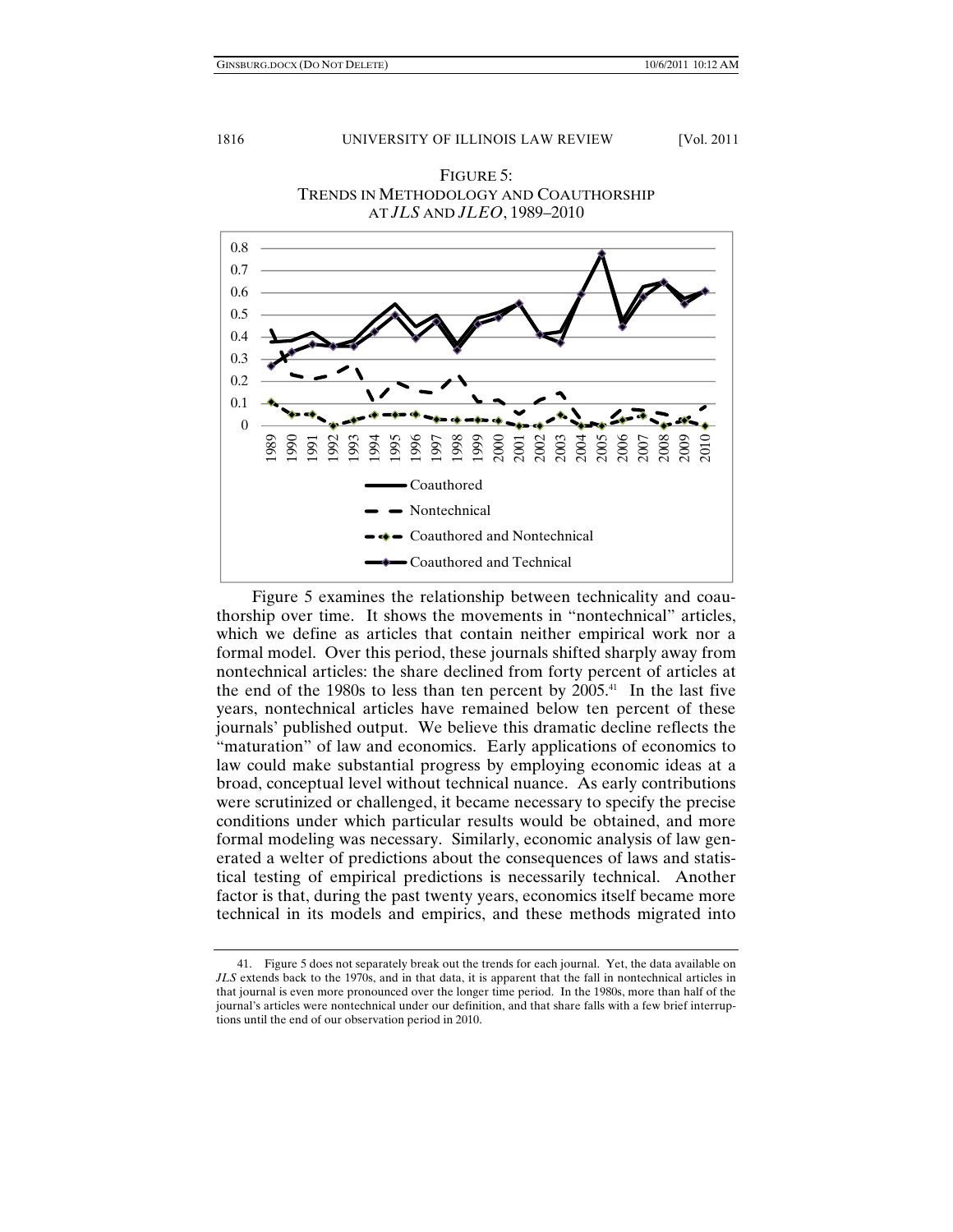law and economics. Computing costs have declined sharply over his period, and large datasets have become readily available on the internet. Enormous amounts of data can now be handled at low cost. Off-theshelf statistical software permits application of sophisticated statistical procedures with ease. All of these factors have spurred more elaborate empirical analyses.

Nontechnical law and economics has not, of course, disappeared from legal academia. For example, it remains a substantial portion of the program at the annual American Law and Economics Association conference, the leading venue for emerging work in the field. Rather, we suspect that much of that work has migrated to law reviews.<sup>42</sup>

 <sup>42.</sup> We did not code the law reviews for nontechnical law and economics because it would be very difficult to identify such work from a brief inspection of the article.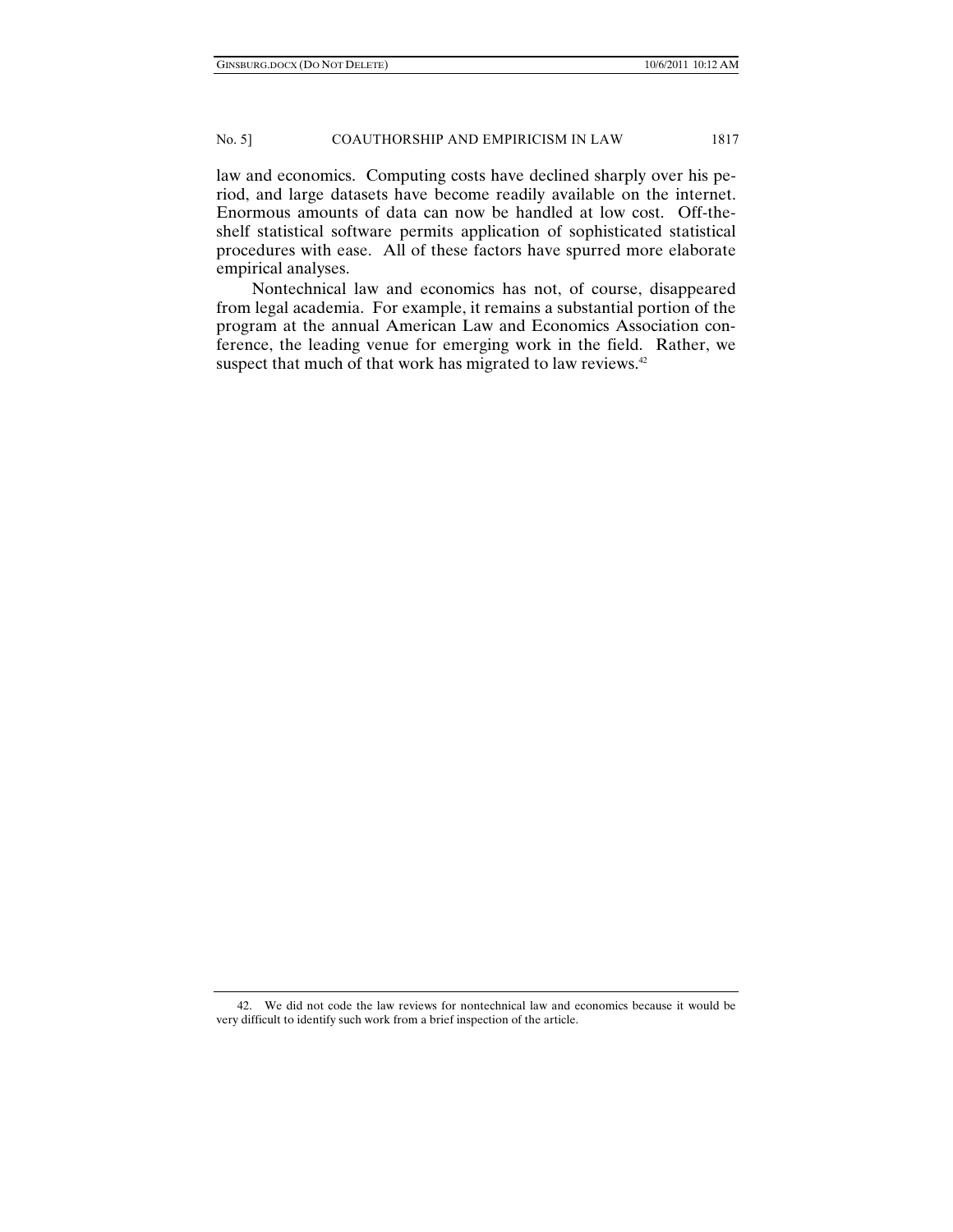$\blacksquare$  Both Empirical & Formal Model Nontechnical



FIGURE 6: COAUTHORSHIP AND METHODOLOGY AT *JLS* AND *JLEO*, 2000–2010 A. FRACTION OF MAJOR ARTICLES

As nontechnical work has vanished from these journals, technical analyses and coauthorship have become more closely correlated. Figure 5 shows that for these journals, as nontechnical articles have become increasingly rare, general trends in coauthorship are determined almost exclusively by trends in coauthorship in the technical articles. Figure 6 steps back from the time series patterns and examines the relationship between coauthorship and specific methodologies. Panel A repeats in visual form the figures in column (2) of Table 4—the fraction of all major articles by methodology. Panel B of Figure 6 shows the same fractions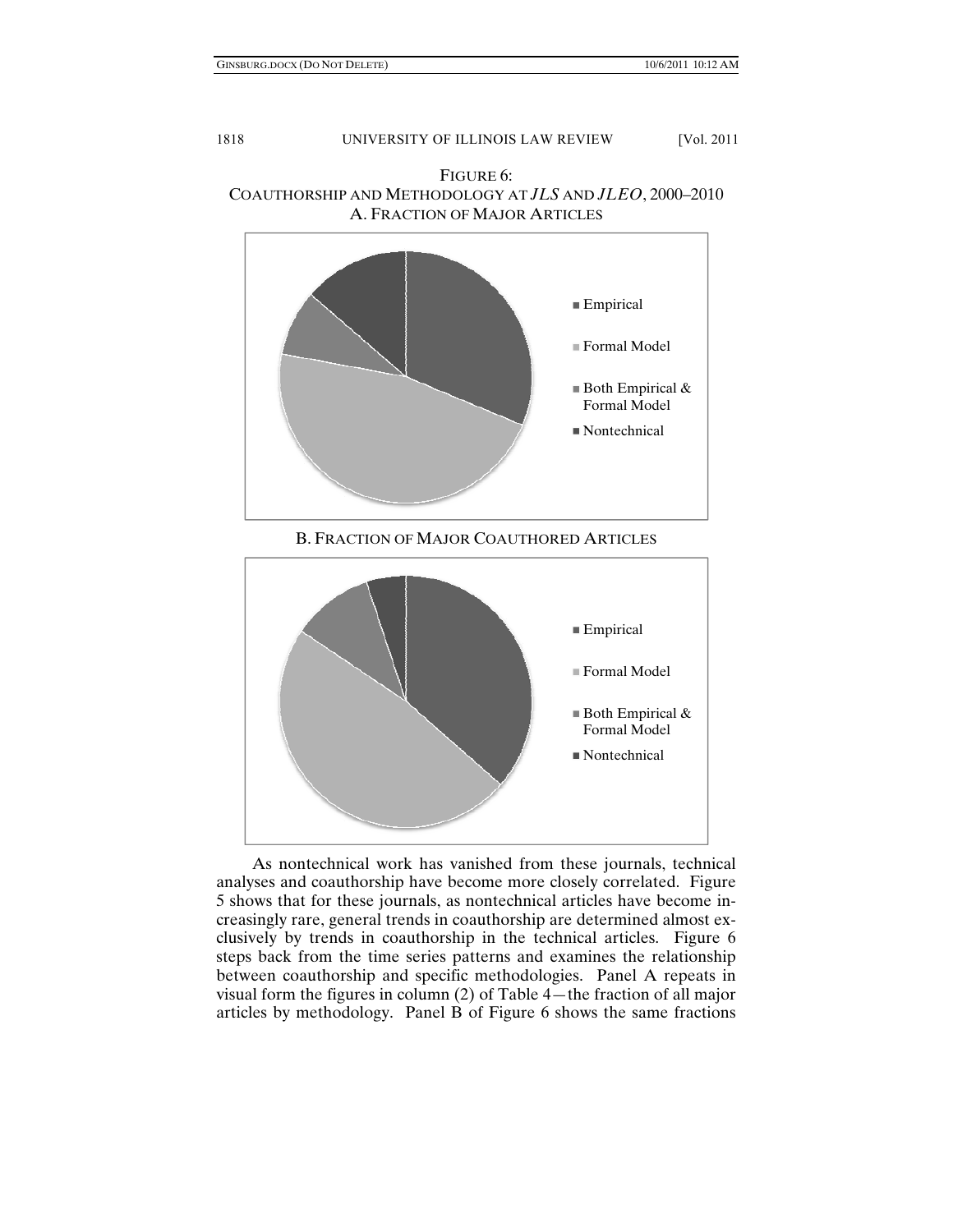for coauthored articles. The contrast, not as pronounced as in Figure 3 for law reviews, has some differences. Empiricism accounts for a slightly larger share of coauthored articles than all articles (thirty-six percent versus thirty-one percent) as do articles employing both formal models and empirics (6.5 percent versus ten percent). In contrast, nontechnical articles are much less likely to be coauthored. They account for fourteen percent of all articles but only six percent of coauthored articles.

These features of the data make clear that growing technical sophistication was a central trend in these journals. To capture this trend more fully, we collected several additional proxies for the technical complexity of articles. Table 4 shows that thirty-seven percent of all articles in these two journals had at least one appendix, and they had on average 1.6 figures. Even nontechnical articles sometimes had figures, such as supply and demand diagrams.<sup>43</sup> The average length of articles was twenty-five pages which is considerably shorter than the fifty-five pages of the typical law review article. In addition, symposium pieces in these journals averaged about five pages shorter than the typical article. Average article length rose slowly but steadily over this period. For example, in the first five years of the 1990s, the average length was 23.3 pages, and in the last five years of the 2000s, it was 28.7 pages. The lengthening of articles may be another reflection of the rising degree of technicality or it may simply indicate the maturation of law and economics. That is, more recent articles have a larger body of existing work to confront and discuss as a prelude to making their own contributions. While far from certain, the slightly lower rate at which articles in these journals are cited (1.3 per year versus 1.9 per year) may indicate that more technical work is less accessible to a wide audience than is the typical law review article.

The distribution of articles across topics in the faculty-edited journals differed slightly from law reviews. The coding of subjects was not fully comparable as we observed that the faculty-edited journals included some articles that did not pertain to any specific area of law. Rather, they were essentially economics articles. We coded these articles as "other," and they represented about ten percent of the articles in these journals. Private law subjects were more prevalent in the peer-reviewed journals than law reviews, and the percentage of public law topics is roughly half that in law reviews. These differences are consistent with the close attention economic analysis of law has given to common law subjects such as contracts.

 <sup>43.</sup> Although not reported here in order to conserve space, we collected other metrics of technical complexity. For example, we found that empirical papers averaged 5.7 tables, and formal papers averaged sixteen equations. Our confidence in the estimate of tables is greater than for equations. Counting numbered equations was difficult because there was some inconsistency across articles in whether every equation was numbered. This was especially true for game theoretic articles, which while clearly technical, often did not number their equations.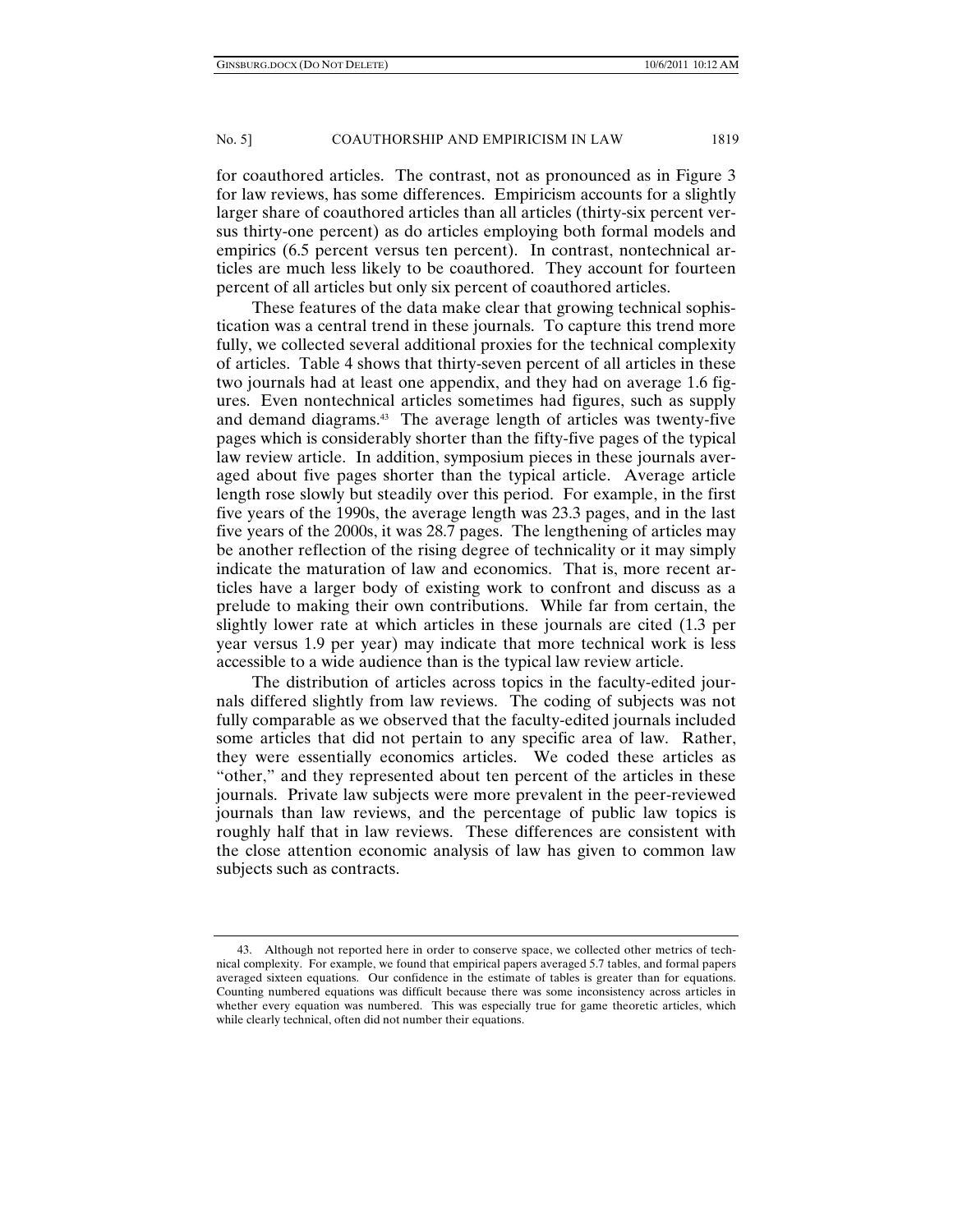## *B. Determinants of Coauthorship*

As with the analysis of law reviews, we also interrogate the determinants of coauthorship, and we run a parallel set of probit regressions on coauthorship and deviations of alphabetical name ordering among coauthored pieces. The first two columns of each table report regression results on the full sample of all articles published in these journals, and the last two columns display results from a sample excluding symposium pieces. The removal of the symposium pieces from the sample has no material effect on the estimates. The estimates in columns (1) and (2) show that after controlling for other factors, a symposium piece is about as likely to be coauthored as a typical article. The point estimate for a symposium piece is slightly negative but not statistically significant.

The estimates for methodology are not exactly comparable to those for law reviews. For law reviews, articles not employing any special interdisciplinary methodology were the omitted (or comparison) category. For faculty-edited journals, the analogous category would be nontechnical articles. But the precipitous decline in nontechnical articles during this period meant that there were very few observations in this group during the last years of the sample. For that reason, articles with either formal models or nontechnical articles constituted the omitted category in Tables 5 and 6.<sup>44</sup> The results show that relative to these groups, articles with empirical work or with both formal modeling and empirics are more likely to be coauthored. The difference ranges from fourteen to eighteen percentage points, which is slightly smaller than the impact of empiricism on major articles in law reviews. But it must be remembered that the comparison group here includes articles with formal models, and the overall average rate of coauthorship is much higher (forty-nine percent versus twenty percent).

Additionally, these equations include two additional controls for technical complexity. Estimates for both of those measures are positive and statistically significant. They imply that a one standard deviation increase in the number of figures in an article corresponds to a three percentage point increase in the probability the article is coauthored. More importantly, the presence of an appendix to an article suggests a ten percentage point increase in the likelihood of coauthorship.

As with law reviews, the proxies for article quality provide mixed results. Again, an article's page length does not correlate with coauthorship. Average citations per year predict coauthorship, and the magnitude of the estimate is identical to that for law reviews. Oddly, the lead

 <sup>44.</sup> Although not reported here due to space constraints, we also estimated the equations using only nontechnical articles as the comparison group. The estimates for empirical articles and articles containing both formal theory and empirics were even larger than those shown in Tables 5 and 6. Also, articles with formal theory were more likely to be coauthored than nontechnical articles. These results imply that, consistent with Figure 6, any article employing a technical methodology was more likely to be coauthored than a nontechnical article.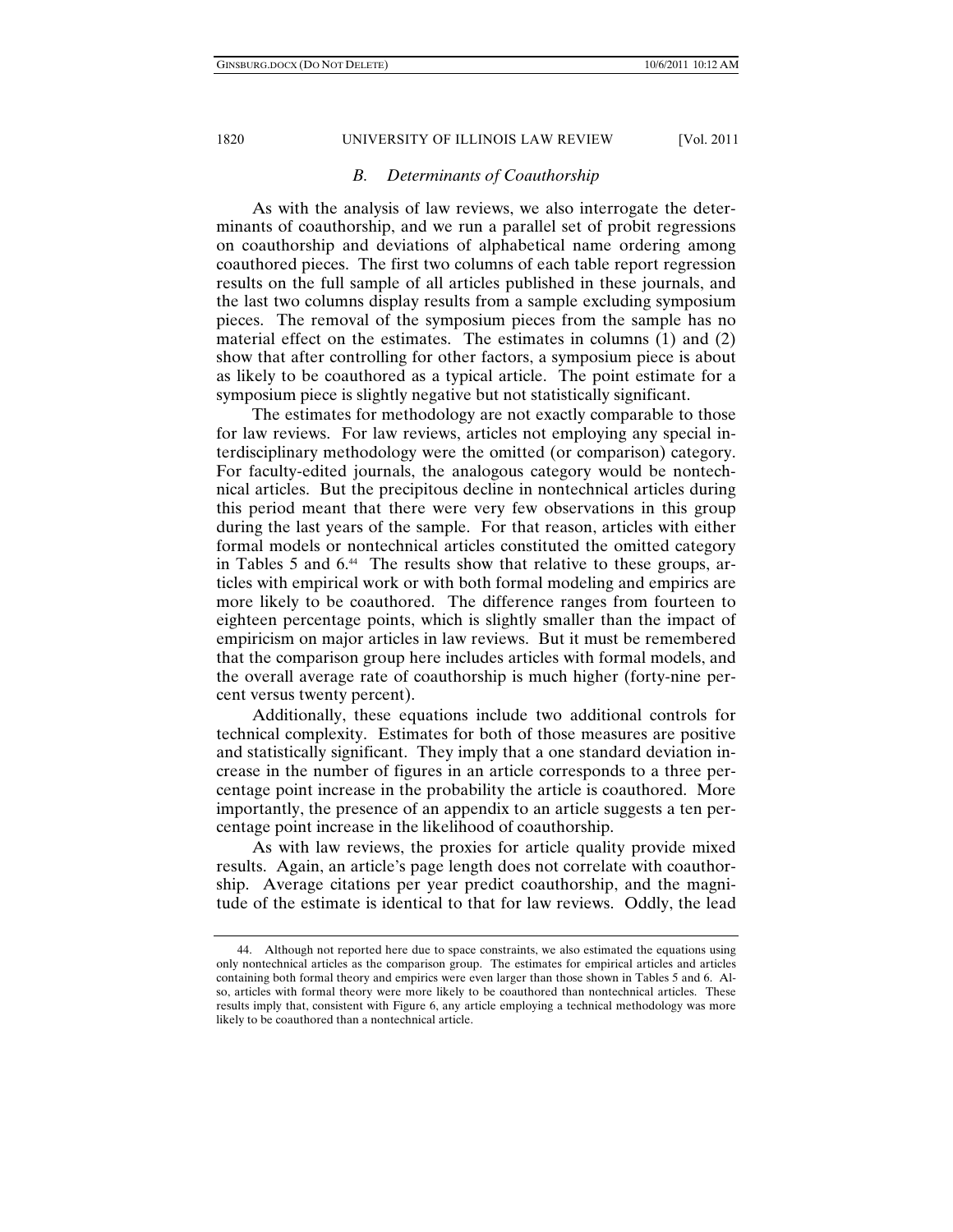position in the second issue in a volume correlates strongly with coauthorship,<sup>45</sup> but lead position in the first issue of the volume does not. Unlike the law reviews, the subject matter of the articles does not predict coauthorship. In contrast to the results for law reviews, the point estimates for subject matter are generally smaller, possessing different signs, and statistically insignificant. Lastly, Table 5 shows that as with law reviews, there is an upward trend in coauthorships, even after controlling for other factors. The size of the estimate is half as large as in the law review sample. The flatter slope is perhaps not surprising as the average rate of coauthorships for these journals was already much higher than among law reviews.

| . .<br>TABLE 5:                                   |
|---------------------------------------------------|
| PROBIT REGRESSIONS ON NUMBER OF MULTIPLE-AUTHORED |
| ARTICLES IN $JLS$ and $JLEO$                      |

|                          | (1)      | (2)      | (3)      | (4)                    |
|--------------------------|----------|----------|----------|------------------------|
| Empirical                | $.135**$ | $.142**$ | $.152**$ | $.161**$               |
|                          | (.038)   | (.039)   | (.040)   | (.041)                 |
| <b>Both Formal</b>       | $.145**$ | $.153**$ | $.165**$ | .179**                 |
| Theory and<br>Empirics   | (.065)   | (.063)   | (.063)   | (.063)                 |
| (Log) Page Length        | .030     | .025     | .007     | $-.0002$               |
|                          | (.038)   | (.039)   | (.050)   | (.051)                 |
| <b>Average Citations</b> | $.021**$ | $.021**$ | $.020**$ | $.020**$               |
| per Year                 | (.009)   | (.009)   | (.012)   | (.012)                 |
| Number of Figures        | $.023**$ | $.024**$ | $.013**$ | $.014**$               |
|                          | (.007)   | (.007)   | (.006)   | (.008)                 |
| Appendices               | $.113**$ | $.108**$ | .098**   | $.093**$               |
|                          | (.036)   | (.037)   | (.038)   | (.039)                 |
| First in Volume          | .044     | .041     | $-.009$  | $-.007$                |
|                          | (.074)   | (.073)   | (.079)   | (.080)                 |
| First in Issue           | $.167**$ | $.175**$ | $.145**$ | $.156**$               |
|                          | (.072)   | (.071)   | (.078)   | (.077)                 |
| Symposium                | $-.061$  | $-.064$  |          |                        |
|                          | (.045)   | (.049)   |          |                        |
| Criminal Law             | .046     | .050     | .073     | .080                   |
|                          | (.095)   | (.096)   | (.094)   | (.095)                 |
| International/           | $-.029$  | $-.029$  | $-.118$  | $-116$                 |
| Comparative Law          | (.098)   | (.103)   | (.114)   | (.120)                 |
|                          |          |          |          | continued on next page |

45. These journals only have two regular issues per year.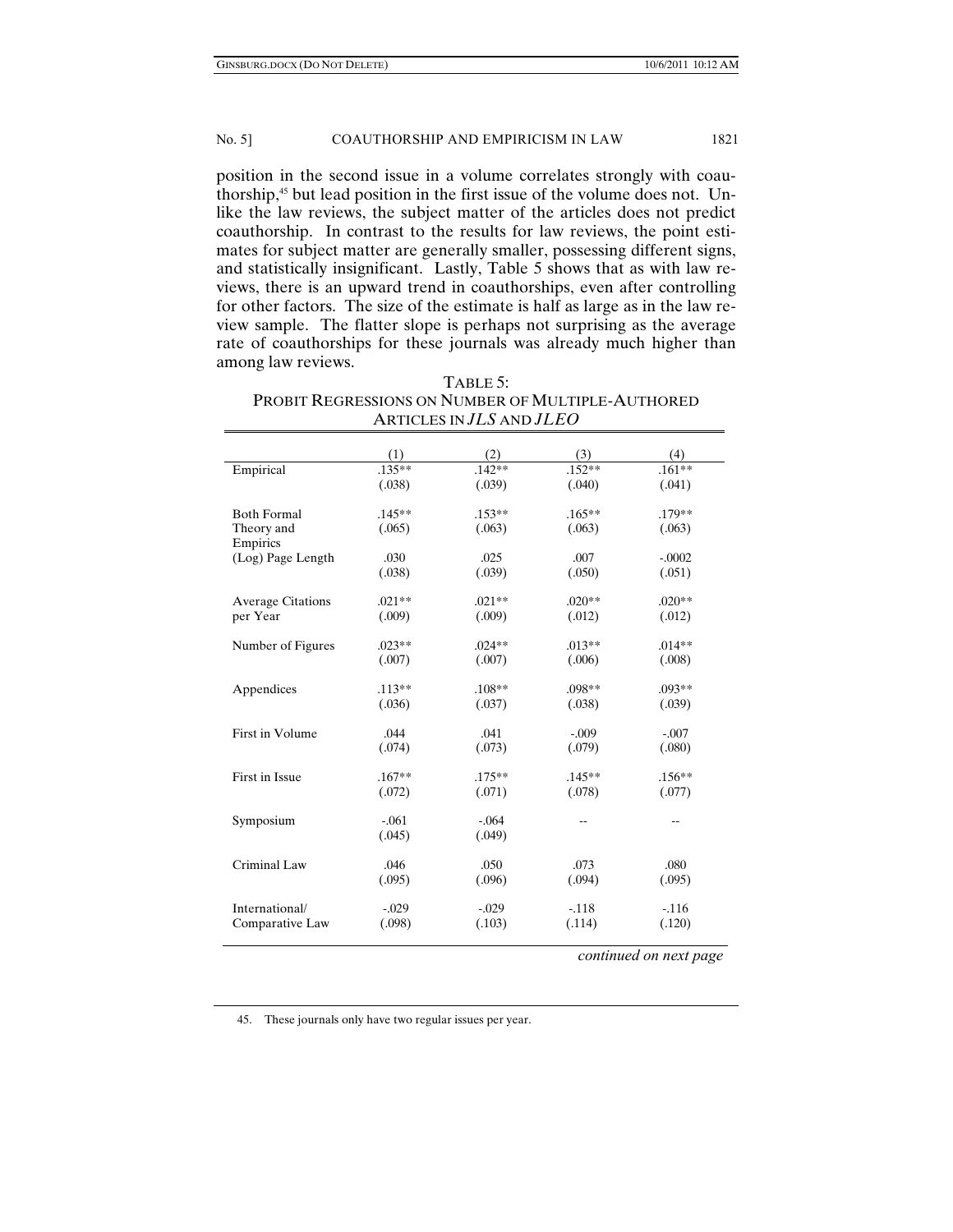|                                           | TABLE 5-Continued |         |          |         |  |  |
|-------------------------------------------|-------------------|---------|----------|---------|--|--|
| Private/                                  | $-.044$           | $-.047$ | $-.005$  | $-.019$ |  |  |
| Commercial Law                            | (.070)            | (.072)  | (.074)   | (.076)  |  |  |
| Public Law                                | .003              | .008    | .032     | .034    |  |  |
|                                           | (.067)            | (.067)  | (.067)   | (.068)  |  |  |
| Other Topic                               | $-.018$           | $-.015$ | .005     | .004    |  |  |
|                                           | (.067)            | (.067)  | (.068)   | (.067)  |  |  |
| Time Trend                                | $.012**$          |         | $.010**$ | --      |  |  |
|                                           | (.003)            |         | (.003)   |         |  |  |
| <b>Publication Year</b><br>Fixed Effects? |                   | Yes     |          | Yes     |  |  |
| Major Articles<br>Only?                   |                   |         | Yes      | Yes     |  |  |
| N                                         | 1030              | 1030    | 827      | 827     |  |  |

Note: The columns report marginal effects and standard errors in parentheses. Regressions also include fixed effects for law reviews. The omitted category of topic is corporate and securities law. Standard errors are clustered on articles. The symbol \* denotes statistical significance at the ten percent level, and \*\* denotes statistical significance at the five percent level.

| TABLE 6:                                            |
|-----------------------------------------------------|
| Probit Regressions on Nonalphabetical Ordering of   |
| Coauthors in Articles in <i>JLS</i> and <i>JLEO</i> |

|                          | (1)      | (2)     | (3)    | (4)      |
|--------------------------|----------|---------|--------|----------|
|                          |          |         | .069** |          |
| Empirical                | $.070**$ | .095**  |        | $.107**$ |
|                          | (.035)   | (.041)  | (.035) | (.043)   |
|                          |          |         |        |          |
| <b>Both Formal</b>       | .018     | .046    | .023   | .041     |
| Theory and               | (.054)   | (.068)  | (.056) | (.067)   |
| Empirics                 |          |         |        |          |
| (Log) Page Length        | .002     | .009    | .003   | .009     |
|                          | (.039)   | (.044)  | (.048) | (.054)   |
|                          |          |         |        |          |
| <b>Average Citations</b> | $-.004$  | $-.004$ | .004   | .007     |
| Per Year                 | (.004)   | (.004)  | (.010) | (.010)   |
|                          |          |         |        |          |
| Number of Figures        | $-.001$  | $-.003$ | .001   | .004     |
|                          | (.004)   | (.005)  | (.005) | (.007)   |
|                          |          |         |        |          |
| Appendices               | .020     | .005    | .041   | .025     |
|                          | (.029)   | (.003)  | (.031) | (.035)   |
|                          |          |         |        |          |
| First in Volume          | $-.079$  | $-.093$ | --     |          |
|                          | (.031)   | (.027)  |        |          |
|                          |          |         |        |          |

 *continued on next page*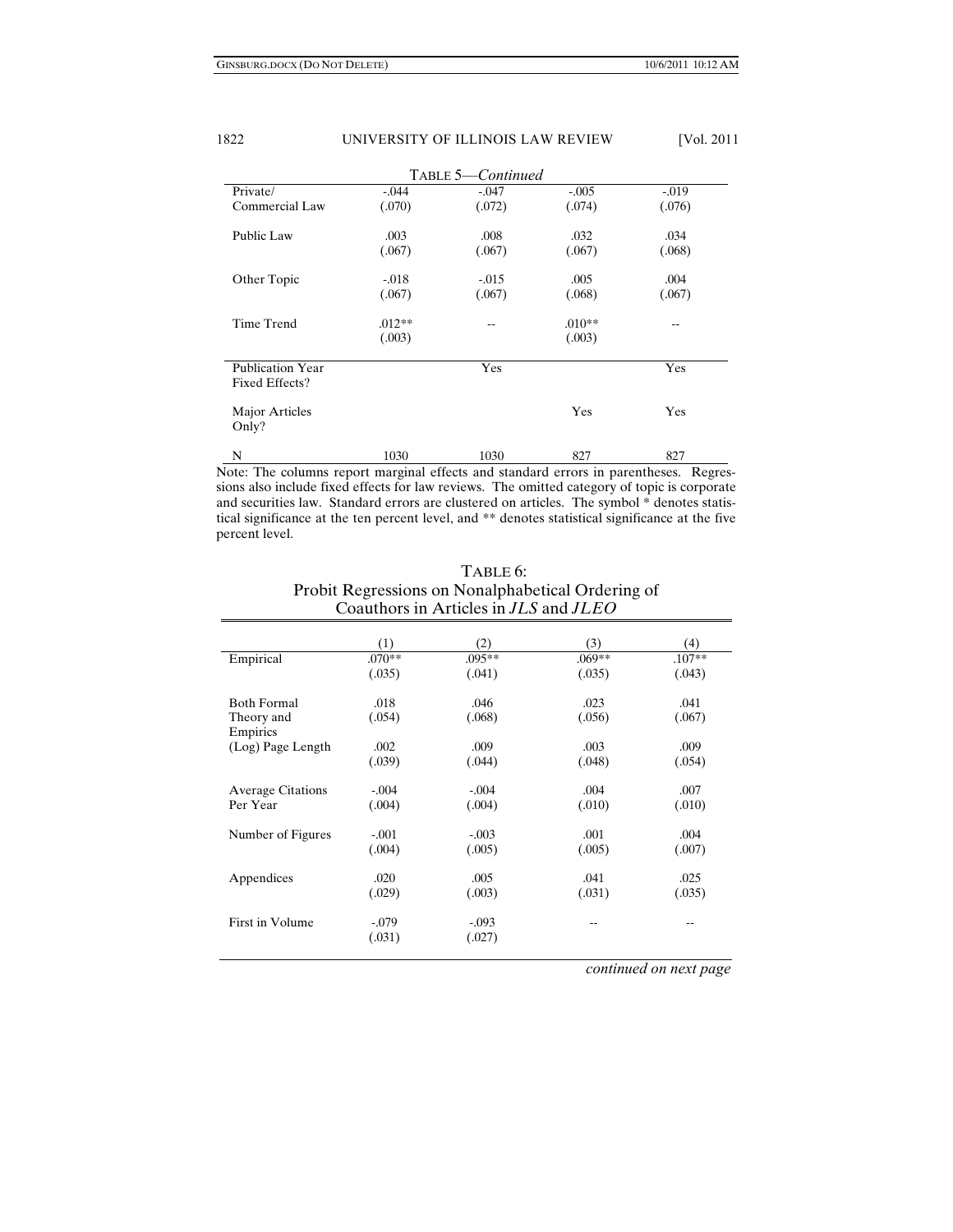| TABLE 6-Continued                         |           |          |          |         |
|-------------------------------------------|-----------|----------|----------|---------|
| First in Issue                            | $-.020$   | $-.005$  | $-.069$  | $-.077$ |
|                                           | (.049)    | (.060)   | (.043)   | (.045)  |
| Symposium                                 | $.150**$  | $.127**$ | --       | --      |
|                                           | (.064)    | (.066)   |          |         |
| Time Trend                                | $-.007**$ | --       | $.007**$ | $ -$    |
|                                           | (.002)    |          | (.002)   |         |
| <b>Publication Year</b><br>Fixed Effects? |           | Yes      |          | Yes     |
| Major Articles<br>Only?                   |           |          | Yes      | Yes     |
| N                                         | 479       | 479      | 389      | 389     |

Note: The columns report marginal effects and standard errors in parentheses. Regressions also include fixed effects for law reviews and for the subject matter of the articles. Standard errors are clustered on articles. The symbol \* denotes statistical significance at the ten percent level, and \*\* denotes statistical significance at the five percent level.

Table 6 tests the compensation theory for the faculty-edited journals. Again, the dependent variable is whether the coauthors deviate from an alphabetical sequencing of names. Only two variables appear to have any impact on this ordering. As in law reviews, empirical articles in the faculty-edited journals were substantially more likely to depart from the alphabetical norm. The rate at which the average coauthored article did not follow alphabetical ordering was seven to eleven percentage points higher than in the comparison group. This difference represents a very substantial increase because on average only twelve percent of coauthored (nonsymposium) articles did not have alphabetical ordering. Interestingly, the estimates for articles containing both theory and empirics are smaller (two to four percentage points) and not statistically significant. The other significant predictor in these regressions was whether the article was a symposium piece. The estimate reflects the fact that twenty-five percent of coauthored symposium pieces in the sample did not have alphabetical ordering. Why this is so, is left for future investigation.

### VI. IMPLICATIONS AND EXTENSIONS

Coauthorship, we have demonstrated, is on the rise, as earlier analyses have suggested. In keeping with theories of complementarity, it appears that coauthorship is a response to increasingly technical demands in scholarship, as it is found most frequently in the peer-reviewed journals, then in major law review articles, and less frequently observed in lower-status work in law reviews including book reviews, student notes, and symposium pieces. We have also demonstrated that empirical and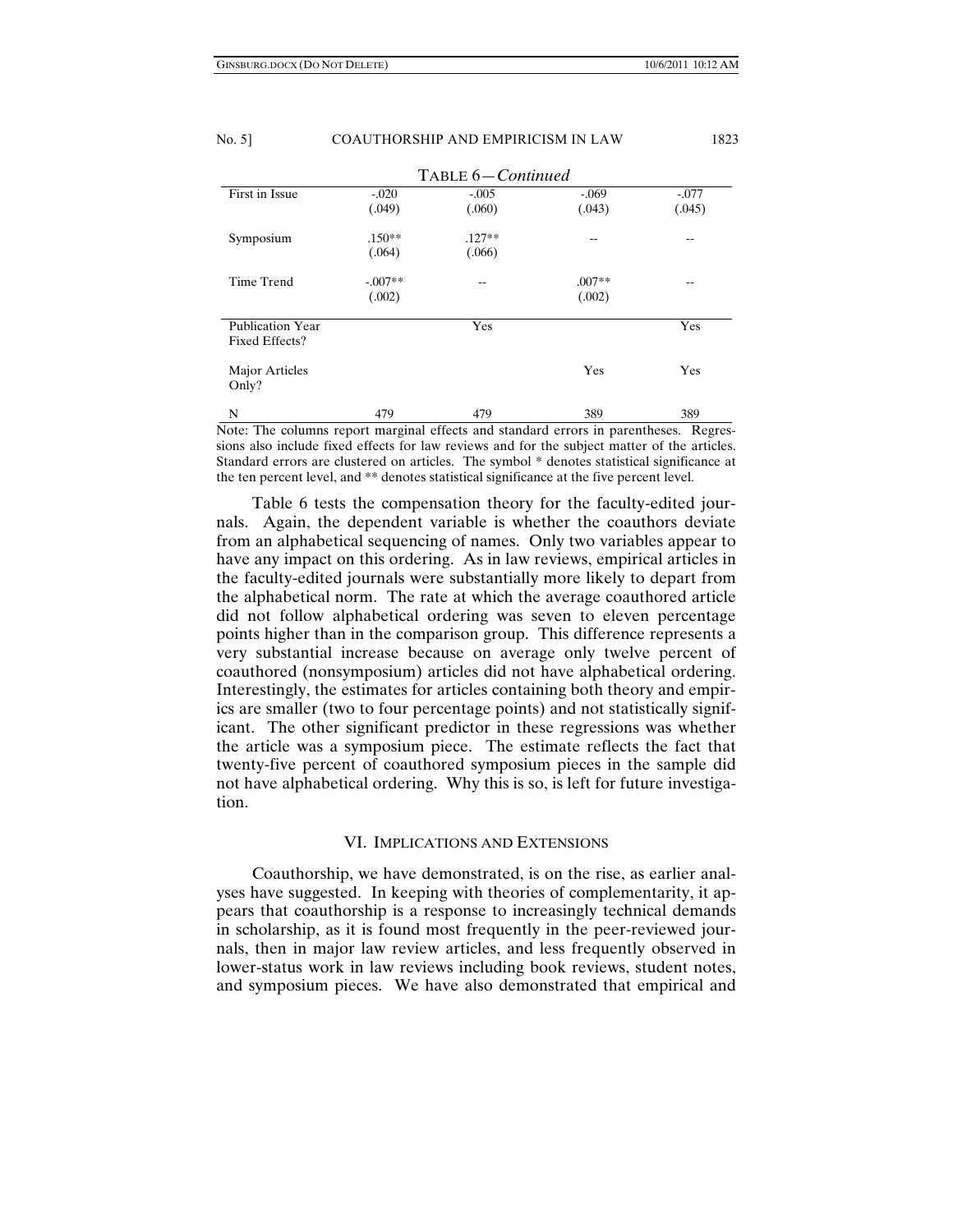interdisciplinary work, with their increasingly sophisticated methodologies, are driving much of the coauthorship trend.

We have not directly addressed the normative implications of the trend toward coauthorship in legal academia. To the extent coauthorship is driven by the empirical turn in legal scholarship, it will be subject to many of the criticisms directed at that movement. Professor Brian Leiter has recently questioned the trend, even challenging the use of the term "empirical legal studies."46 If, as our analysis suggests, coauthored empirical work is more technically sophisticated (as demonstrated through more figures and appendices in peer-reviewed journals), then there is a risk that it will be more difficult for traditional legal academics to understand. At the same time, our finding about citation counts indicate the possibility that coauthored work is of higher quality or has greater scholarly influence. A full analysis of the consequences of coauthorship is beyond the scope of this paper. But a finding that coauthored work is of higher quality would be consistent with our analysis and could help parry the complaint that interdisciplinary work, especially empiricism, is inaccessible to traditional legal scholars.

Another challenge associated with coauthorship is the assignment of credit among authors. This is a difficult issue for tenure committees, academic administrators, and other consumers of academic research. Yet, our evidence on name order reversal suggests that those doing empirical work, in particular, are better able to make the division clear. This may result from the importation of norms from other disciplines, or the fact that empirical authors are more likely to insist on more credit for their specialized skills. It may also be the case that the division of labor is more transparent in coauthored empirical work than in other kinds of scholarship. One author typically takes the lead in any quantitative empirical analysis, and so the precise division among coauthors is clearer. This may be particularly true when readers already know the disciplinary skill set of the collaborators.

## VII. CONCLUSION

We have provided an economic theory of coauthorship that emphasizes the crucial role of complementarity, as well as compensation, credit diminution, and other factors, in driving the decision to coauthor. Complementarity is affected by the labor market for academics, but also by technological advances that allow for increasingly sophisticated technical work. The prior literature documented the trend to coauthorship is greatest in disciplines like economics and the hard sciences and much slower in humanistic scholarship in which the tools of research have not been affected by technological developments. We show that within law, coauthorship is driven by empirical and interdisciplinary work that is it-

 <sup>46.</sup> *See* Leiter, *supra* note 37.